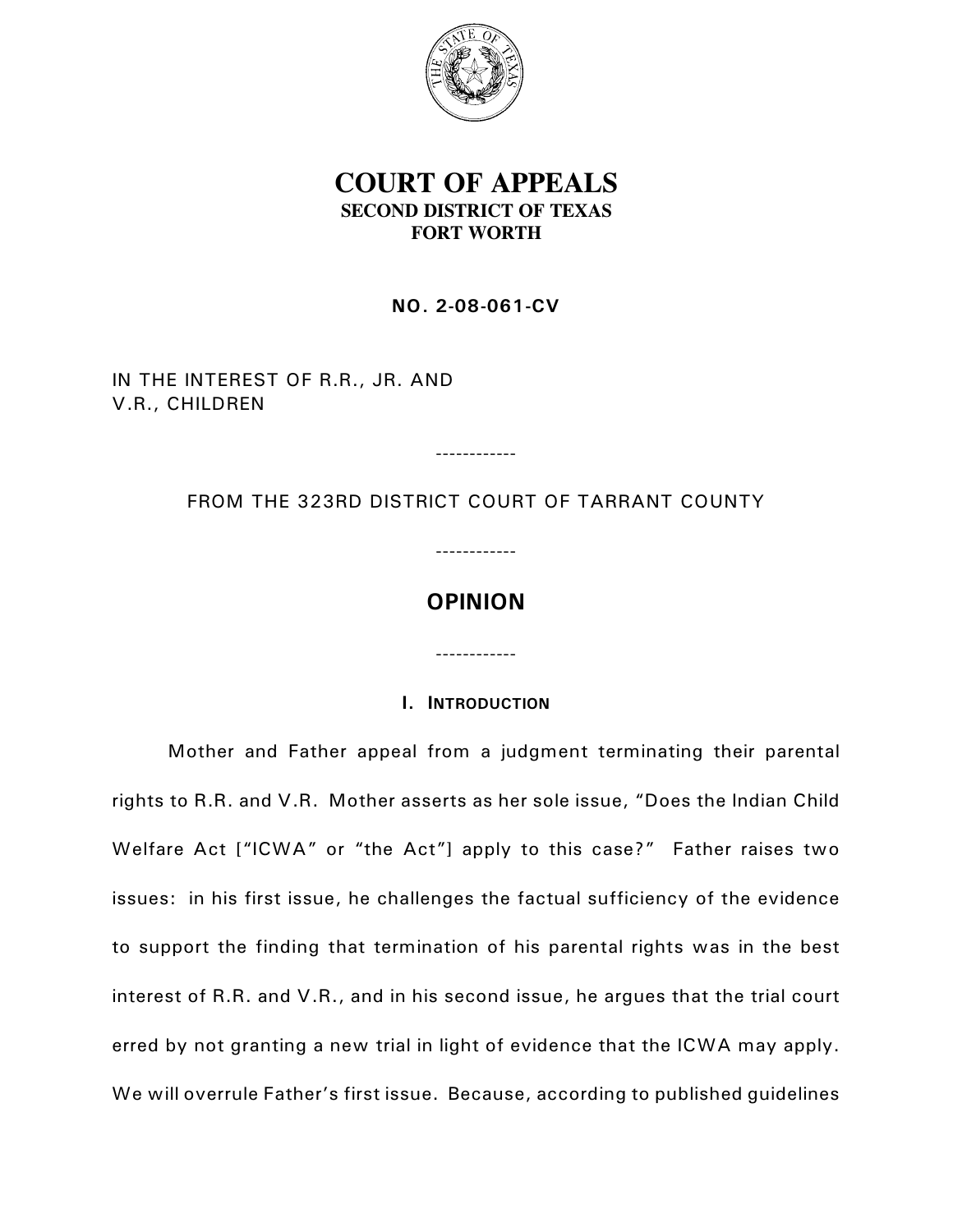that we are to give great weight to, the trial court here had reason to know that Indian children were involved, specific statutory notices containing specific statutorily defined information were required to be sent to specific individuals. Although the Texas Department of Family and Protective Services ("TDFPS") sent out notices, those notices did not comply with the statutory requisites. Accordingly, we will abate this appeal and remand this case to the trial court so that proper notice may be provided to the proper individuals and so that, after such notice, the trial court may conduct a hearing and make a determination as to whether R.R. and V.R. are Indian children under the ICWA.

# **II. THE INDIAN CHILD WELFARE ACT**

### **A. Purposes and Relevant Provisions of the Act**

Congress enacted the ICWA in 1978. Indian Child Welfare Act of 1978, 25 U.S.C.A. §§ 1901–63 (2001). The federal legislation was passed in response to the "rising concern in the mid-1970's over the consequences to Indian children, Indian families, and Indian tribes of abusive child welfare practices that resulted in the separation of large numbers of Indian children from their families and tribes through adoption or foster care placement, usually in non-Indian homes." *Miss. Band of Choctaw Indians v. Holyfield*, 490 U.S. 30, 32, 109 S. Ct. 1597, 1599–1600 (1989); *see also In re W.D.H.*, 43 S.W.3d 30, 34 (Tex. App.—Houston [14th Dist.] 2001, pet. denied). The ICWA applies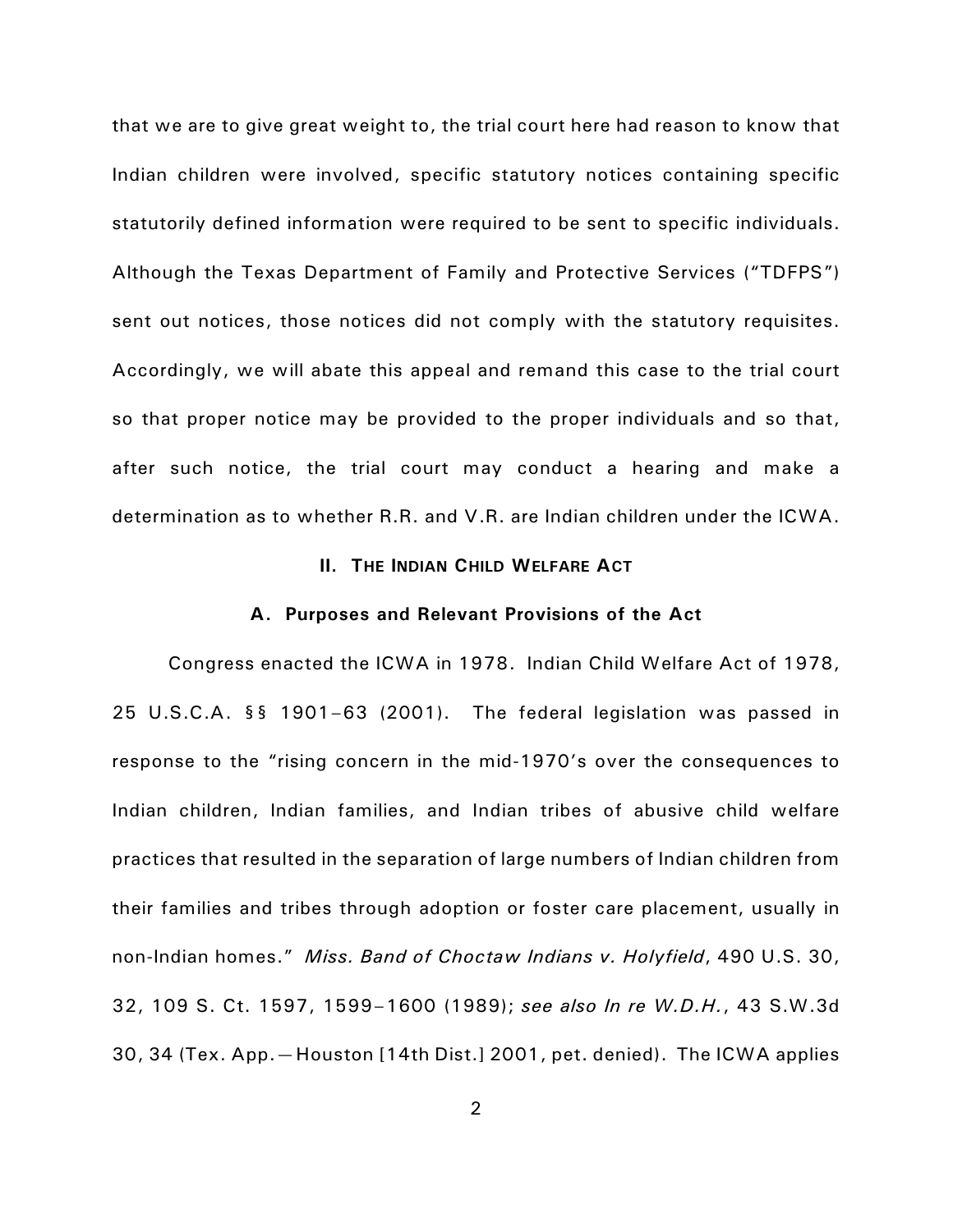to all state child custody proceedings involving an Indian child when the court knows or has reason to know an Indian child is involved. 25 U.S.C.A. § 1912(a); *Doty-Jabbaar v. Dallas County Child Protective Servs.*, 19 S.W.3d 870, 874 (Tex. App.—Dallas 2000, pet. denied). And an Indian child is defined by the Act as an "unmarried person who is under age eighteen and is either (a) a member of an Indian tribe or (b) is eligible for membership in an Indian tribe and is the biological child of a member of an Indian tribe." 25 U.S.C.A. § 1903(4).

The ICWA provides a variety of procedural and substantive protections in child custody proceedings involving an Indian child. It sets out minimum requirements with which a state court must comply before terminating parental rights in a case involving an Indian child. *See id.* § 1912; *Doty-Jabbaar*, 19 S.W.3d at 874. No termination of parental rights may be ordered in such proceeding in the absence of a determination, supported by evidence beyond a reasonable doubt, including testimony of a qualified expert witness, that the continued custody of the child by the parent or Indian custodian is likely to result in serious emotional or physical damage to the child. *See* 25 U.S.C.A. § 1912(f). Additionally, the tribe is entitled to notice of a custody proceeding involving an Indian child and has the right to intervene at any stage of the proceedings. *See id.* § 1912(a) (notice), § 1911(c) (intervention). But the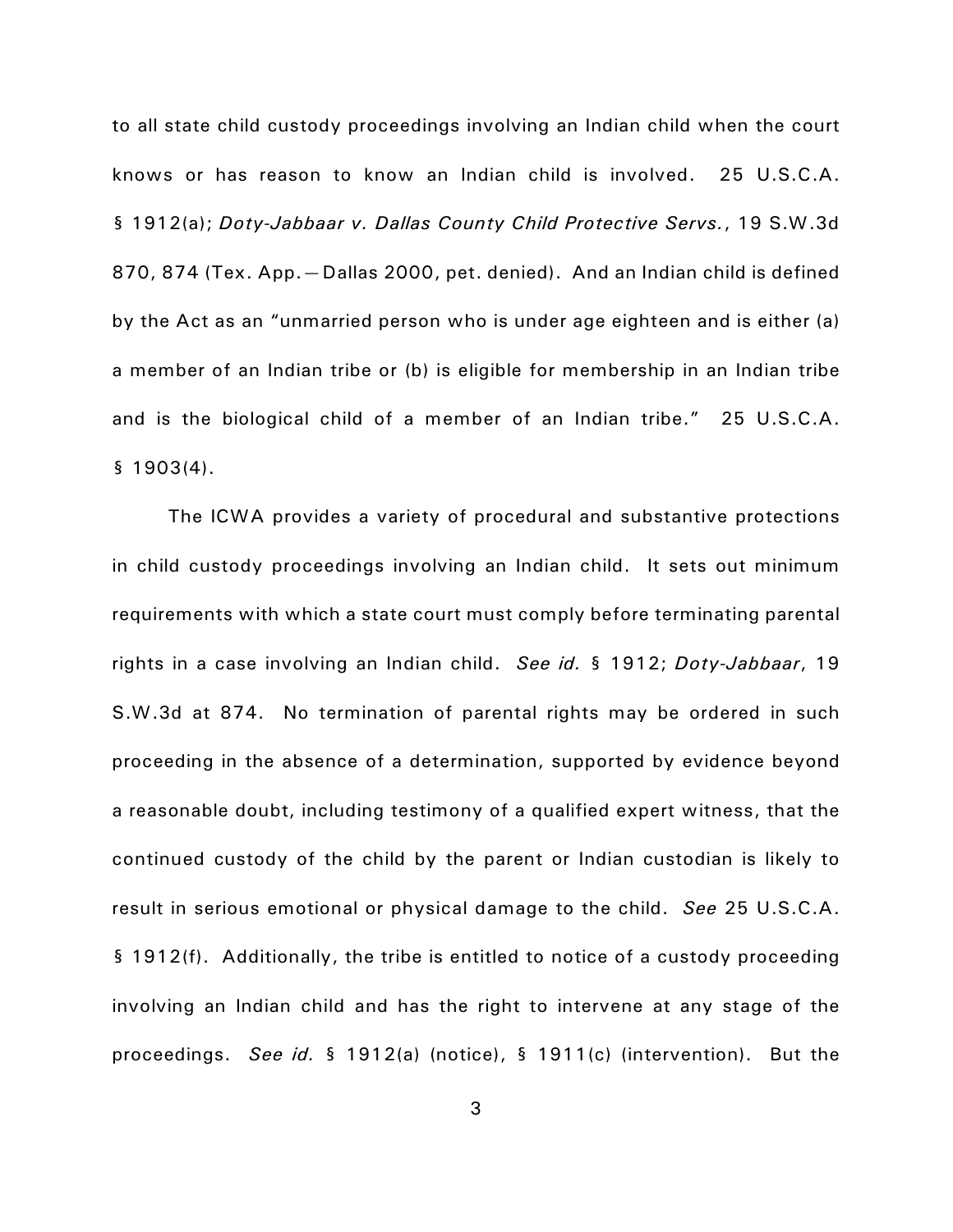tribe's failure to intervene does not mean that the ICWA does not apply; the ICWA applies when an Indian child is involved regardless of the tribe's participation in the proceeding. *W.D.H.*, 43 S.W.3d at 34; *Doty-Jabbaar*, 19 S.W.3d at 874.

### **B. Membership or Eligibility for Membership in a Tribe**

Although the Act defines an Indian child as an "unmarried person who is under age eighteen and is either (a) a member of an Indian tribe or (b) is eligible for membership in an Indian tribe and is the biological child of a member of an Indian tribe," the Act does not define what constitutes being a "member" or what constitutes being "eligible for membership." *See* 25 U.S.C.A. § 1903(4).

Case law makes it clear, however, that enrollment in a tribe or registration with a tribe is not the only way to establish membership. *See, e.g., In re H.D.*, 11 Kan. App. 2d 531, 535–36, 729 P.2d 1234, 1238 (Ct. App. 1986). Under the ICWA, enrollment is not a necessary condition of tribal membership. *Nelson v. Hunter*, 132 Or. App. 361, 364, 888 P.2d 124, 125–26 (Ct. App. 1995). "[M]embership may be established through proof of enrollment[;] enrollment is not the exclusive test of membership." *Id*. [1](#page-3-1) "Enrollment is not always required

<span id="page-3-1"></span><span id="page-3-0"></span><sup>&</sup>lt;sup>1</sup><del>△</del> The *Nelson* court noted that "Congress considered and rejected proposed language which would have restricted the application of the ICWA protections to only enrolled members of an Indian tribe." *Id.*, 888 P.2d at 126 n.4 (citing 1978 U.S.C.C.A.N. 7530, 7538–39, 7558–63).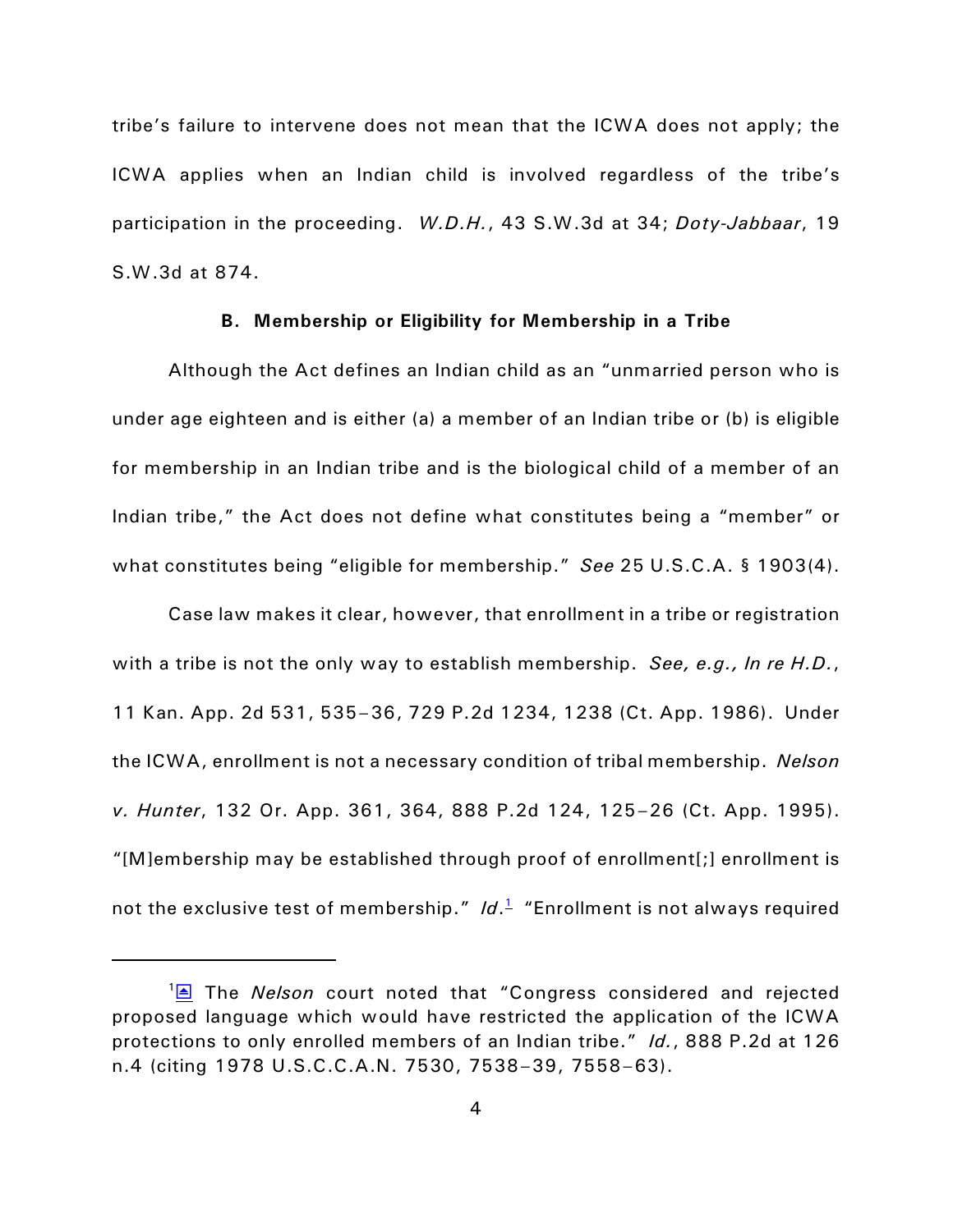in order to be a member of a tribe. Some tribes do not have written rolls. Others have rolls that list only persons that were members as of a certain date." *Id.*, 888 P.2d at 125; *accord In re Junious M.*, 144 Cal. App. 3d 786, 791, 193 Cal. Rptr. 40, 42–43 (Dist. Ct. App. 1983). Likewise, the ICWA contains no blood quantum requirement; rather, each tribe has its own criteria. *See* Thomas R. Myers & Jonathan J. Siebers, *ICWA: Myths and Mistaken Application*, 83 Mich. Bar. J. 12, 21 (2004).

The ICWA's failure to provide any statutory definition of the term "member of an Indian tribe" or of the term "eligible for membership" renders the ICWA ambiguous or unclear on exactly how membership or eligibility for membership is to be determined, especially in the absence of enrollment in or registration with a tribe. But following the enactment of the ICWA, the Department of the Interior issued guidelines for state courts in Indian child custody proceedings. *See* Bureau of Indian Affairs Guidelines for State Courts; Indian Child Custody Proceedings, 44 Fed. Reg. 67,584 (Nov. 26, 1979) (hereinafter referred to as "Guidelines"). $<sup>2</sup>$  $<sup>2</sup>$  $<sup>2</sup>$  These Guidelines were not intended</sup> to have binding legislative effect. *See id.* But construction of a statute by the

<span id="page-4-1"></span><span id="page-4-0"></span><sup>&</sup>lt;sup>2</sup><sup>■</sup> See Bureau of Indian Affairs Guidelines for State Courts; Indian Child Custody Proceedings, *available at* http://www.nicwa.org/policy/regulations /icwa/ICWA\_guidelines.pdf (last visited March 18, 2009).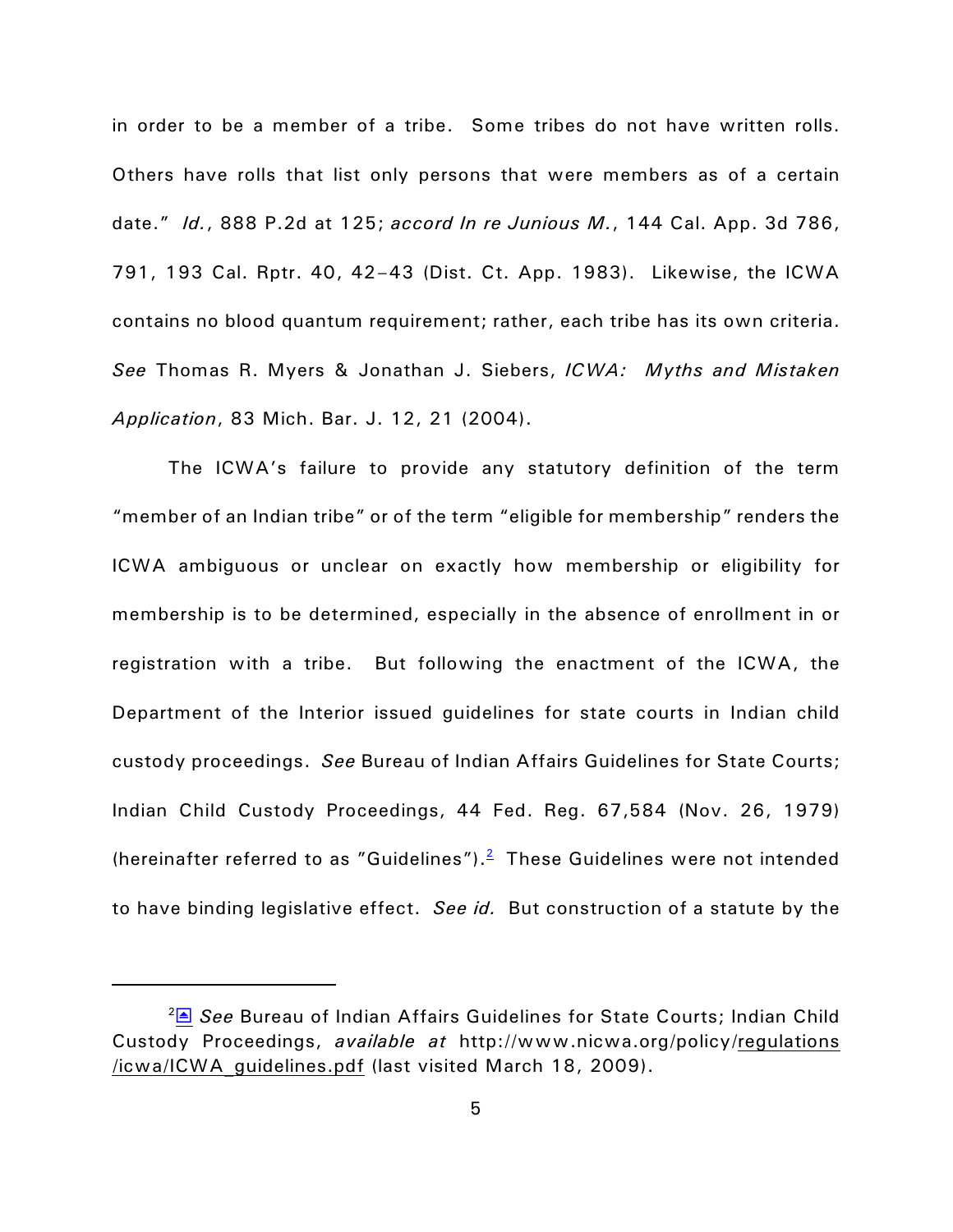executive department charged with its administration is entitled to great weight. *See* Tex. Gov't Code Ann. § 311.023(6) (Vernon 2005); *SWZ, Inc. v. Bd. of Adjustment of City of Fort Worth*, 985 S.W.2d 268, 270 (Tex. App.—Fort Worth 1999, pet. denied); *see also Stanford v. Butler*, 142 Tex. 692, 700, 181 S.W.2d 269, 273 (1944) (observing that courts will ordinarily adopt and uphold a construction placed upon a statute by a department charged with its administration if the statute is ambiguous or uncertain, and the construction is reasonable); *Tex. Ass'n of Long Distance Tel. Cos. v. Pub. Util. Comm'n of Tex.*, 798 S.W.2d 875, 884 (Tex. App.—Austin 1990, writ denied) (same). Following courts from other jurisdictions, at least one Texas court has looked to the Guidelines in construing an undefined term in the Act. *See Yavapai-Apache Tribe v. Mejia*, 906 S.W.2d 152, 163–64 (Tex. App.—Houston [14th Dist.] 1995, orig. proceeding) (utilizing ICWA Guidelines to construe undefined term—"good cause"—in ICWA); *see also Junious M.*, 144 Cal. App. 3d at 793–94, 193 Cal. Rptr. at 43–44 (utilizing Guidelines to construe undefined term "member" in ICWA); *H.D.*, 11 Kan. App. 2d at 533–36, 729 P.2d at 1237–39 (utilizing Guidelines to determine when and under what circumstances tribal notice and opportunity to be heard exist).

Thus, we next examine the Guidelines for instruction on how membership or eligibility for membership in a tribe is to be determined absent enrollment or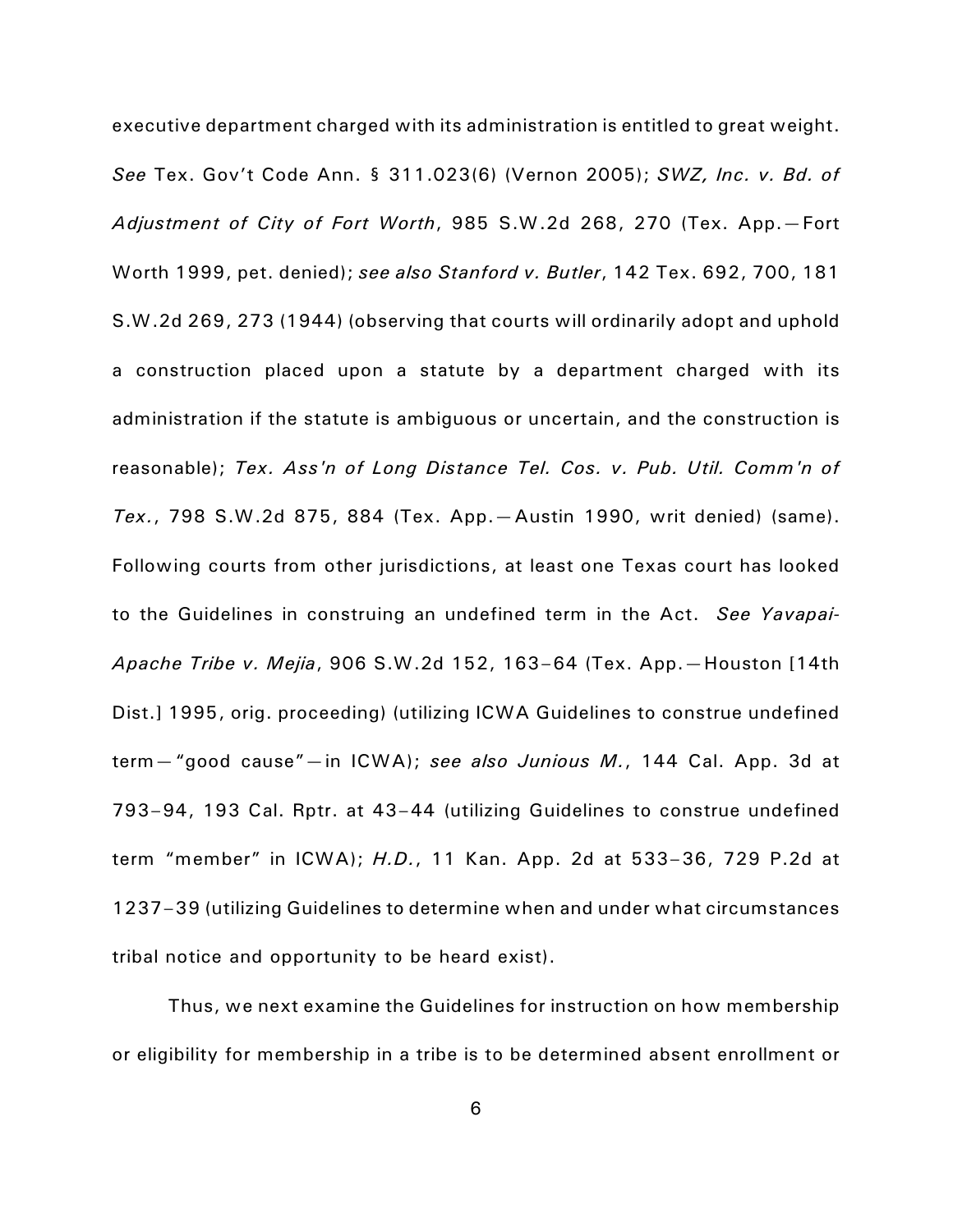registration in a tribe. The Guidelines begin by recognizing that there is a preference for keeping Indian children with their families or with other Indian families and for deferring to tribal judgment on matters concerning custody of tribal children. BIA Guidelines for State Courts; Indian Child Custody Proceedings, 44 Fed. Reg. at 67,586. The Guidelines state that "[p]roceedings in state courts involving the custody of Indian children shall follow strict procedures and meet stringent requirements to justify any result in an individual case contrary to these preferences." *Id*. The Act and all regulations, guidelines, and state statutes relating to it "shall be liberally construed in favor of a result that is consistent with these preferences. Any ambiguities in any of such statutes, regulations, rules, or guidelines shall be resolved in favor of the result that is most consistent with these preferences." *Id*.

The Guidelines provide specific instructions on how to determine the status of an alleged Indian child:

When a state court has reason to believe a child involved in a child custody proceeding is an Indian, *the court shall* seek verification of the child's status from either the Bureau of Indian Affairs or the child's tribe.

. . . .

The determination by a tribe that a child is or is not a member of that tribe, is or is not eligible for membership in that tribe, or that the biological parent is or is not a member of that tribe is conclusive.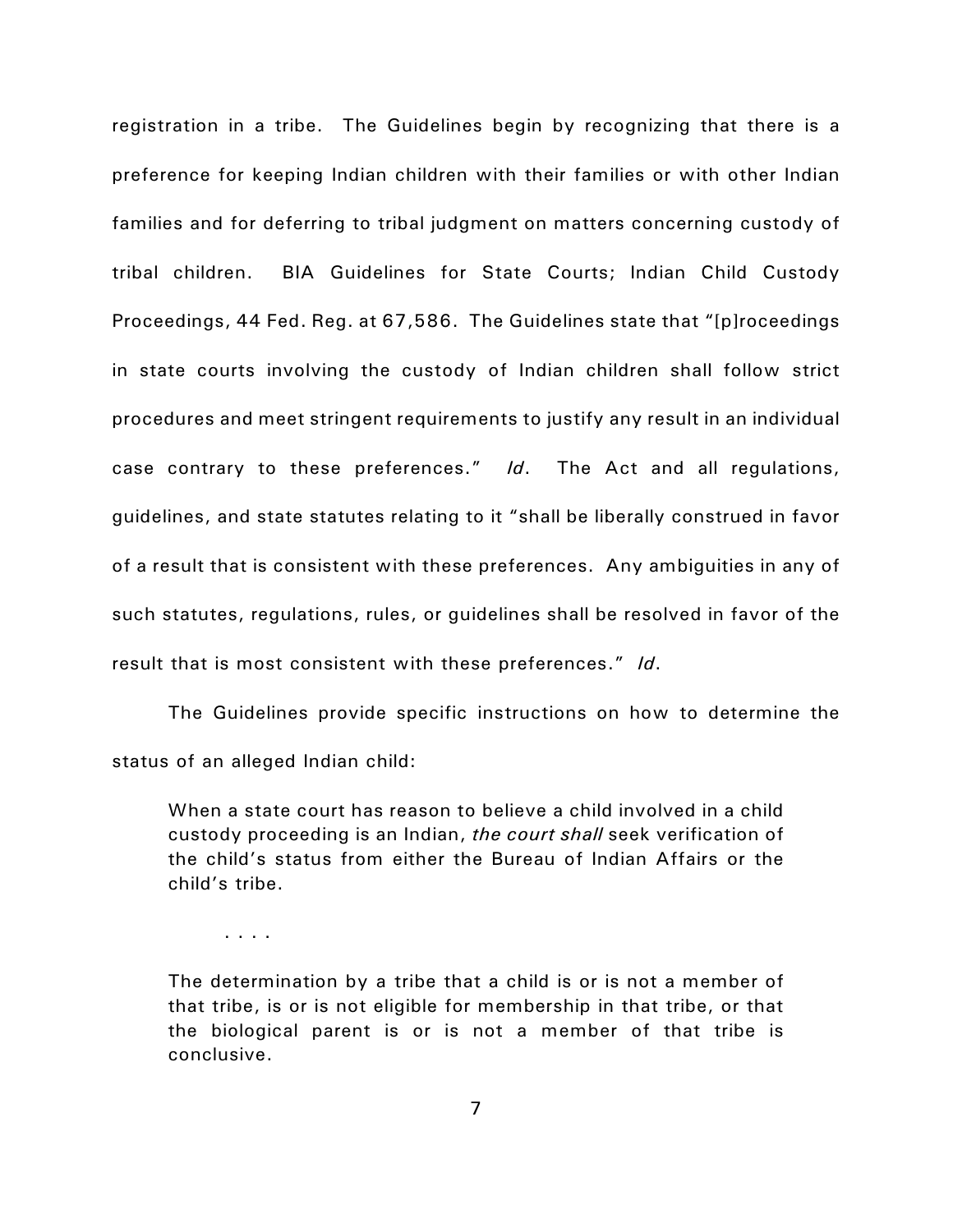. . . .

Circumstances under which a state court has reason to believe a child involved in a child custody proceeding is an Indian include . . . (i) Any party to the case . . . informs the court that the child is an Indian child. . . . (ii) Any public or state-licensed agency involved in child protection services or family support has discovered information which suggests that the child is an Indian child.

. . . .

In any involuntary child custody proceeding, *the state court shall make inquiries* to determine if the child involved is a member of an Indian tribe or if a parent of the child is a member of an Indian tribe and the child is eligible for membership in an Indian tribe.

*Id.* at 67,586 (emphasis added). The commentary to this section of the Guidelines, which is titled "B.1. Determination That Child Is an Indian," instructs that "[t]his guideline makes clear that the best source of information on whether a particular child is Indian is the tribe itself. It is the tribe's prerogative to determine membership criteria." *Id*.; *see In re Adoption of Riffle*, 273 Mont. 237, 242, 902 P.2d 542, 545 (1995) (recognizing that the tribe is the ultimate authority on eligibility for tribal membership and the tribe's determination is conclusive); *see also Junious M*., 144 Cal. App. 3d at 788, 193 Cal. Rptr. at 40 (same). The commentary further provides that "[a]lthough tribal verification is preferred, a court may want to seek verification from the BIA [Bureau of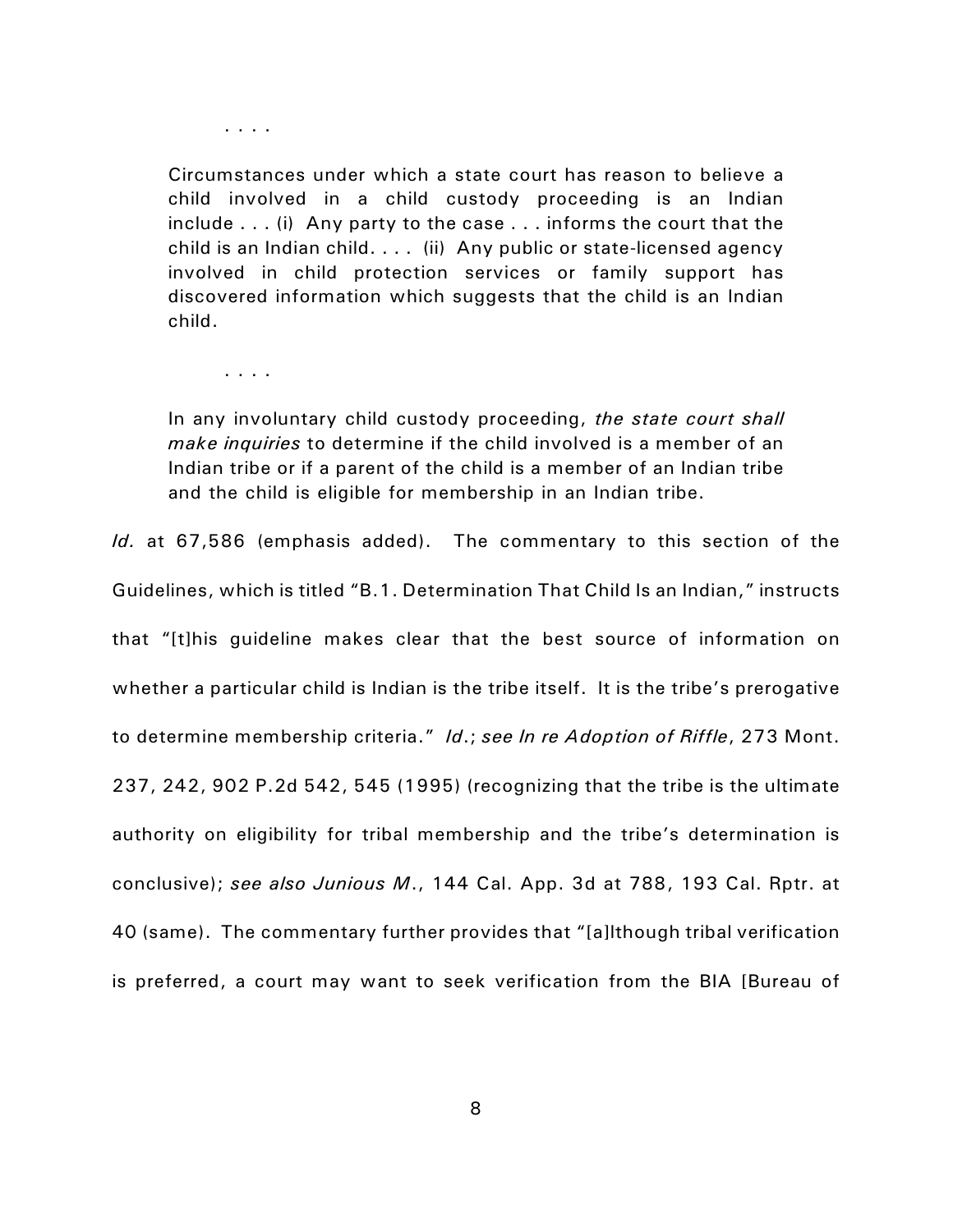Indian Affairs] in certain circumstances." BIA Guidelines for State Courts; Indian Child Custody Proceedings, 44 Fed. Reg. at 67,586.

The commentary to section B.1. of the Guidelines also indicates that it is the trial court's and the petitioner's burden to make inquiry sufficient to affirmatively determine whether the child is an Indian or not. The commentary explains,

The guidelines also list several circumstances which *shall trigger an inquiry by the court and petitioners* to determine whether a child is an Indian for purposes of this Act. This listing is not intended to be complete, but it does list the most common circumstances giving rise to a reasonable belief that a child may be an Indian.

*Id.* (emphasis added).

Thus, according to the Guidelines, membership is to be determined by the tribe, and the trial court and the petitioner (as evidenced by the Guidelines' use of mandatory "shall" language in three places) are to make inquiries to resolve the issue of whether the child is an Indian when the trial court has reason to believe that the child is an Indian because any party says he is or because a state-licensed agency involved in child protection services has discovered information which suggests that the child is an Indian child. *See id.*

# **C. "INQUIRY" AND NOTICE**

The exact inquiry that the trial court—or here TDFPS on behalf of the trial court—is required to make is set forth in section 23.11 of volume 25 of the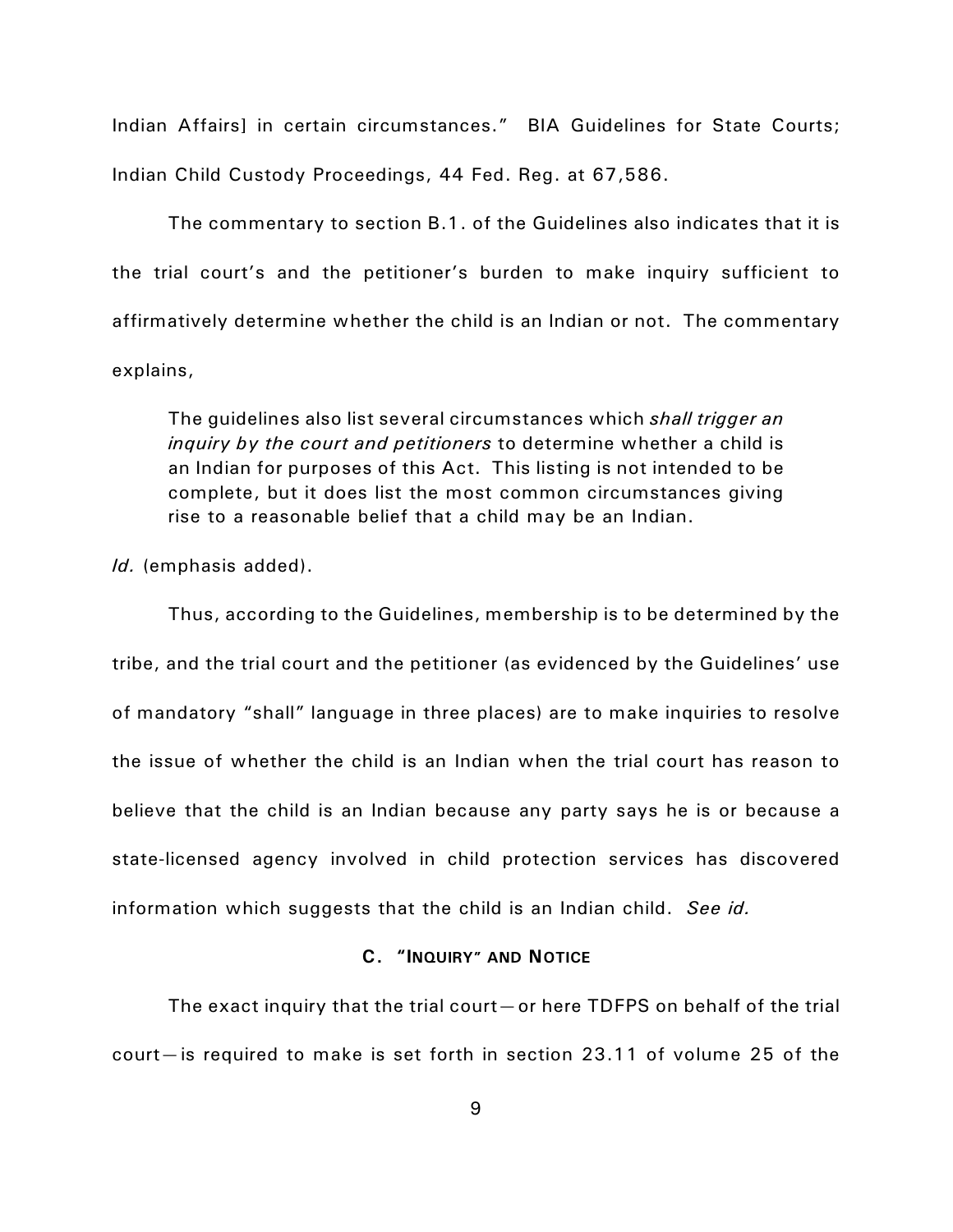Code of Federal Regulations. 25 C.F.R. § 23.11 (2008). That section is titled,

"Notice of Involuntary Child Custody Proceedings and Payment for Appointed

Counsel in State Courts." *Id.* It provides, in pertinent part:

(a) In any involuntary proceeding in a state court where the court knows or has reason to know that an Indian child is involved, and where the identity and location of the child's Indian parents or custodians or tribe is known, the party seeking . . . termination of parental rights to [] an Indian child shall directly notify the Indian parents . . . and the child's tribe by certified mail with return receipt requested, of the pending proceedings and of their right of intervention. Notice shall include requisite information identified at paragraphs  $(d)(1)$  through  $(4)$  and  $(e)(1)$  through  $(6)$  of this section, consistent with the confidentiality requirement in paragraph (e)(7) of this section. Copies of these notices shall be sent to the Secretary and the appropriate Area Director listed in paragraphs (c)(1) through (12) of this section.

(b) If the identity or location of the Indian parents, Indian custodians or the child's tribe cannot be determined, notice of the pendency of any involuntary child custody proceeding involving an Indian child in a state court shall be sent by certified mail with return receipt requested to the appropriate Area Director listed in paragraphs (c)(1) through (12) of this section. In order to establish tribal identity, it is necessary to provide as much information as is known on the Indian child's direct lineal ancestors including, but not limited to, the information delineated at paragraph (d)(1) through (4) of this section.

*Id.* Thus, under either of these subsections—that is whether the identity and

location of the child's tribe is known or unknown—the notice is to include the

information delineated in paragraph (d)(1)–(4). *Id.*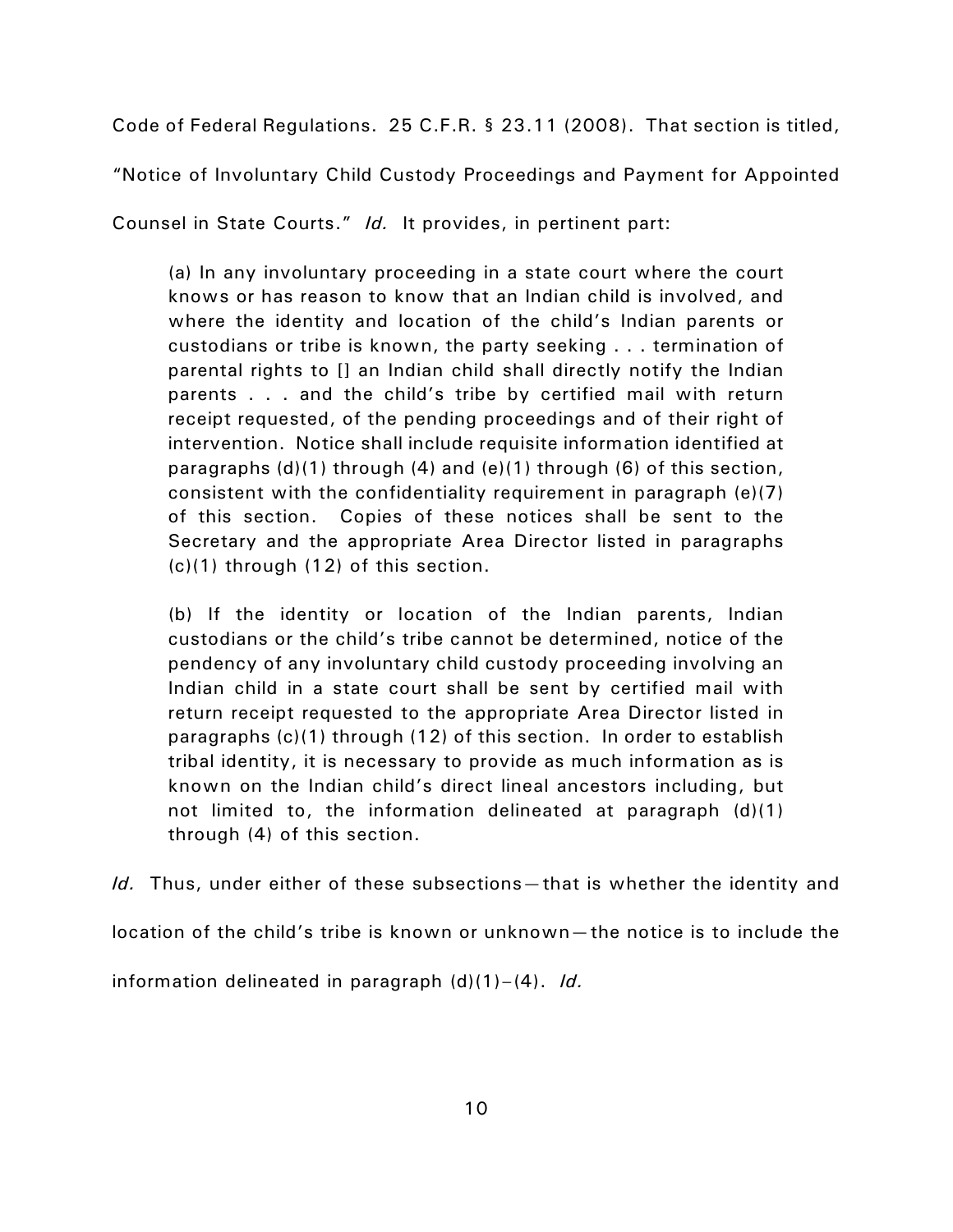Section 23.11, paragraph (d)(1) through (4) requires that the notice include the name of the Indian child, the child's birthdate and birthplace, the name of the Indian tribe(s) in which the child is enrolled or may be eligible for enrollment, "all names known, and current and former addresses of the Indian child's biological mother, biological father, maternal and paternal grandparents and great grandparents . . . including maiden, married and former names or aliases; birthdates; places of birth and death; tribal enrollment numbers and/or other identifying information." *Id.* § 23.11(d)(1)–(4). Likewise, whether the identity and location of the child's tribe is known or unknown, notice is required to be sent to the "appropriate Area Director." *Id.* § 23.11(a), (b). For proceedings in Texas (except for proceedings in the Texas counties of El Paso and Hudspeth), the notice is to be sent to "Anadarko Area Director, Bureau of Indian Affairs, P.O. Box 368, Anadarko, Oklahoma 73005." *Id.* § 23.11(c)(4). The notice is to include "the location, mailing address, and telephone number of the court and all parties notified pursuant to this section." *Id.* § 23.11(e)(4).

A copy of the petition, complaint, or other document by which the proceeding was initiated is to be attached to the notice. *Id.* § 23.11(d)(4). The notice is also required to include other criteria, all of which are set forth in the statute. *See id.* § 23.11.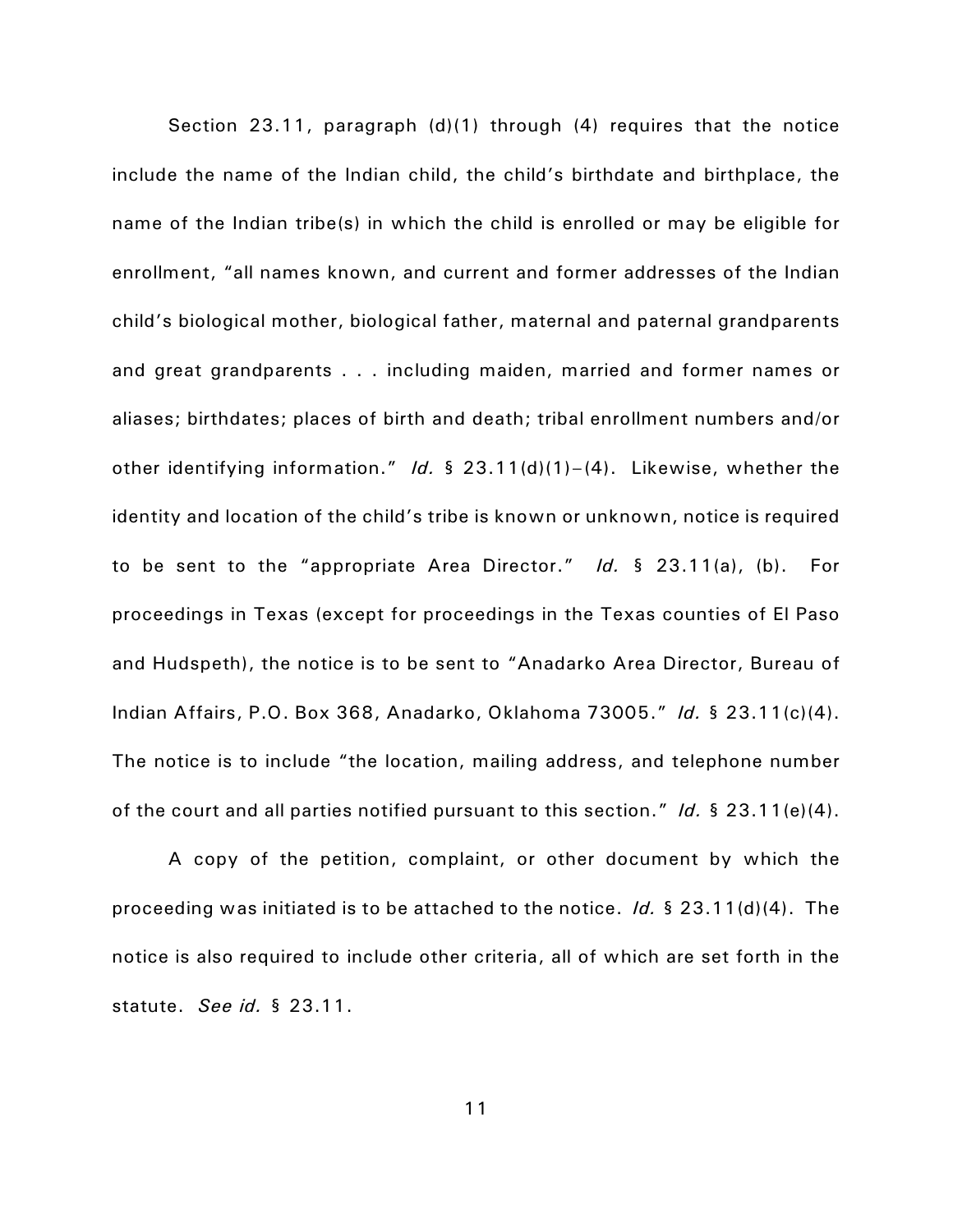When a copy of the notice is served on the Secretary of the Interior, his

#### designee

shall make reasonable documented efforts to locate and notify the child's tribe . . . . The Secretary or his/her designee shall have 15 days, after receipt of the notice from the persons initiating the proceedings, to notify the child's tribe . . . . If within the 15-day time period the Secretary or his/her designee is unable to verify that the child meets the criteria of an Indian child as defined in 25 U.S.C. 1903, . . . the Secretary or his/her designee shall so inform the court prior to initiation of the proceedings and state how much more time, if any, will be needed to complete the search.

*See id.* § 23.11(f).

## **D. THE PRESENT FACTS**

In the present case, the Assistant District Attorney who prosecuted the termination suit sent out four notices; two concerning R.R. were filed with the court on September 19, 2007, and two naming both R.R. and V.R. as the children subject to the termination suit were filed during trial on February 13, 2008. Two of the four notices were labeled as directed to "the Kiowa Indian Nation," and two were labeled as directed to "The Secretary of the United States Department of the Interior." But all four notices were mailed only to Mr. David Anderson, Assistant Secretary For Indian Affairs, and to Mother, Father, and the court-appointed attorney for R.R. and V.R. None of the notices were mailed to the Area Director, and none of the notices were mailed by certified mail or by registered mail.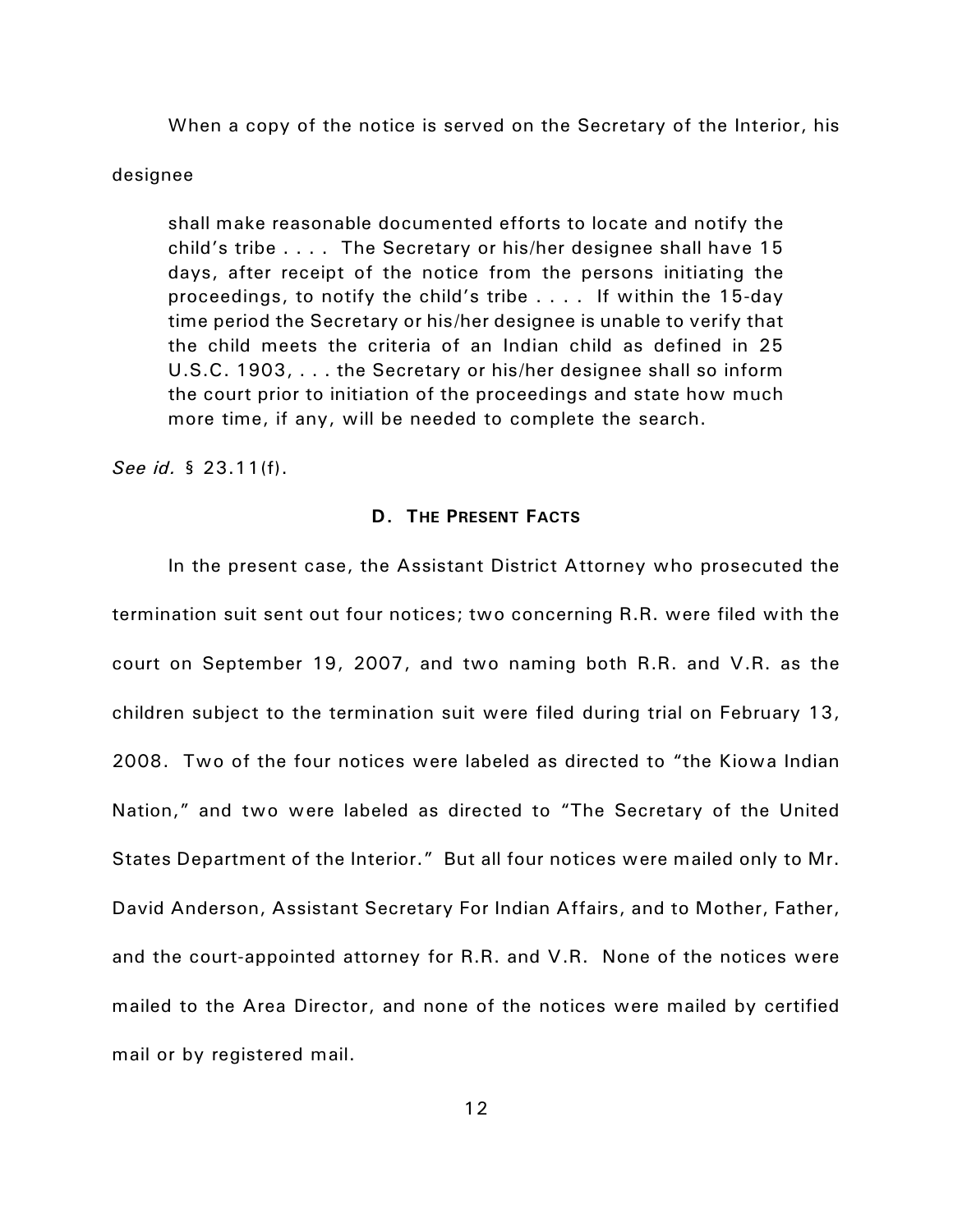All four of the notices disclosed that a parental termination suit had been filed concerning R.R. (or R.R. and V.R.) and stated that Mother was allegedly an Indian as defined in the ICWA and that R.R. (or R.R. and V.R.) were allegedly Indian children under the ICWA. The notices directed to the Kiowa Nation stated that "[t]he child [R.R. (or R.R. and V.R.)] who is the subject of this proceeding is believed to be a member of or eligible for membership in a federally recognized Indian tribe." The notices directed to the Secretary of the United States Department of Interior—but not the notices directed to the Kiowa Nation—stated that "Maternal Grandmother MINNIE MARIE AUNIQUE (aka AUNQUE, AUNEQUE), alleges to be a member of the KIOWA INDIAN NATION, in OKLAHOMA."

The termination suit concerning R.R. and V.R. was called to trial on February 5, 2008. At the conclusion of testimony on February 5, the trial court indicated that the trial would be resumed and completed on February 13, 2008. On February 13, 2008, at 9:30 a.m., the trial court resumed the termination trial. On February 13, 2008 at 11:58 a.m., in addition to filing two of the four notices mentioned above, the Assistant District Attorney filed a document that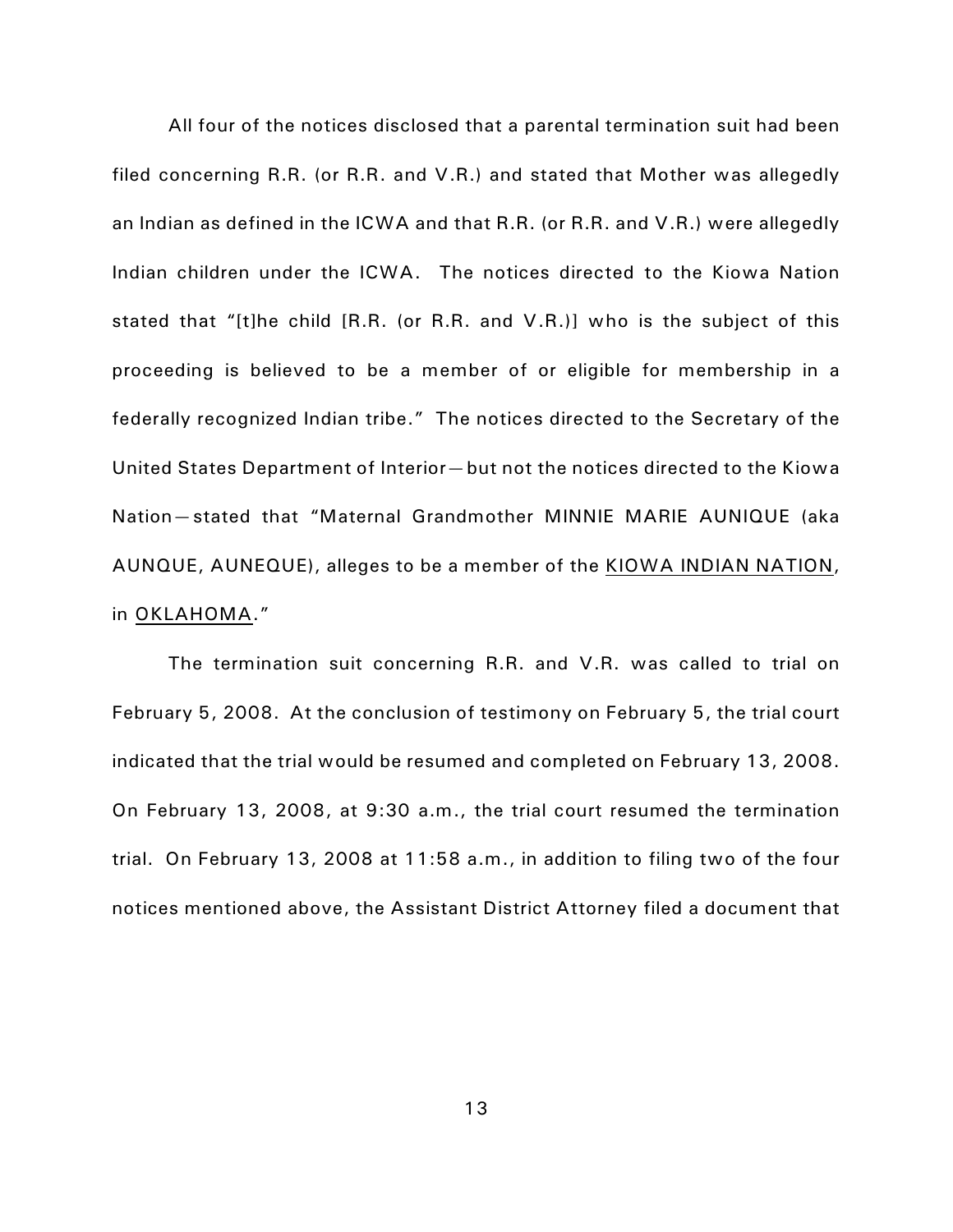<span id="page-13-0"></span>appears to be a single-page form apparently filled out by the Kiowa Tribe of Oklahoma Indian Child Welfare program. [3](#page-13-1)

The form is addressed to "Enrollment Department" and is from "Indian Child Welfare Program," specifically S. Ahtone. The subject referenced in the memo-type form is "Minors certificate of degree of Indian blood (C.D.I.B.) &/or statement of eligibility for enrollment." The form states that "[t]he Child Welfare Program is requesting the following: Child(ren) and Family Tribal Background Report." The form specifically names R.R., V.R., and Mother. At the bottom of the form, in the "Comments" section under the heading "Eligible for Enrollment: ( )YES ( ) NO," the enrollment officer has written, "[N]eed more info, probably under blood quantum," above his/her illegible signature. At the bottom of the request, in the same handwriting as the children's and mother's names filled in on the form, is "Maternal grandmother Minnie Marie Anque." The enrollment officer wrote under this comment, "K00416 ½ Kiowa," apparently indicating that Mother's mother, Minnie Marie Anque, was one-half Kiowa.

<span id="page-13-1"></span> $3\overline{\triangle}$  We would have liked to attach a copy of this form as Appendix A to our opinion, but to do so would have revealed R.R.'s, V.R.'s, and Mother's full names.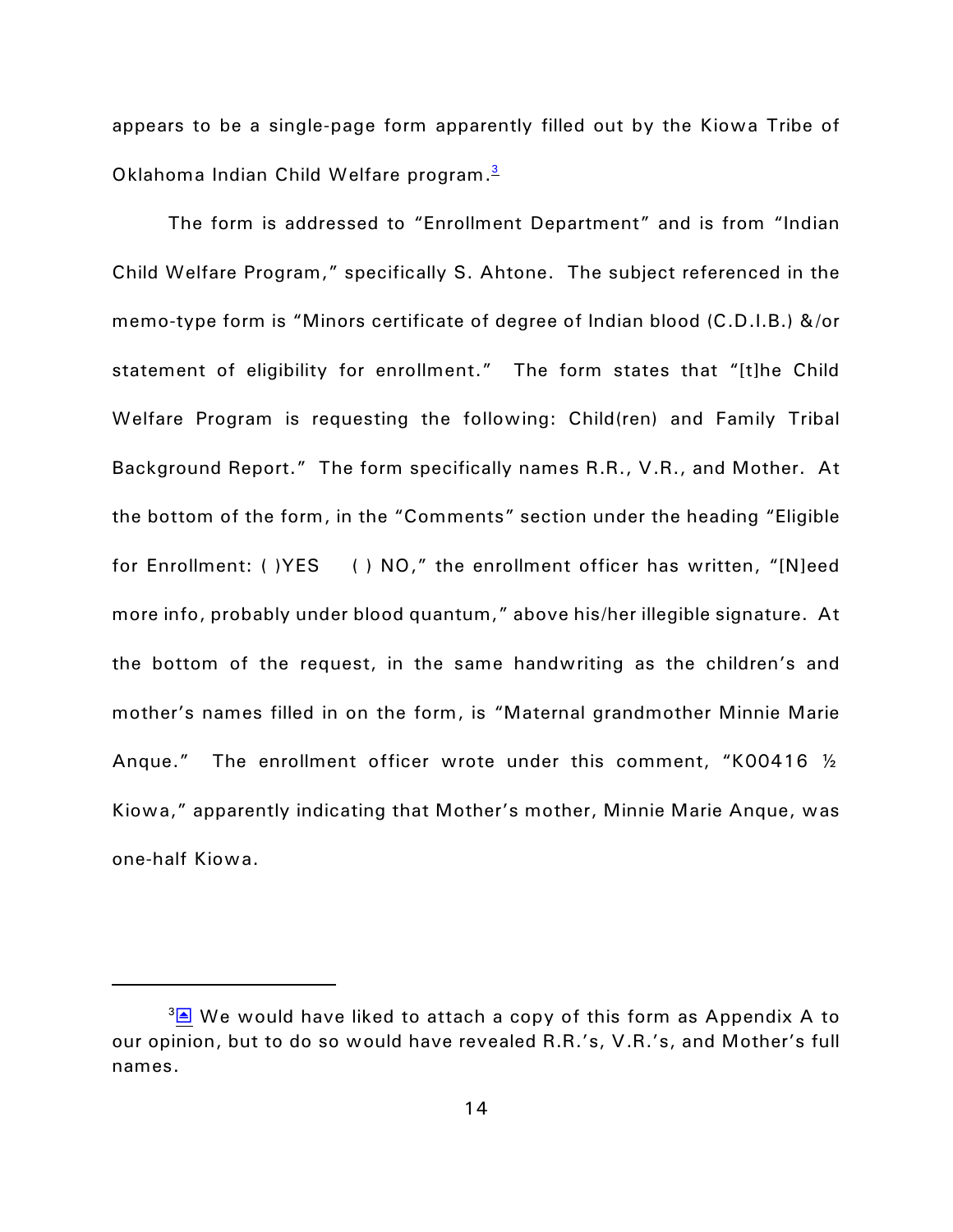The trial court did not apply the ICWA at trial. $^4\,$  $^4\,$  $^4\,$  Mother filed a motion for new trial asserting that the ICWA applied and testified at the hearing on the motion concerning her alleged Kiowa ancestry. At the motion for new trial hearing, Mother testified, in pertinent part, as follows:

<span id="page-14-0"></span>Q. And is your mother Minnie Marie Anqe [sic]?

A. Yes, sir.

Q. And was she a member of the Kiowa Indian tribe?

A. Yes, sir.

Q. A registered member?

A. Yes.

Q. And do you know whether you're a registered member of the Kiowa Indian tribe?

A. I'm supposedly a member of it because I'm Indian, but I don't know nothing about it. Yes, sir.

Q. Do you know whether the children, whether they would be eligible members?

<span id="page-14-1"></span> $4\overline{\triangle}$  We have thoroughly reviewed the reporter's record from the trial. In addition, we performed a word search on the ASCII disc filed by the court reporter as well as a word search in the hard copy of the word index provided by the court reporter. Nowhere in the record during trial does Mother testify that she is not a member of the Kiowa Nation or that R.R. and V.R. are not members. Her testimony on this issue at trial is minimal; she testifies that she is looking into getting Indian Welfare benefits for the children but is having difficulty obtaining information about her mother, who was a registered member of the Kiowa Nation, because her mother died when she was two years old.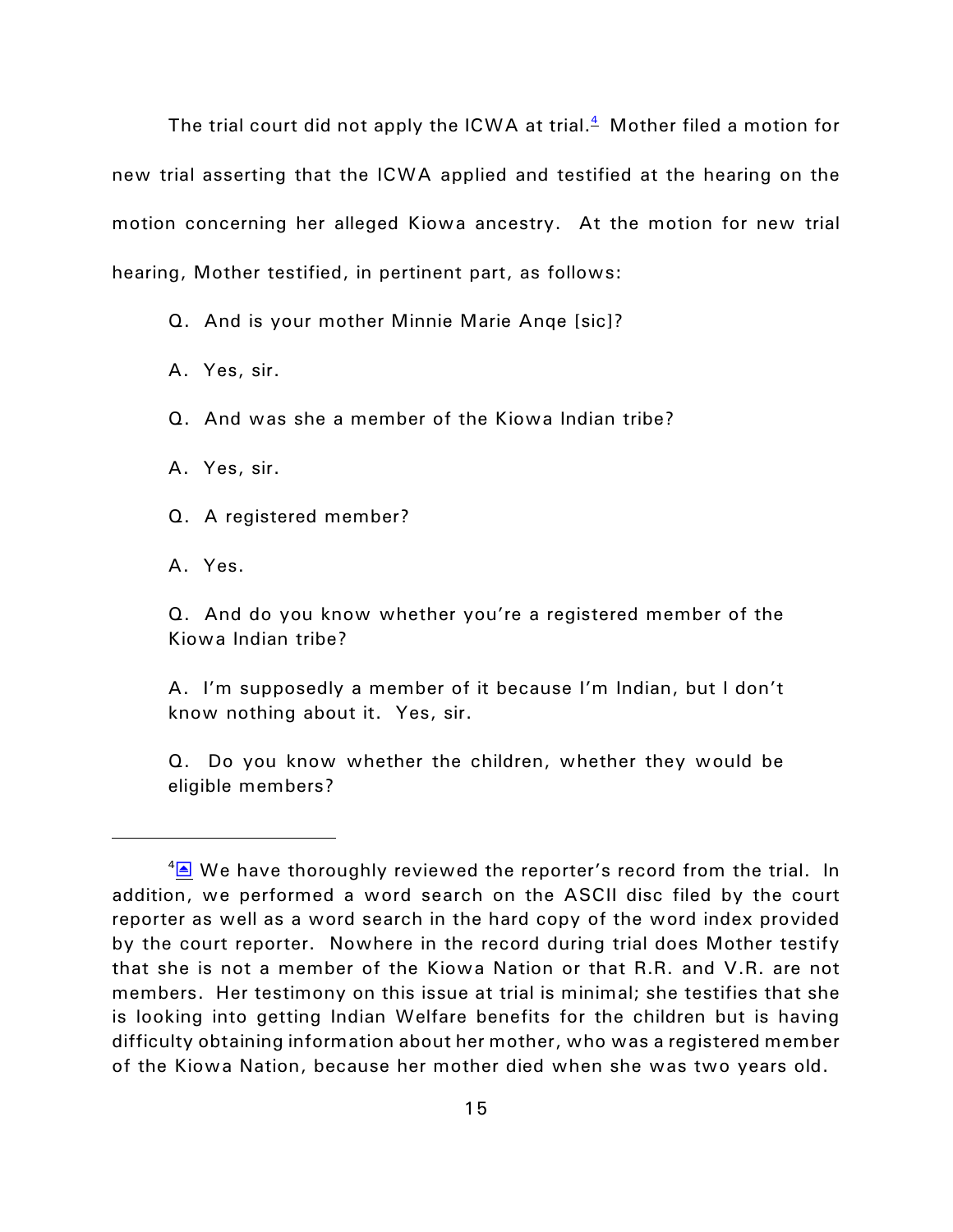A. Yes, sir, because me and my family is, they should be at least a little bit. Less than half. Probably about half.

. . . .

Q. [Mother], you said you're an eligible tribal member, is that correct?

A. Yes, ma'am.

On cross-examination Mother testified:

Q. Do you remember coming to this court during the trial and telling the judge and everyone in this courtroom that your mother, who is the maternal grandmother to your children, was a member of the Kiowa Indian tribe?

A. Yes.

Q. And do you remember when I asked you if you were a member of the Indian tribe? Do you remember that question?

A. Yes, ma'am.

Q. And do you recall saying no, I am not a member? Do you recall saying that?

A. No, ma'am, I don't.

Q. Do you recall saying that you knew that was something you needed to look into as to the membership for the tribe?

A. Yes, ma'am.

Q. So you don't know if you're a member; you just know that you're an eligible tribal member because your mother was a member?

A. No. What I had supposedly known - -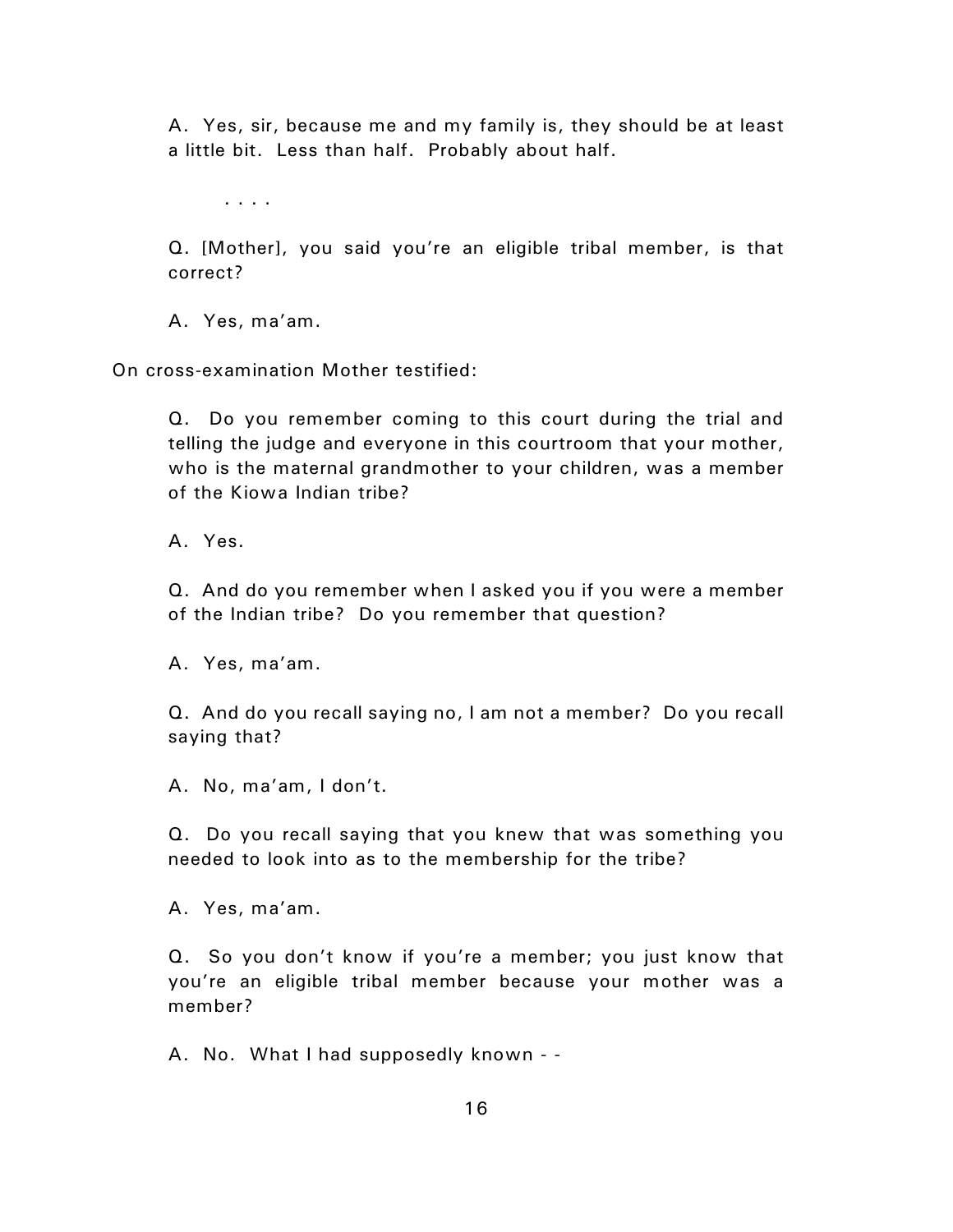[THE COURT]: I'm sorry. Would you say that again? I couldn't understand you.

A. What I supposedly found out, too, is that I have an aunt down here. She knows I'm eligible for being an Indian, too, because that's my mom's sister, and I just found out that she was here in Fort Worth.

Q. Is it true that you're eligible to be a tribal member of the Kiowa Nation?

- A. Yes, ma'am.
- Q. Is that true?
- A. Yes, ma'am.

. . . .

Q. Have you - - [Mother], have you ever registered with the Kiowa Nation? Yes or No.

A. Yes, I have.

Q. When did you do that?

A. When I was born. They did that when I was born. I'm Indian.

Q. Okay. But you told this court that you were not a tribal member.

A. No, ma'am, I did not say that. You guys misunderstood that. I had told you I'm eligible and I'm a member of it, because my mom - - on my mom's side of the family is nothing but Indian.

Q. Okay.

A. And I had told the judge that, too, and everybody that was in the courtroom that day.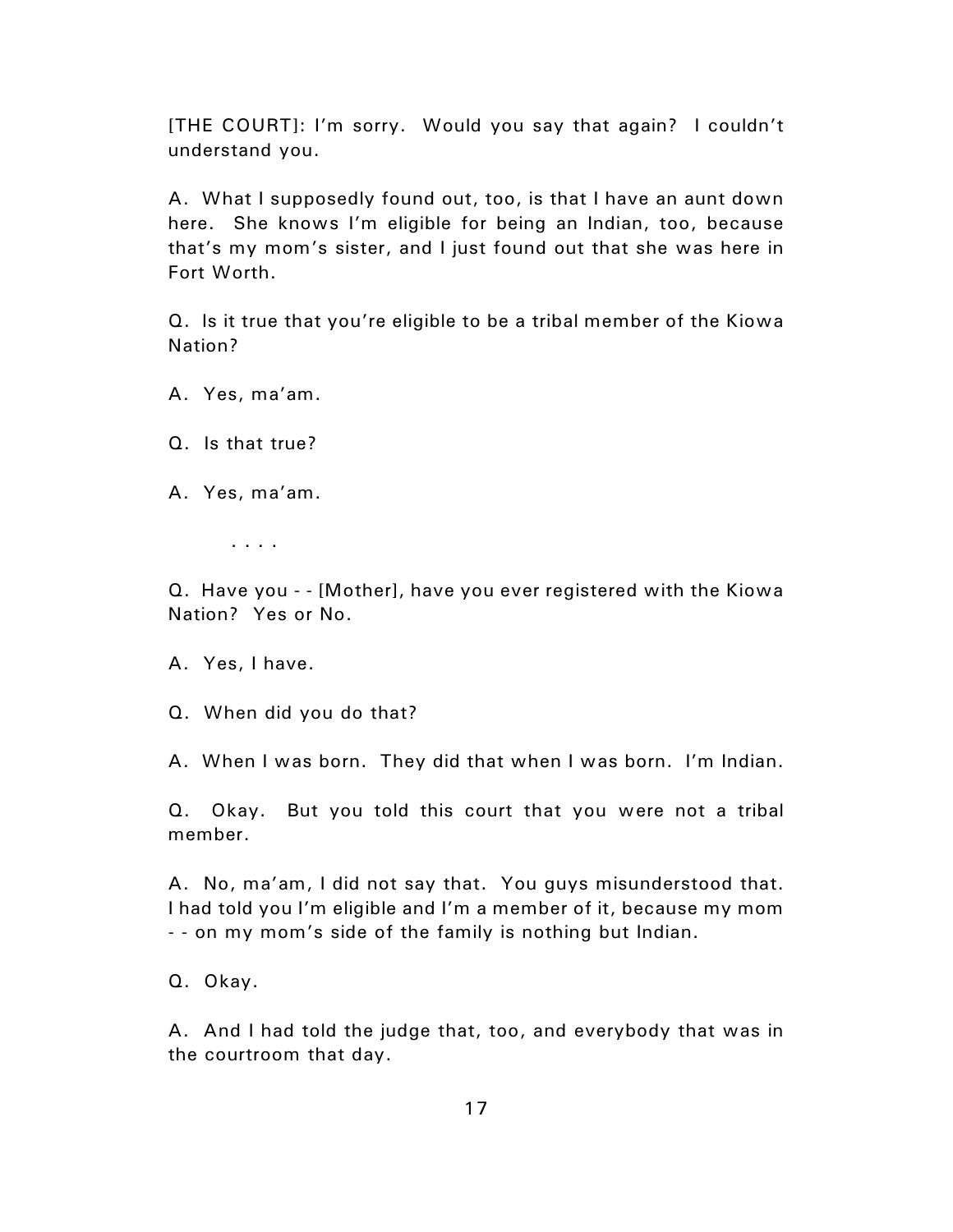Q. Okay. Your mother is a tribal member of the Kiowa Nation, is that correct?

A. Yes.

Q. Is she alive or deceased?

A. She's deceased.

Q. Okay. And you think you're a member - - today, you think you're a member because someone registered you when you were a baby, is that right?

A. Yes. Because I know, because they have to do that when you're Indian. When they know that your family on one side of the family is an Indian that's already registered, they have to register the kids.

The trial court denied Mother's and Father's motions for new trial but found

that Mother's and Father's appeals of the termination judgment were not

frivolous. Mother and Father perfected this appeal.

## **E. Application of the Law to the Present Facts**

Mother, in her first issue, claims that the ICWA applies here. Father, in his second issue, claims that the trial court erred by not granting a new trial in light of the evidence that the ICWA may apply. TDFPS argues that the ICWA does not apply; TDFPS's brief focuses on the issue of whether the trial court had reason to believe that R.R. and V.R. were Indian children and argues that it did not.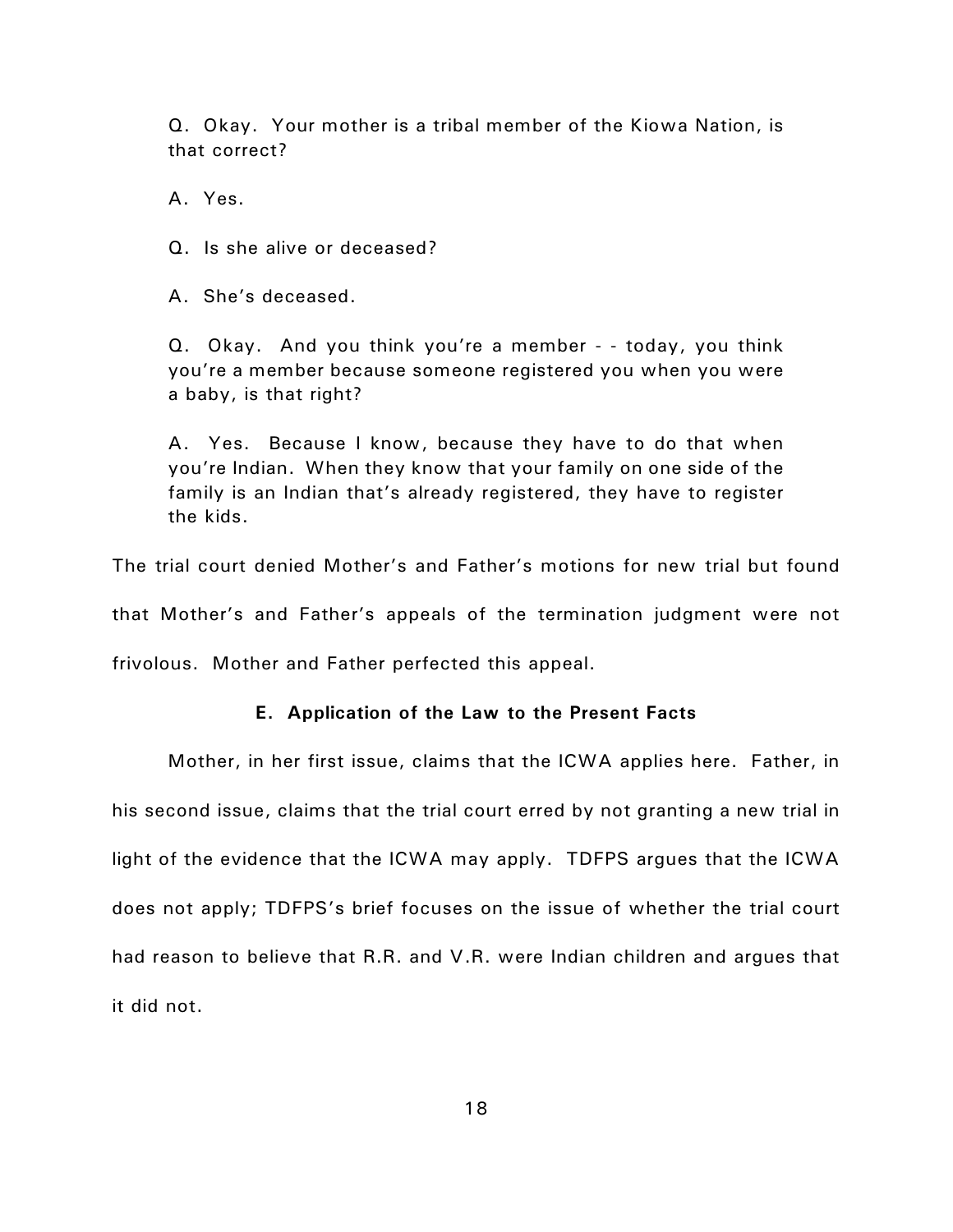TDFPS relies on five main cases for the proposition that the trial court here had no reason to believe that the children were Indian children. We have reviewed each of these cases and the facts in all of them are distinguishable from the present facts. *See In re R.M.W.*, 188 S.W.3d 831, 832 (Tex. App.—Texarkana 2006, no pet.) (failing to mention, recognize, or apply Guidelines); *see also In re Johanson*, 156 Mich. App. 608, 613–14, 402 N.W.2d 13, 16 (Ct. App. 1986) (affirming direct appeal of termination order when mother was not member of tribe prior to order and no evidence existed in record that trial court had any reason to believe Indian children were involved); *In re Guardianship of J.O.*, 327 N.J. Super. 304, 316–17, 743 A.2d 341, 347 (Super. Ct. App. Div.) (holding attorney's reference to possibility of Indian ancestry during status conference insufficient to provide trial court with reason to believe children were Indian children when parties were provided with ample opportunity to pursue the issue but did not), *cert*. *denied*, 165 N.J. 492 (2000) ; *In re A.L.*, 2001 ND 59, ¶ 12, 623 N.W.2d 418, 422 (holding that when mother offered no evidence to suggest the children were Indian children, but relied upon her counsel's statements, trial court had no reason to believe children were Indian children); *In re Arianna R.G.*, 2003 WI App 11, ¶ 21, 259 Wis. 2d 563, ¶ 21, 657 N.W.2d 363, ¶ 21 (holding trial court did not have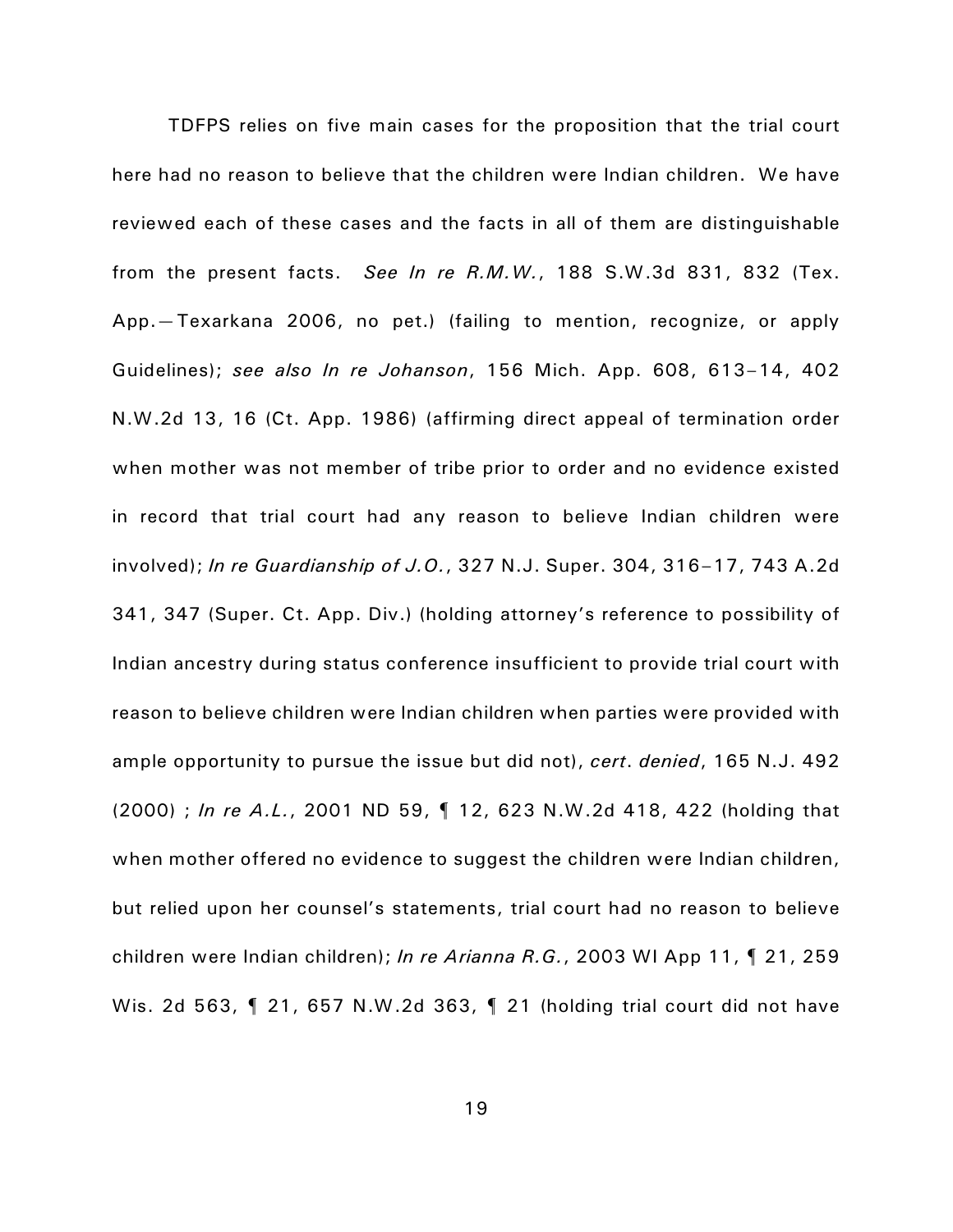reason to believe children were Indian children based solely on statements of attorney).

We decline to follow *In re R.M.W.* because neither the trial court nor the appellate court in *R.M.W*. mentioned or gave proper weight to the Guidelines. 188 S.W.3d at 832. Here, unlike in the four other cases relied upon by TDFPS, in which the only evidence of the children's possible Indian status came from arguments of counsel, there is evidence from the tribe that the children's maternal grandmother was an enrolled member and an indication that the tribe needed more information to determine whether R.R. and V.R. were members or were eligible for membership. And here, unlike those four cases, the party seeking termination did give some type of notice—although for the reasons discussed below it was defective. And finally, here, according to the Guidelines, the trial court did have reason to believe that R.R. and V.R. were Indian children.

According to the Guidelines, the trial court here had reason to believe that R.R. and V.R. are Indian children because a public or state-licensed agency involved in child protection services or family support—TDFPS—discovered information—that the children's maternal grandmother was alleged to be a member of the Kiowa Indian Nation—that suggests that R.R. and V.R. are Indian children. BIA Guidelines for State Courts; Indian Child Custody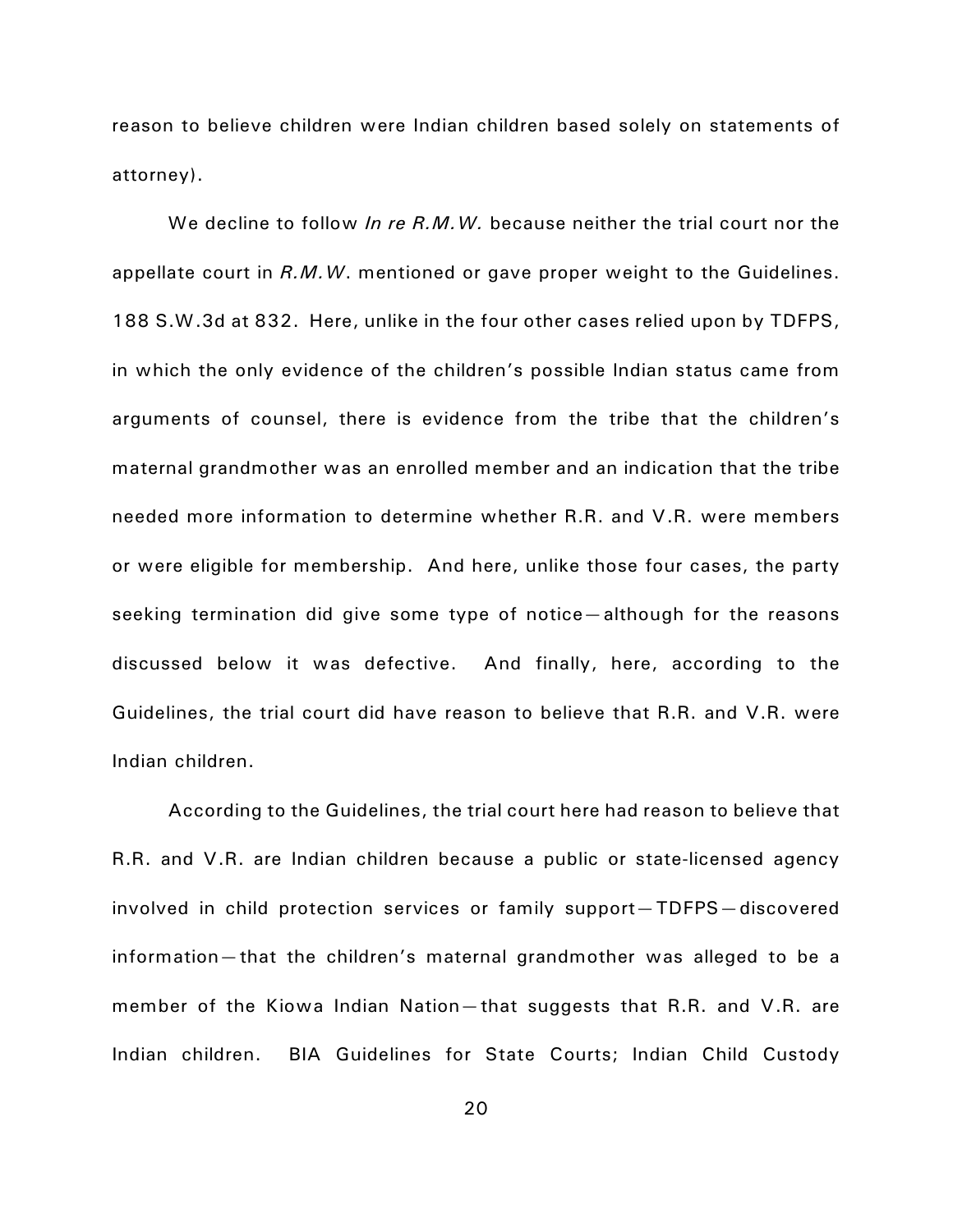Proceedings, 44 Fed. Reg. at 67,586. Once the state court had reason to believe that R.R. and V.R. were Indian children, the notice provisions of the ICWA were triggered. *Id*. (providing that when a state court has reason to believe a child involved in a child custody proceeding is an Indian, *the court shall* seek verification of the child's status from either the BIA or the child's tribe). The inquiry is to contain specific information, presumably to enable the tribe to make a determination on whether the child is, in fact, a member of the tribe or is eligible for membership in the tribe. *See* 25 C.F.R. § 23.11(d)(1)–(4).

The notices sent in this case were deficient in several respects. They were not sent certified mail, return receipt requested. *See* 25 U.S.C.A. § 1912(a) (requiring notice under the ICWA be provided by certified mail, return receipt requested). They did not contain R.R.'s and V.R.'s ages, birthdates, place of birth, Mother's current and former addresses, Mother's married and maiden name, or Mother's birthdate and place of birth. *See* 25 C.F.R. § 23.11(d)(1)–(3) (setting forth requirements to be included in notice and including these items). Additionally, the notices were not mailed to the appropriate area director, "Anadarko Area Director, Bureau of Indian Affairs, P.O. Box 368, Anadarko, Oklahoma 73005." *Id.* (requiring mailing to Area Director). None of the notices included the telephone number for Mother or Father. *Id*. § 23.11(e)(4) (requiring phone numbers be provided).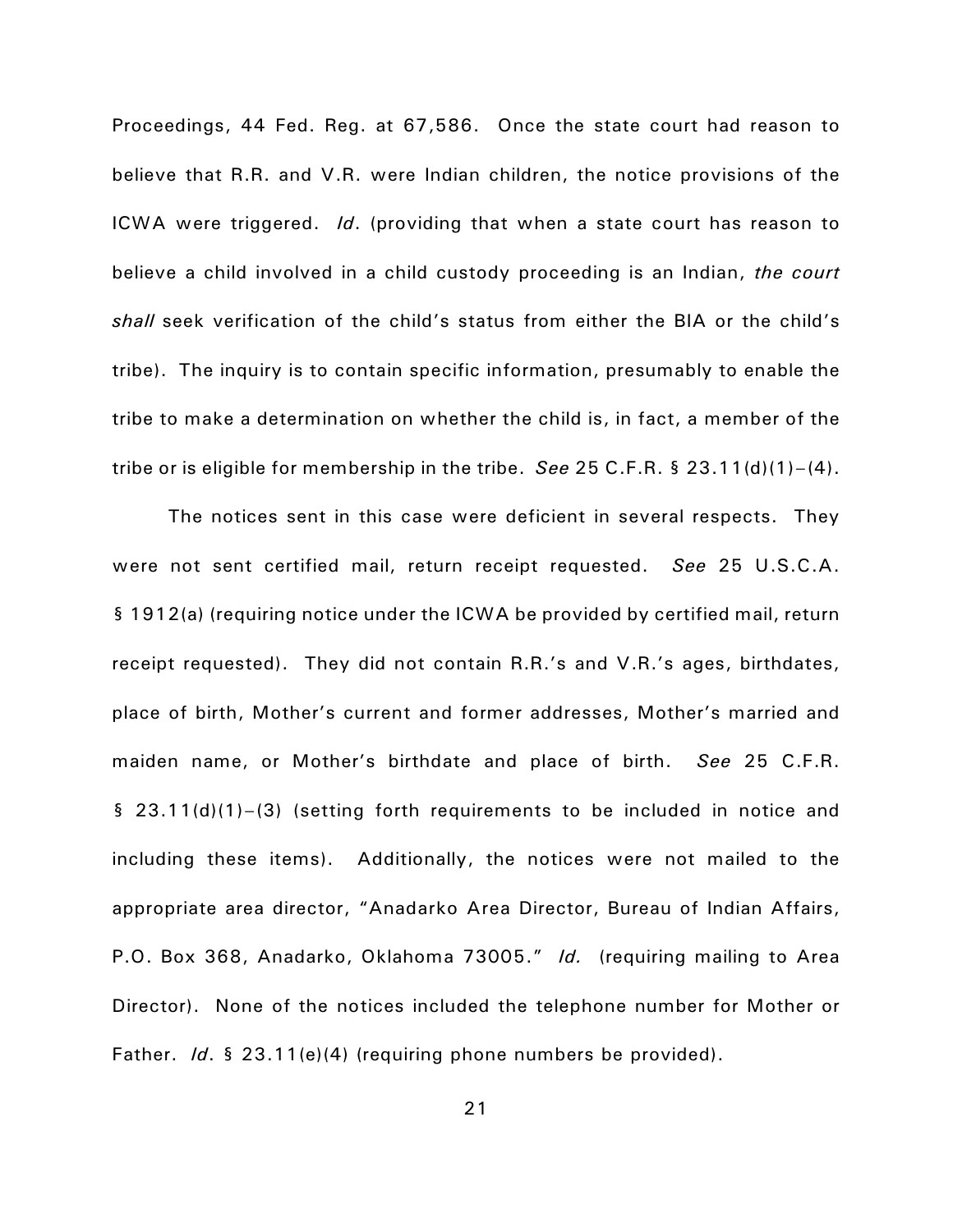Substantial compliance with these notice provisions will not suffice*. See, e.g., In re I.E.M.*, 233 Mich. App. 438, 448–49, 592 N.W.2d 751, 757 (Ct. App. 1999) (holding notice did not comply with the ICWA when not sent by certified mail, return receipt requested, and holding telephone calls did not satisfy notice requirement). Instead, proper notice in compliance with the ICWA and the statutory notice provisions is a prerequisite to a state court's determination of whether to apply the ICWA. *See, e.g.*, *In re C.H.*, 510 N.W.2d 119, 124 (S.D. 1993) (holding notice provided to Choctaw Nation of Oklahoma not in compliance with the ICWA because not mailed by certified mail, return receipt requested as required by the Act). Compliance with all of the ICWA notice provisions is required to promote and to maintain stability in the placement of children; it is preferable to err on the side of giving notice and examining thoroughly whether the child is an Indian. *I.E.M.*, 233 Mich. App. at 447, 592 N.W.2d at 757 (quoting *In re M.C.P.*, 153 Vt. 275, 289, 571 A.2d 627, 634–35 (1989)); *see also In re J.W.*, 498 N.W.2d 417, 419 (Iowa Ct. App. 1993) (recognizing that "it would be irresponsible for this court not to assure the [notice] provisions of the Act were followed" based on "a serious risk subsequent proceedings may be brought for invalidation of the termination order under section 1914"), *disapproved on other grounds by In re N.N.E.*, 752 N.W.2d 1 (Iowa 2008).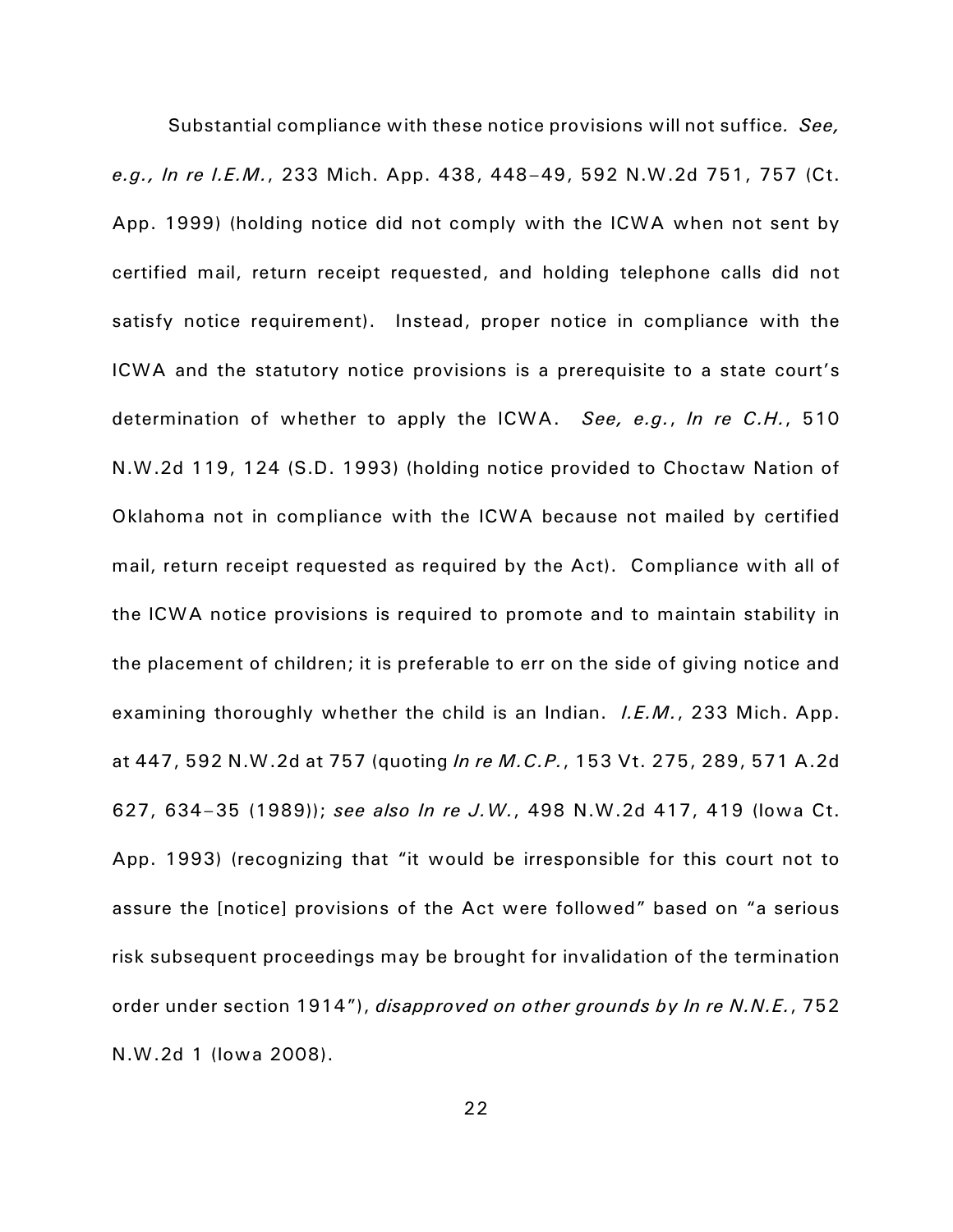Based on the incomplete information provided in the notices here, the Kiowa Indian Nation apparently was unable to verify whether R.R. and V.R. were members of the tribe or eligible for membership in the tribe. Instead, the tribe sent back a document indicating that the children's grandmother was a registered member of the tribe by noting, "Maternal grandmother Minnie Marie Anque . . . K00416 ½ Kiowa," and requesting more information to determine whether R.R. and V.R. were members or were eligible for membership. The Assistant District Attorney conceded that the tribe had requested additional information, stating, "I believe it states they need more information." Yet, the record does not reflect that any additional information was provided to the tribe, that Mother and Father were provided a copy of the tribe's response, or that the tribe was provided Mother's or Father's phone number to contact them directly.

And although the Secretary of the Interior or his designee was served, no copy of a notice sent by the Secretary of the Interior to the Kiowa Nation was filed with the trial court. *See* 25 C.F.R. § 23.11(f) (requiring the Secretary to send a copy of any notice provided to the tribe to the court). Additionally, the Secretary did not inform the trial court here prior to the initiation of the proceedings that he or his designee was unable to verify that R.R. and V.R. meet the criteria of Indian children. *See id.*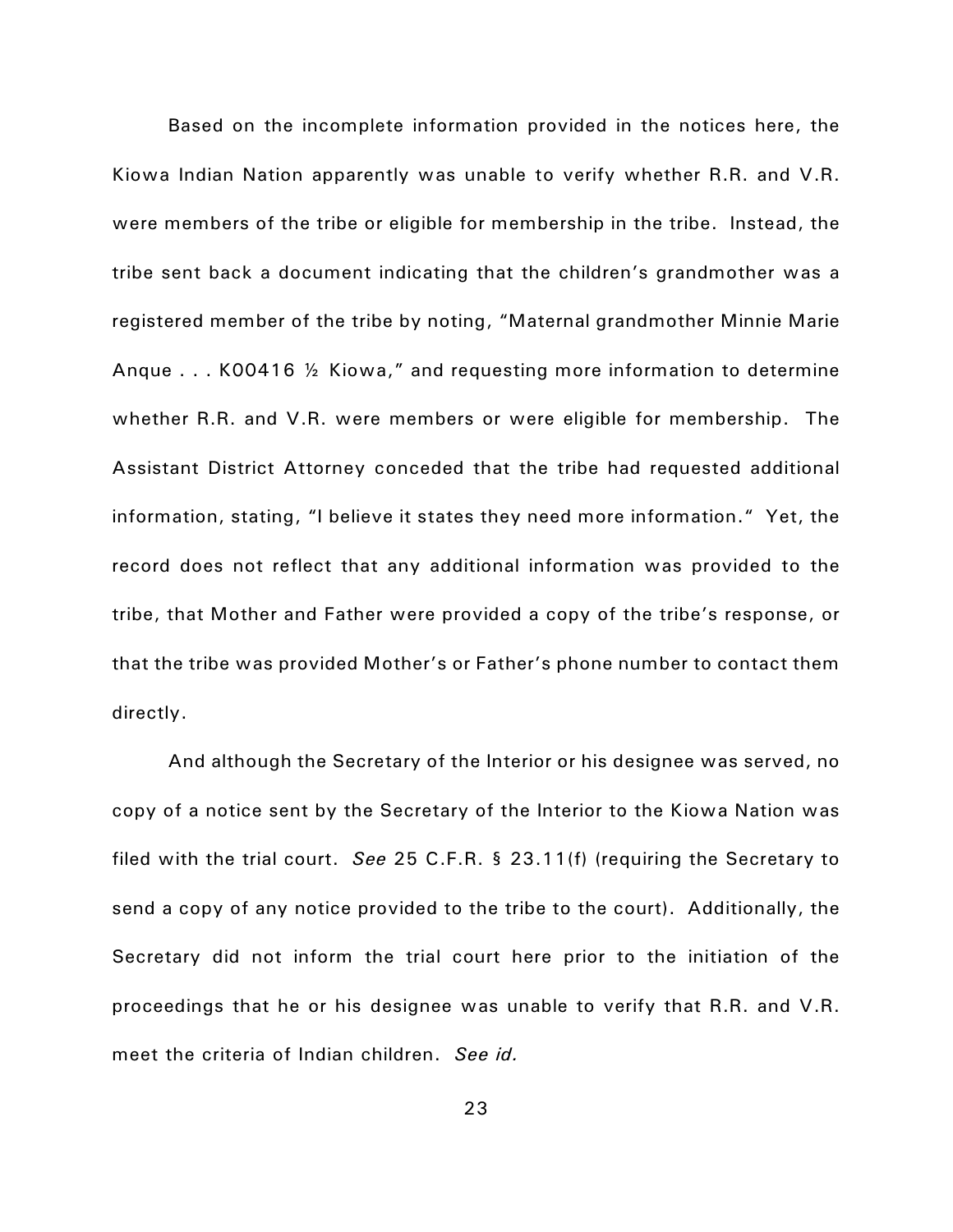A violation of the ICWA notice provisions may be cause for invalidation of the termination proceedings at some later, distant point in time. *See* 25 U.S.C.A. § 1914 (providing that "[a]ny Indian child who is the subject of any action for . . . termination of parental rights under State law, any parent . . . from whose custody such child was removed, and the Indian child's tribe may petition any court of competent jurisdiction to invalidate such action upon a showing that such action violated any provision of sections 1911, 1912, and 1913 of this title"); *see also W.D.H.*, 43 S.W.3d at 38–39 (recognizing parent of Indian child has standing to challenge adequacy of notice even though tribe declined to join suit). Consequently, because the termination proceeding here will likely result ultimately in the adoption of young R.R. and V.R., strict compliance with the notice provisions of the ICWA and the regulations implementing it in the Code of Federal Regulations is especially important, or "the State could offer prospective adoptive parents no assurance this termination and a subsequent adoption would not be invalidated." *See J.W.*, 498 N.W.2d at 419–22 (recognizing that notice provisions of the ICWA are to be strictly construed and reversing order terminating parental rights because of inadequate notice and remanding for new hearing after proper notice).

Whether the trial court correctly applied the ICWA is a question of law. *See W.D.H.*, 43 S.W.3d at 33; *see also I.E.M.*, 233 Mich. App. at 443, 592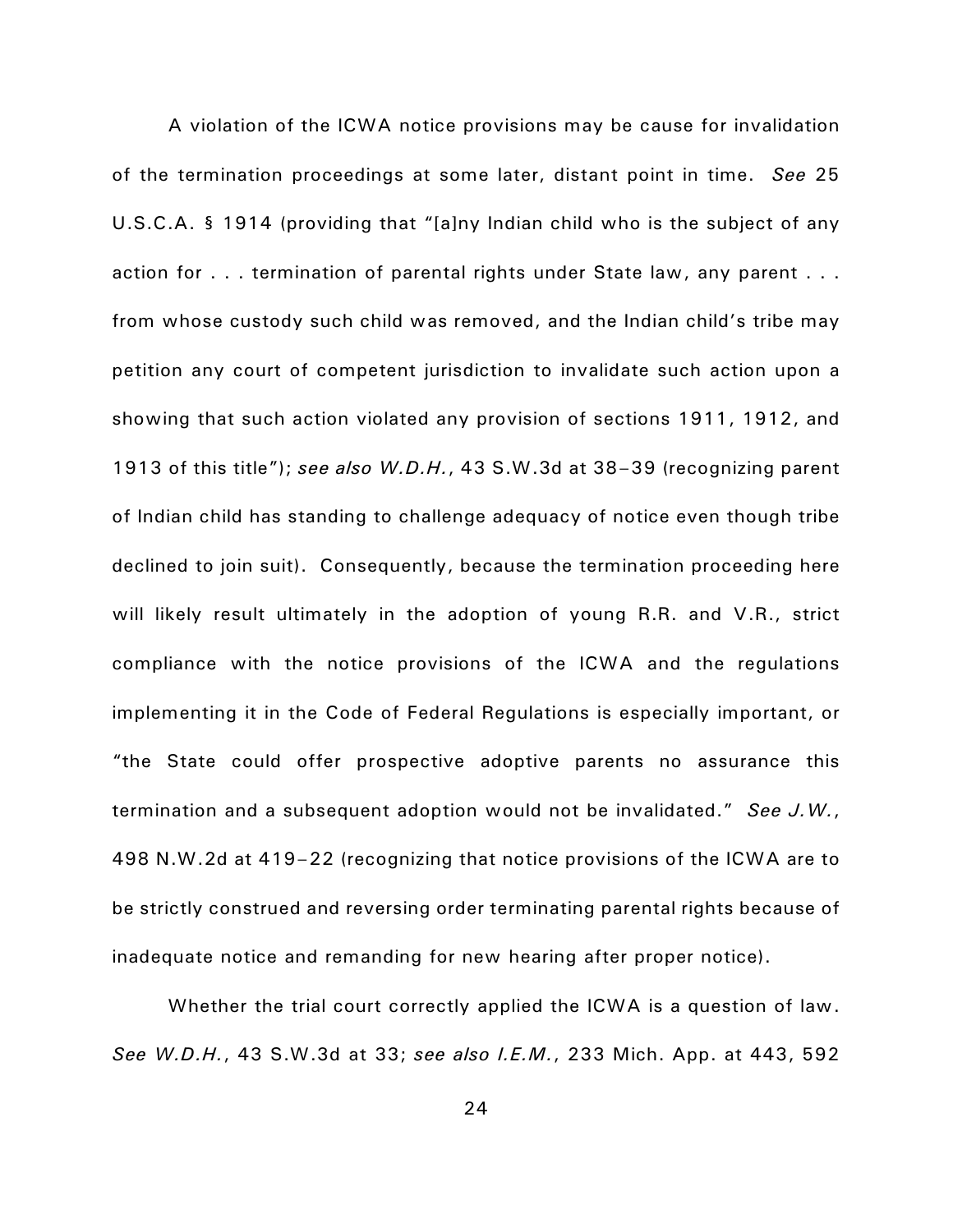N.W.2d at 755 (holding that "[w]hether the probate court failed to satisfy a notice obligation imposed by the ICWA involves a legal question of statutory interpretation that we review de novo"). Here, because under the Guidelines the trial court had reason to know that R.R. and V.R. were Indian children, the notice provisions of the ICWA were triggered. *See* BIA Guidelines for State Courts; Indian Child Custody Proceedings, 44 Fed. Reg. at 67,586 (providing that "[w]hen a state court has reason to believe a child involved in a child custody proceeding is an Indian, the court shall seek verification of the child's status"); *see also* 25 C.F.R. § 23.11(a)–(f) (setting forth requisites of notices given under the ICWA). Because the predicate of proper notice under the ICWA was not satisfied here, the trial court could not resolve the issue of whether R.R. and V.R. were Indian children without leaving its termination decree open to subsequent challenge and invalidation by Mother, Father, the tribe, R.R., or V.R. *See, e.g.*, 25 U.S.C.A. § 1914 (authorizing "any Indian child who is the subject of any action for . . . termination of parental rights under State law, any parent . . . from whose custody such child was removed, and the Indian child's tribe [to] petition any court of competent jurisdiction to invalidate such action upon a showing that such action violated any provision of sections 1911, 1912, and 1913 of this title"); *Junious M*., 144 Cal. App. 3d at 791, 193 Cal. Rptr. at 42 (explaining that violation of the ICWA's notice provisions may be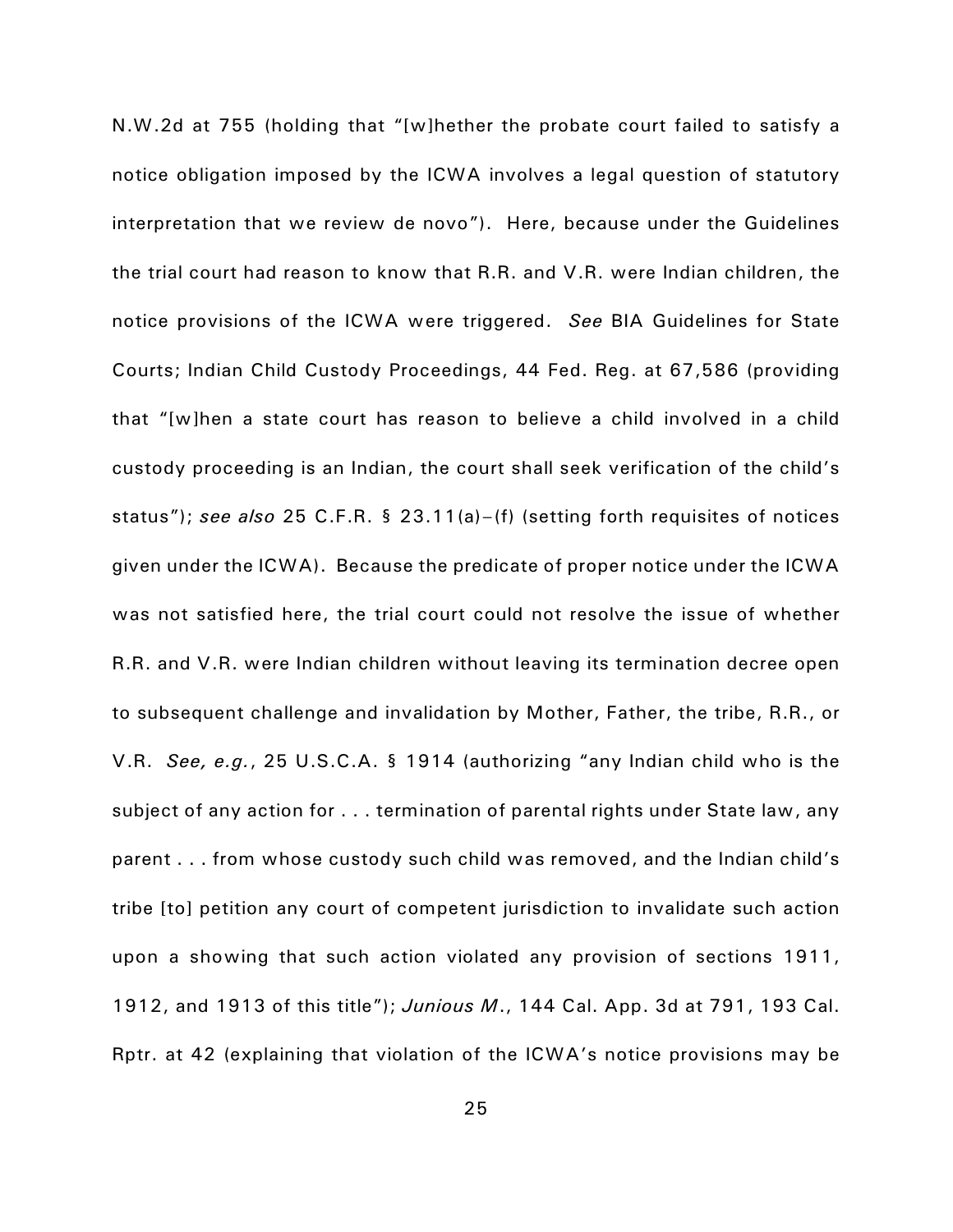cause for invalidation of the proceedings). Once proper notice is given in compliance with the dictates of the ICWA, however, if the tribe fails to respond or intervenes but fails to determine the child's membership or eligibility for membership in the tribe, then the burden shifts to the parties to show that the ICWA applies. *See I.E.M.*, 233 Mich. App. at 449, 592 N.W.2d at 757 (recognizing that neither Father nor tribe had responsibility to establish applicability of the ICWA absent proper notice as dictated by the ICWA); *In re Baby Boy Doe*, 123 Idaho 464, 470, 849 P.2d 925, 931 (explaining that, if, after proper notice, the state court does not receive a conclusive determination from the tribe or the BIA regarding a child's eligibility for tribal membership, the trial court must make its own determination, and the burden of producing the necessary evidence on this issue is on the party asserting the applicability of the ICWA), *cert*. *denied*, 510 U.S. 860 (1993).

Because, in the absence of proper notice any determination of whether the children were Indian children was premature, we sustain the portion of Mother's first issue claiming that the trial court erred in its determination of whether the ICWA applied. We likewise sustain the portion of Father's second issue complaining that the trial court erred by not granting a new trial on the issue of whether R.R. and V.R. were Indian children. We need not address the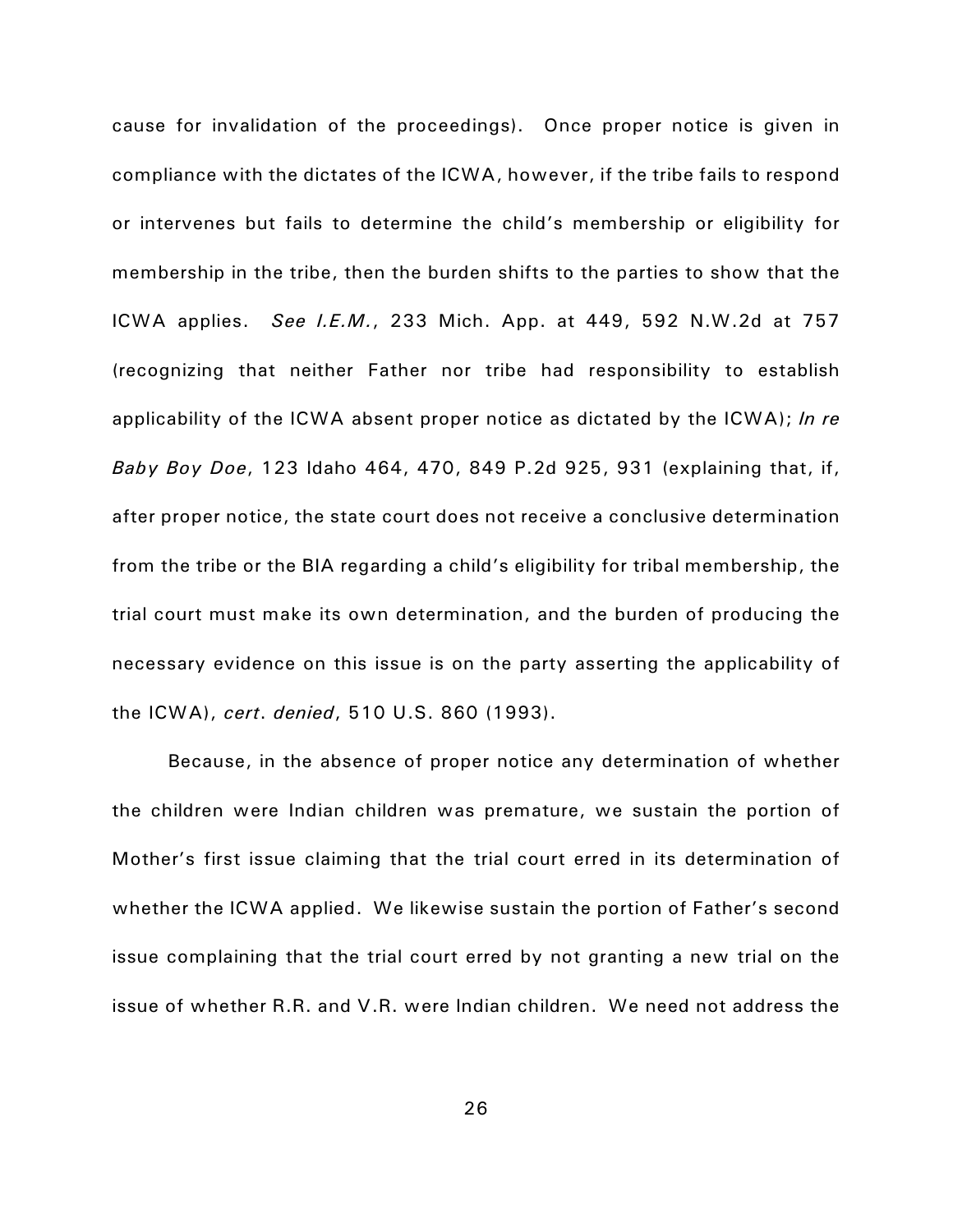balance of Mother's first issue or of Father's second issue. *See* Tex. R. App. P. 47.1.

#### **F. PROPER REMEDY**

When an appellate court finds a violation of the ICWA notice provisions, reversal is not necessarily warranted; instead, a court may remand the case to the trial court so that proper notice may be provided. *See* Tex. R. App. P. 44.4. The appellate court will conditionally affirm the termination order in the event that, on remand, after proper notice the children are determined to not be Indian children. *See, e.g.*, *Junious M*., 144 Cal. App. 3d at 788, 193 Cal. Rptr. at 40 (indicating that the ICWA notice error required a "qualified reversal"); *In re R.E.K.F.*, 698 N.W.2d 147, 150 (Iowa 2005) (and cases cited therein); *C.H.*, 510 N.W.2d at 124 (holding that, when there is uncertainty as to whether the ICWA applies and there is a notice defect, proper remedy is to remand for proper notice and determination of whether children are Indian children).

We will follow these courts and utilize that procedure here. We will abate this appeal and remand this case to the trial court. Proper notice that complies with the statutory notice requisites shall be provided, and then the trial court shall conduct a hearing to determine whether R.R. and V.R. are Indian children under the ICWA. *See* Tex. R. App. P. 44.4 (providing that appellate court shall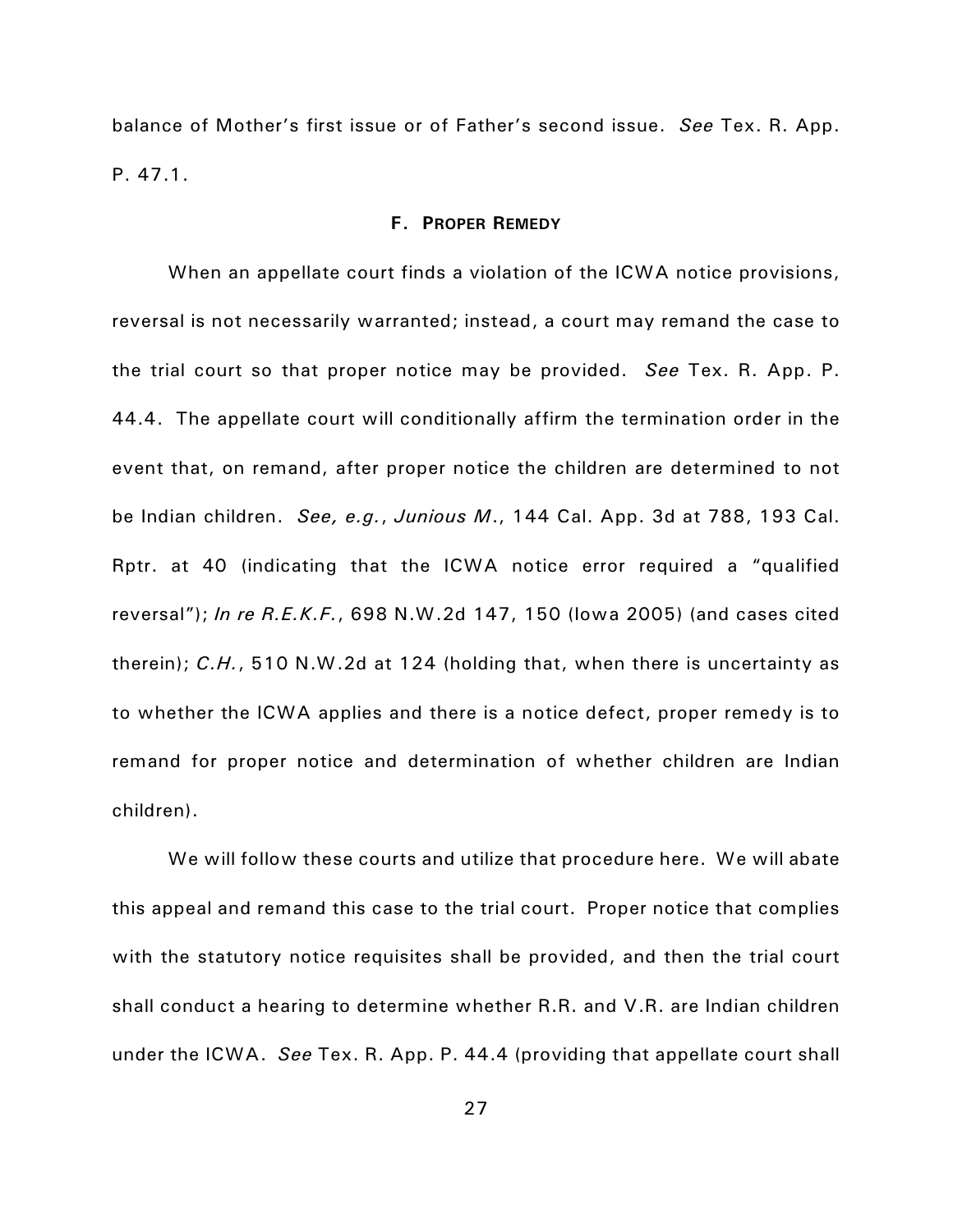not reverse or affirm judgment if trial court can correct erroneous failure to act, and authorizing appellate court to direct trial court to correct erroneous failure to act and to then proceed as if erroneous failure to act had not occurred). After we receive the supplemental records generated by the hearing in the trial court—as set forth in our abatement order issued concurrently with this opinion—this appeal will be reinstated. If, after proper notice and a hearing, the trial court has determined that R.R. and V.R. are not Indian children, then we will issue a judgment affirming the trial court's termination judgment. *See* Tex. R. App. P. 43.2(a). If, after notice and hearing, the trial court determines that R.R. and V.R. are Indian children, then this court shall issue a judgment reversing the trial court's termination judgment, and the trial court shall conduct a new trial applying the ICWA. *See* Tex. R. App. P. 43.2(d).

# **III. FACTUAL SUFFICIENCY TO SUPPORT TRIAL COURT'S FINDINGS THAT TERMINATION OF FATHER'S PARENTAL RIGHTS IS IN R.R'S AND V.R.'S BEST INTERESTS**

In his first issue, Father argues that the evidence is factually insufficient to support the finding that termination of his parental rights is in the best interest of the children.

# **A. Facts Pertinent to Best Interest Analysis**

## **1. Father and Mother's Violent Relationship**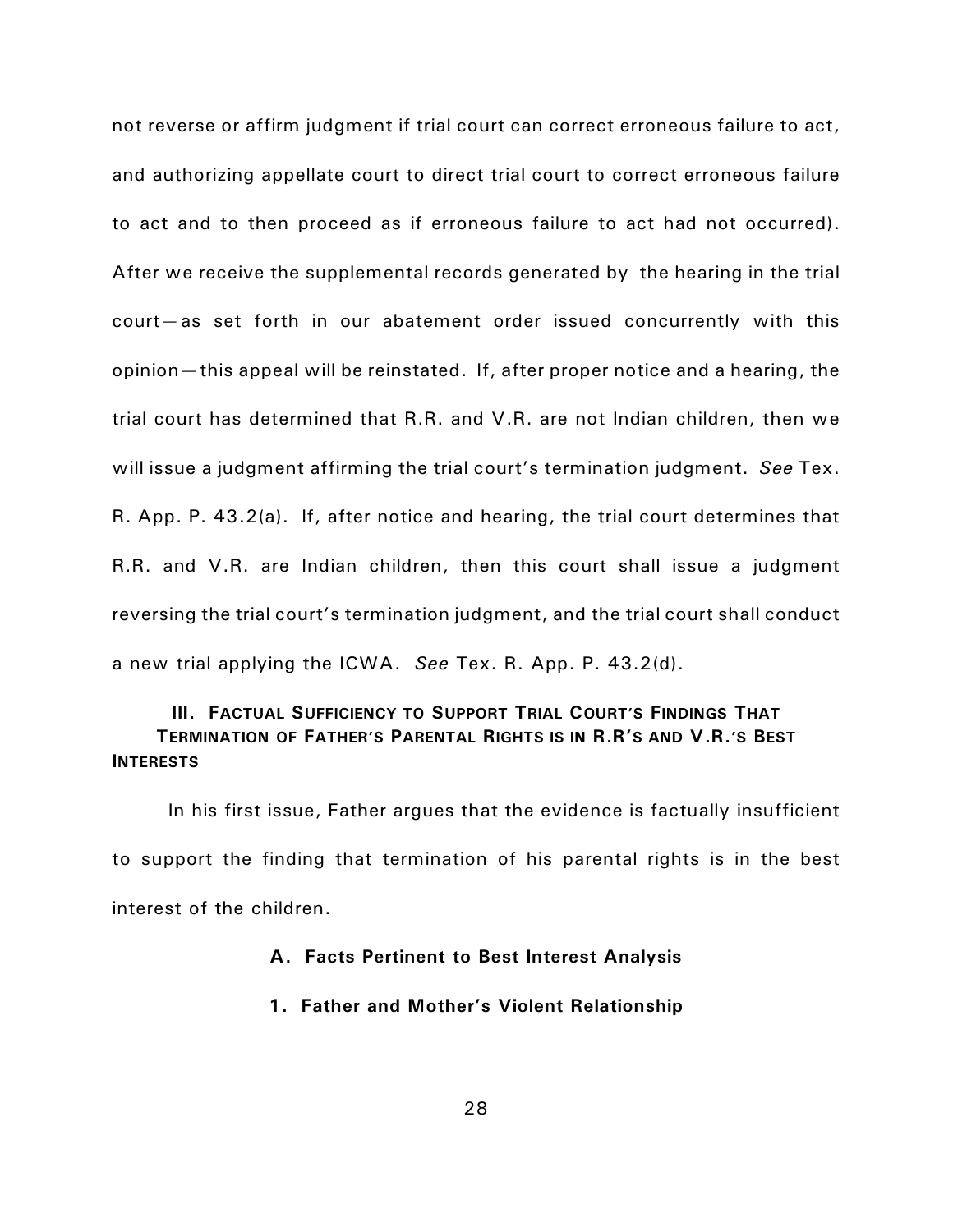Father and Mother met at the Presbyterian Night Shelter and started living together approximately one year later. They have been in an off-and-on relationship for approximately four years. Mother testified that she has been physically assaulted by Father five or six times since they have been together and that they both have anger management issues. Mother said that Father hit her for the first time when she was four or five months' pregnant with R.R.

## **2. Police and CPS Involvement**

#### **a. July 2006**

Jeannie Maxey, a CPS investigator, testified that she received a referral on July 14, 2006, two days after R.R.'s birth. The referral stated that there was domestic violence, a history of drug use by the parents, and financial instability.

Maxey went to the family's residence to interview the parents and noted that the residence was clean and appropriate. At first, Mother said that she and Father had only argued, but later Mother admitted that Father had hit her before R.R. was born. Mother also admitted that she had been to a domestic violence shelter. Mother told Maxey that she had used methamphetamine in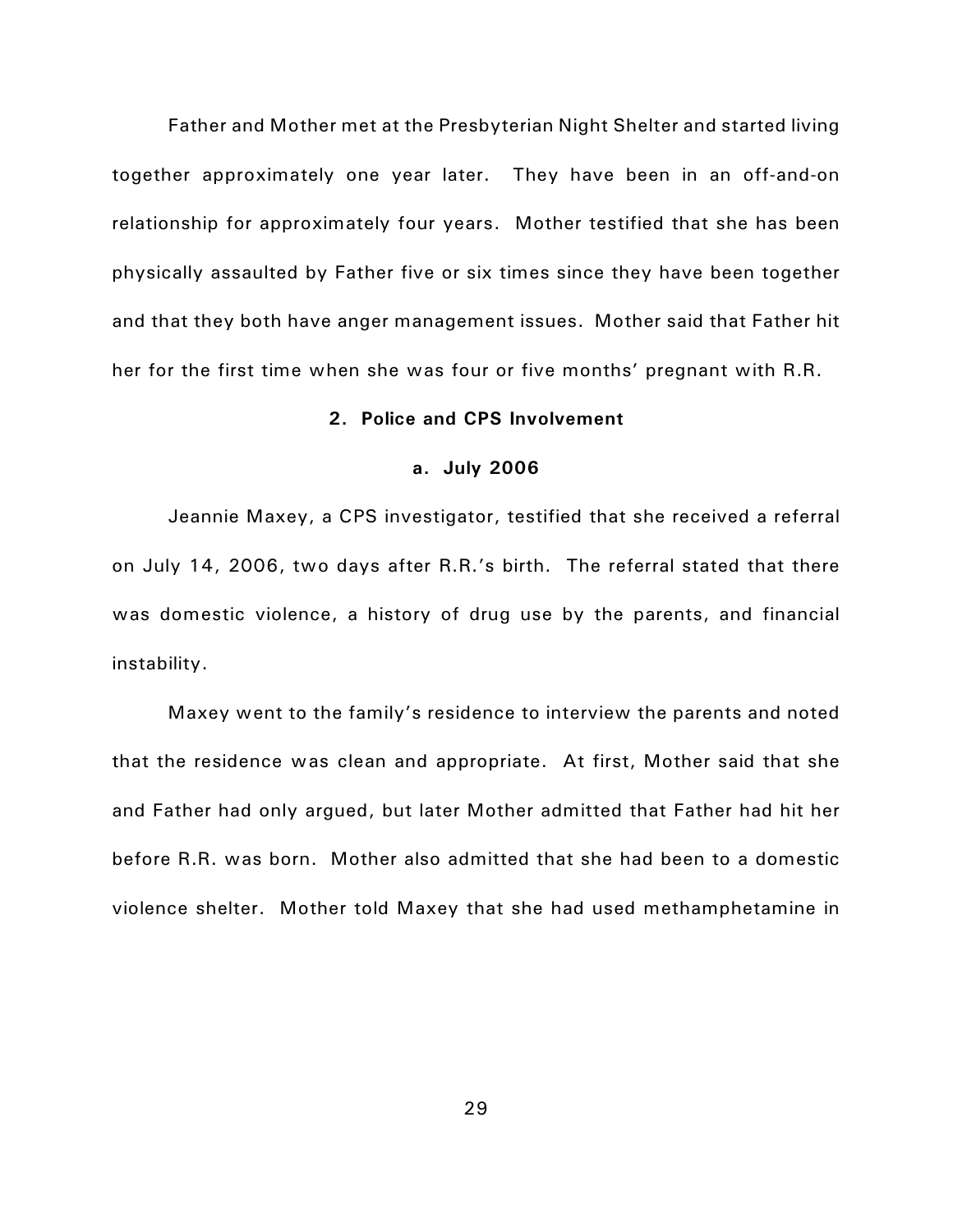<span id="page-29-0"></span>the past but had been clean for a few years<sup>[5](#page-29-1)</sup> and that Father had used crack and had been drug-free for one to two years.

When Maxey spoke with Father, he said that he had a history of using crack and marijuana but had been clean for six months. Father admitted that he had a criminal history that included injury to a child.

Maxey testified that she did not remove R.R. at that time. Maxey, however, ruled the case as "reason to believe for neglectful supervision" because the parents were leaving R.R. with Father's mother, who had been diagnosed with schizophrenia and was unstable. Maxey also opened a case for family-based social services and recommended parenting classes and domestic violence counseling for Mother and Father.

## **b. August 2006**

In response to an allegation that Mother was spanking R.R., Maxey again visited Mother and Father's residence on August 17, 2006. While Maxey was there, she witnessed an argument as Mother, Father, and Father's mother disputed whether Mother or Father had struck the first blow during a previous domestic violence incident. Mother told Maxey that Father would be going to jail for a charge of injury to a family member and that produced concern over

<span id="page-29-1"></span> $5\overline{\triangle}$  Mother's drug tests were negative during July 2006.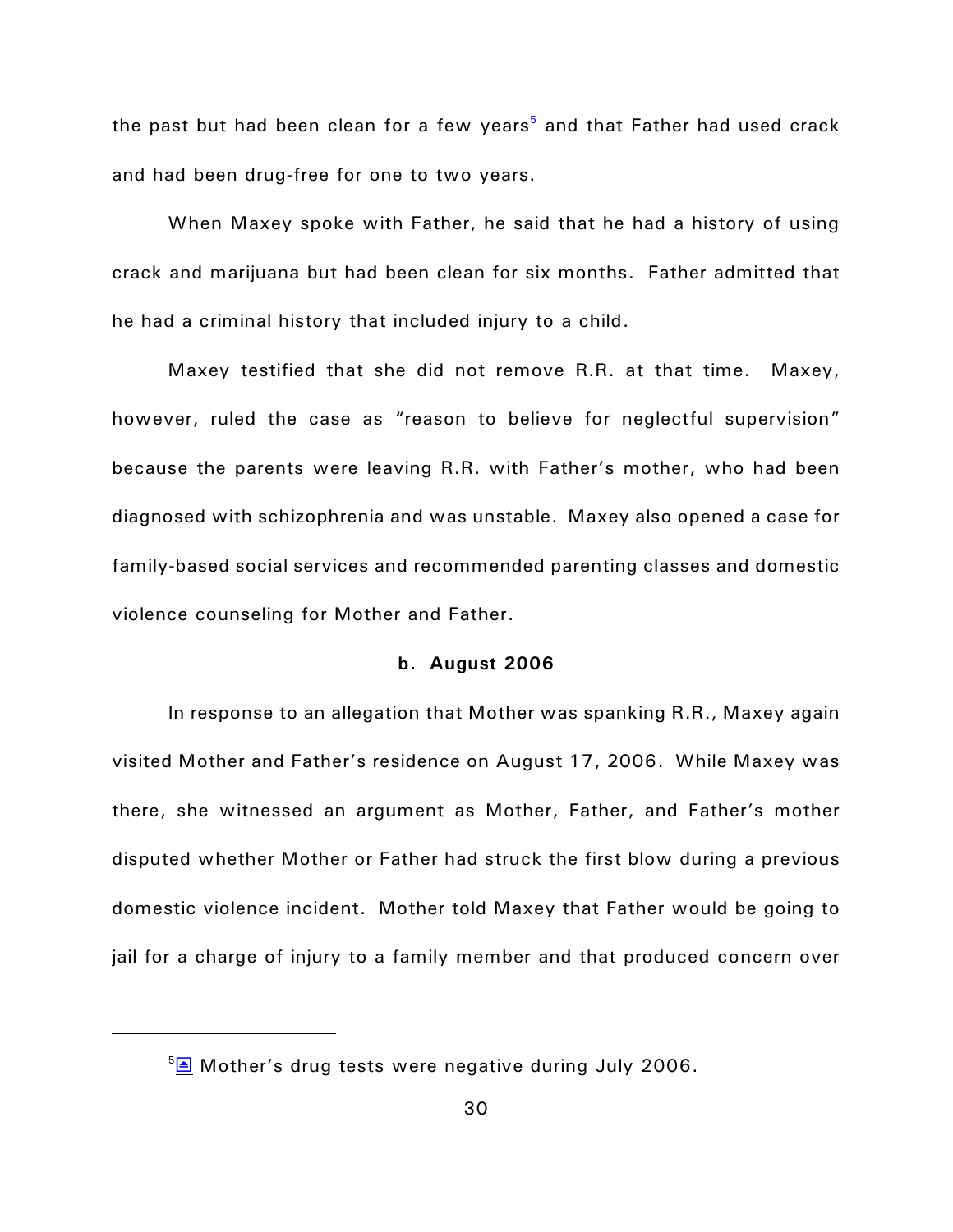the family's financial future.<sup><u>[6](#page-30-2)</u></sup> Mother and Father both told Maxey that neither of them had spanked  $R.R.$ <sup>[7](#page-30-3)</sup>

#### <span id="page-30-1"></span><span id="page-30-0"></span>**c. September 2006**

Maxey received a second referral that Mother was spanking R.R. and that Mother was still leaving him with Father's mother. Maxey testified that this referral was "Ruled Out," meaning that there was no evidence to suggest that Mother was spanking R.R. Mother, moreover, said that she would not leave R.R. with Father's mother again because she understood that Father's mother was not an appropriate caretaker for R.R.

# **d. November 2006**

Officer Billy Byers with the Fort Worth Police Department testified that he went to Father and Mother's residence on November 8, 2006, in response to a domestic disturbance call. When Officer Byers arrived, he noted that Father was intoxicated. Officer Byers testified that the "bedrooms weren't liveable" and that one of the bedrooms "had a bunch of dogs in it." He further testified that

<span id="page-30-2"></span> $6\text{A}$  Maxey testified that while she had the case, Father did go to jail and that a case for family-based safety services was opened.

<span id="page-30-3"></span> $\sqrt{2}$  Maxey testified that there was no allegation that Father had ever spanked R.R.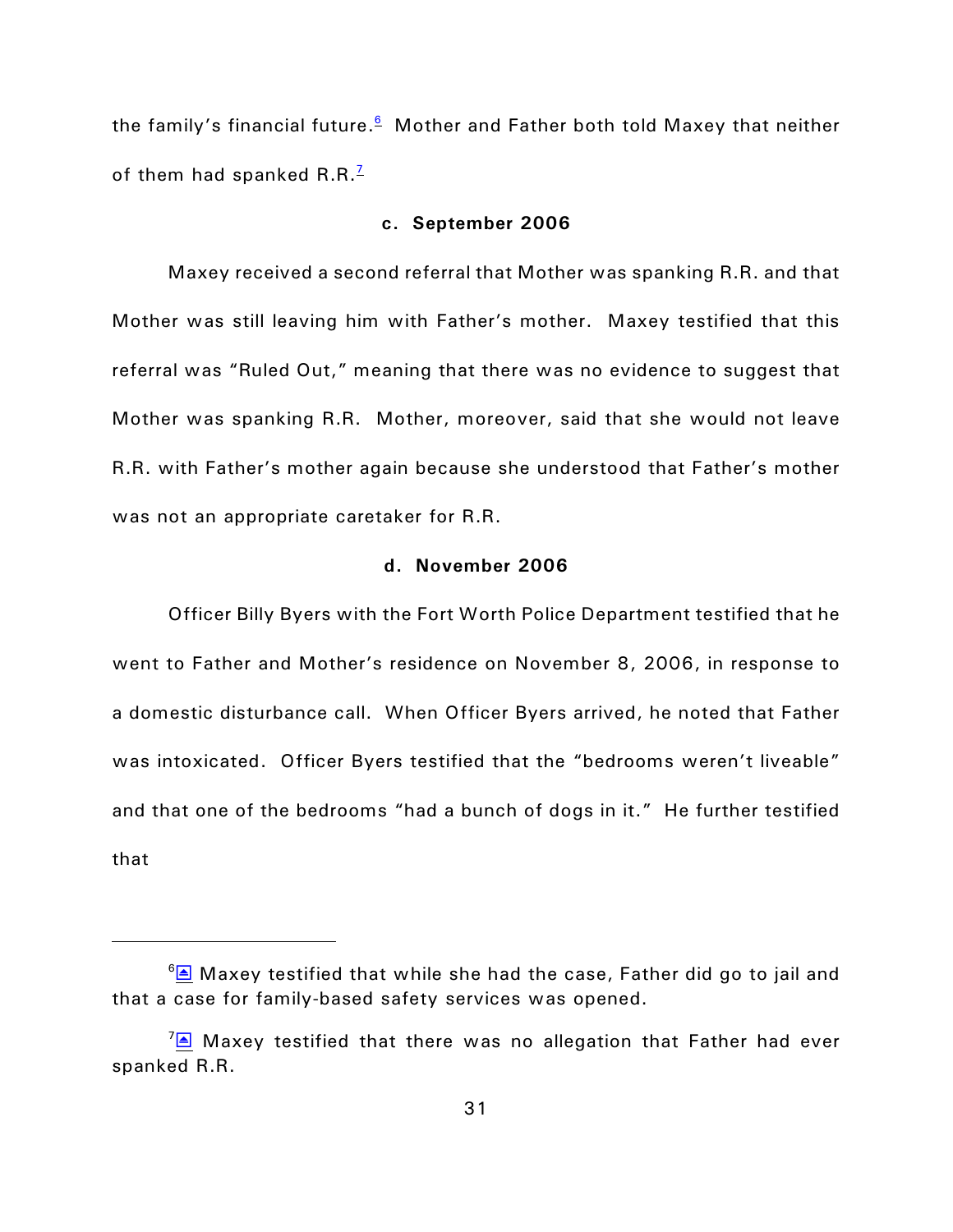the baby was crying the entire time we were there. They had not once checked on that child until I asked them to because the baby was crying. And the baby was laying in that little cushion chair and they were just constantly arguing, yelling back and forth, cursing at each other. And this was all three of them. They were all screaming at each other, as well as the police that had responded out there.

[Mother's] action with taking the child outside the house with the cold condition and giving the baby to her obviously intoxicat[ed] husband and throwing, in fact -- or his words, throwing the baby at him at the store.

It's very unsafe for that child to be in. I'm not -- I don't recall what the baby's age was, but was only a couple of months old. Obviously, shouldn't have been out in that environment and should be looked after.

Bethany Houser, who works for CPS, testified that she received a referral on November 8, 2006. Houser said that the police had been called to the home twice on November 7 for domestic violence and were concerned about the condition of the home, the state of both parents, and R.R.'s safety and wellbeing in the home.

When Houser arrived, Father appeared to be intoxicated. Mother admitted that she had used drugs a couple of weeks before the night in question. Houser also saw that Father's mother lived with the family and knew that she had significant mental health issues.

Houser noted that there was debris, trash, clutter, and old bottles of spoiled formula throughout the residence; that there were plates and pans with old food on them on the floor; that there was dog feces primarily in the baby's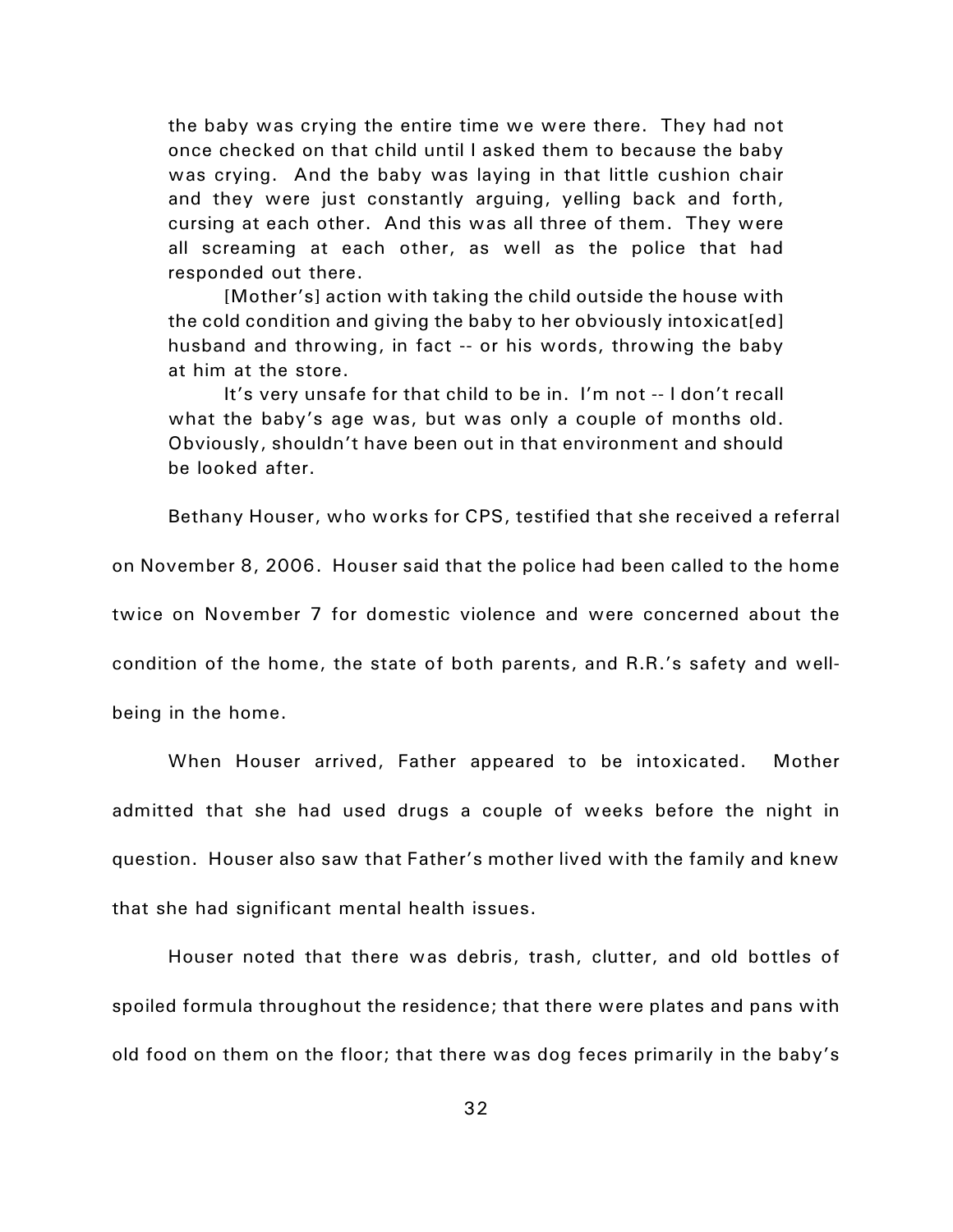room; and that there were many holes in the walls, doors were off hinges, and broken framing existed around doors. Even though R.R. did not have any marks on him and revealed no signs of neglect other than a slight rash, Houser decided that it was in the best interest to remove R.R. on that date because she knew that there had been prior CPS cases involving Father and Mother.

After R.R. was removed, CPS asked Father to take a drug test. In a drug test dated November 15, 2006, Father tested positive for opiates.

#### **e. January 2007**

Officer Jesus Alaniz with the Fort Worth Police Department testified that a concerned citizen reported on January 6, 2007, that a domestic disturbance was occurring in front of a Fiesta grocery store. Mother said that she had pushed Father, and Father said that Mother had hit him in the head. Mother received a citation for the incident.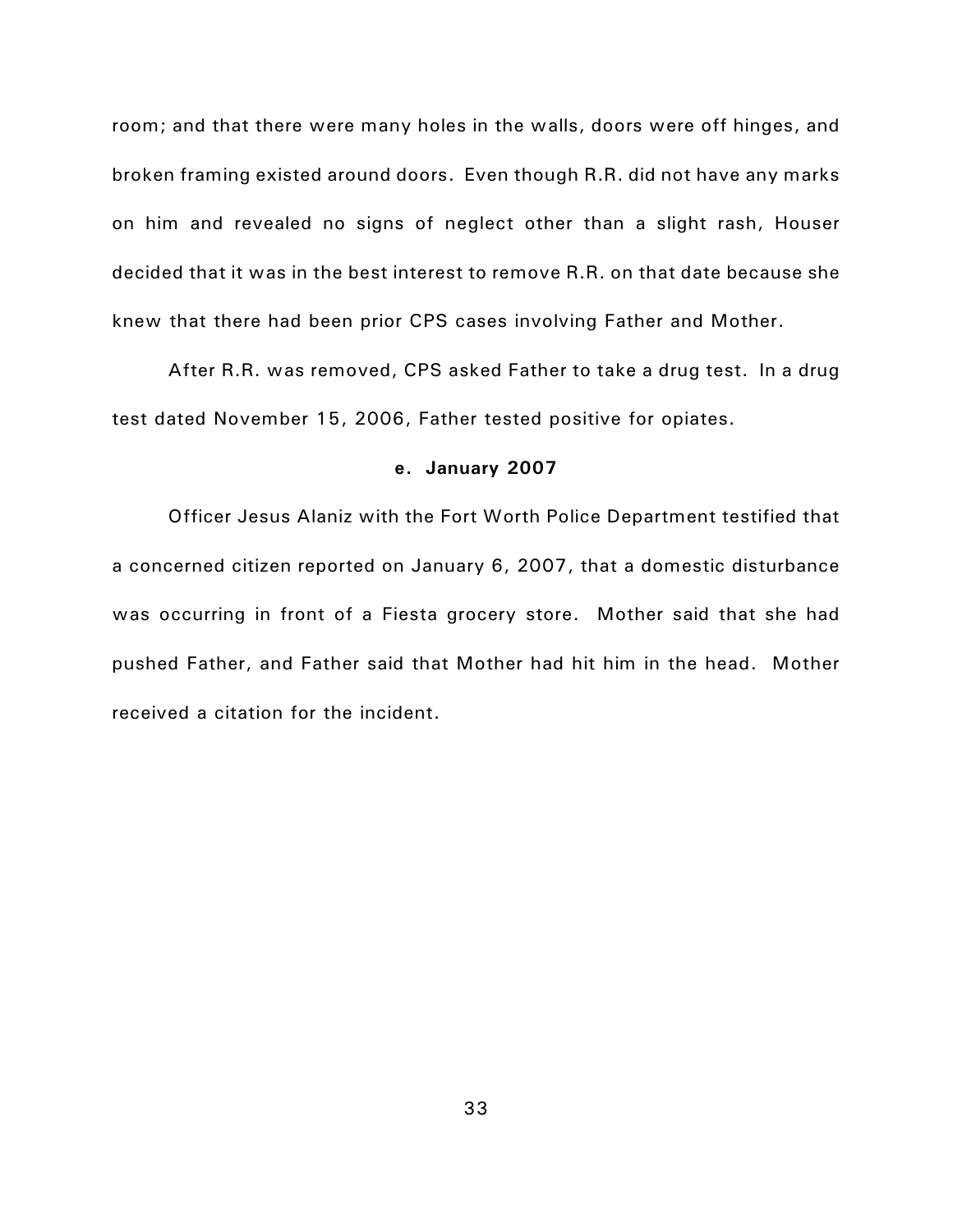## <span id="page-33-0"></span>**f. May 2007**[8](#page-33-1)

Officer Byers testified that he responded to another domestic violence call at the residence in May 2007. On that occasion, Mother had gotten into a physical fight with Father's mother, who hit Mother while she was pregnant with V.R. When police arrived, Father's mother made threats of killing Mother and the police. Officer Byers testified that Father's mother told them that she was schizophrenic and was on several medications for psychiatric problems, which he knew from previous dealings with her. Father's mother also told them that there were people in the attic and people under the stairs that were coming to get her. He felt that she had severe "issues with her coherency" and that it was "very unsafe for anybody to be around." Officer Byers further testified that he had been to the residence three or four times within the past year and that it was an unstable environment for a child.

<span id="page-33-1"></span> $8\overline{\triangleright}$  The record is unclear regarding this date. Initially, the attorney for TDFPS questioned Officer Byers about November 12, 2007, but referred to it as "the day after you were out there in November." However, several questions later, the attorney for TDFPS questioned Officer Byers whether the environment observed in "May of '07" was different from the one he had observed in "November of '06." Therefore, we use the May 2007 date because it appears more appropriate in the context.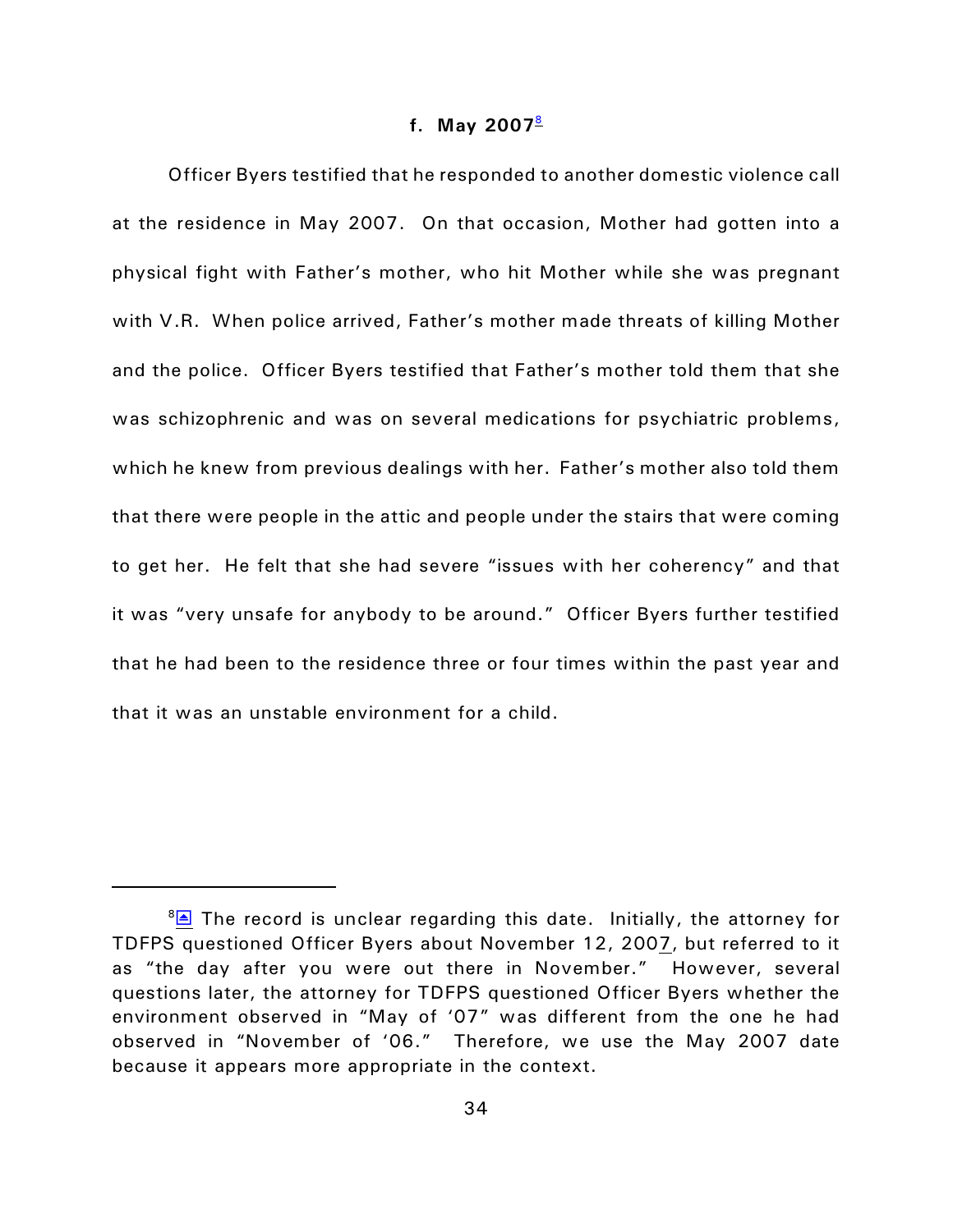#### **g. June 2007**

Officer Michael Sones with the Fort Worth Police Department testified that he spoke with Mother in June 2007 and that she said she had been in a domestic assault while she was pregnant with V.R. Mother testified that Father had been drinking and that he had dragged her out of the house, pushed her, and hit her four times.

Officer Sones placed Father in the patrol car, and Father kicked out the back window of the patrol car. Father was charged with criminal mischief and assault bodily injury to a family member. Officer Sones testified that Father's lack of self-control is dangerous for a child and that the parties had a history of domestic violence.

## **h. October 2007**

Due to safety issues regarding children being in a home where domestic violence had occurred and was ongoing, CPS removed V.R. at birth. CPS placed V.R. with the same foster family that was keeping her brother R.R.

## **i. December 2007**

Officer Dean Meza responded to a call at the Presbyterian Night Shelter on December 25, 2007. Father had reported that Mother, whom he described as his fiancée, had assaulted him. Mother went to jail for the assault. Officer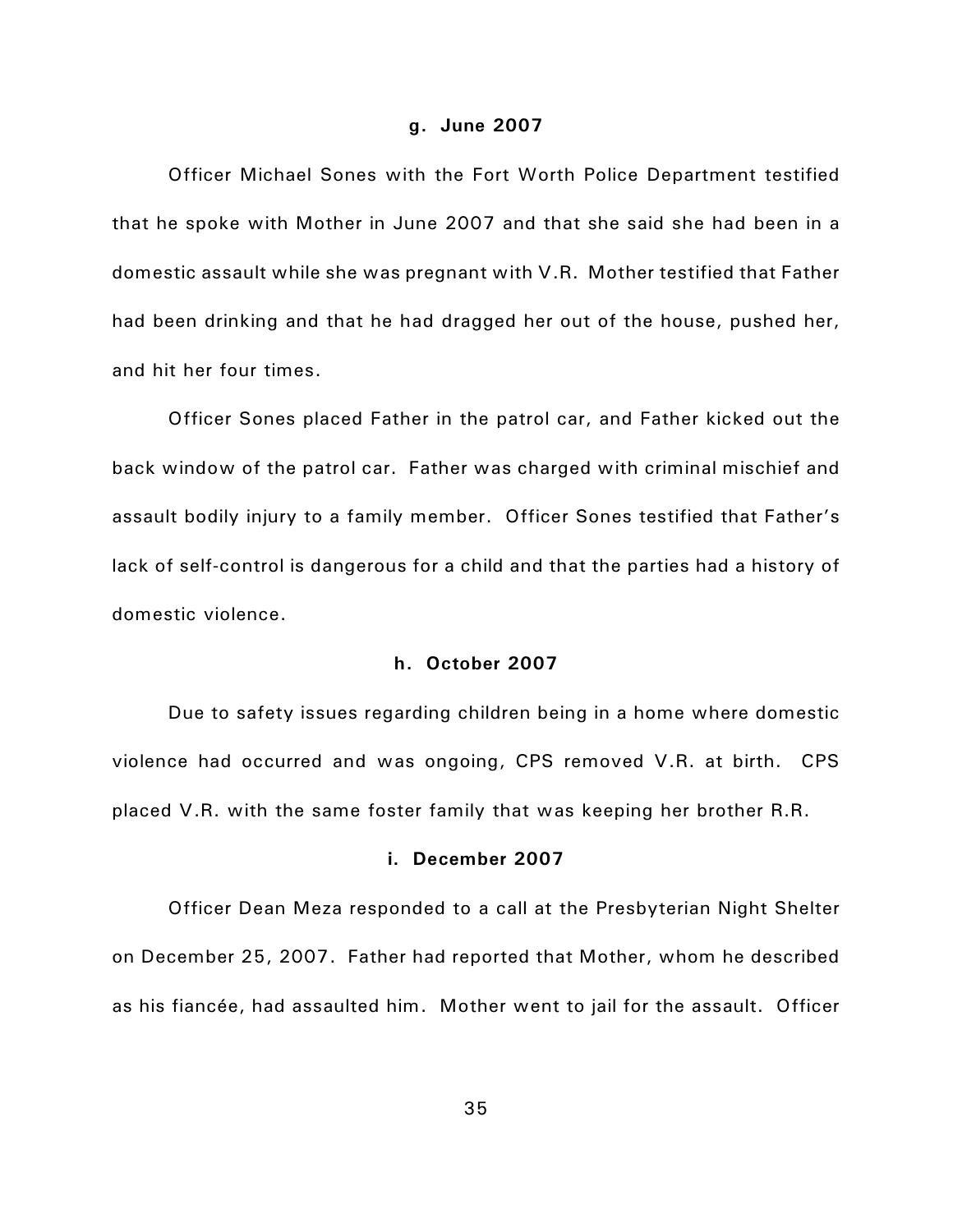Meza testified that, according to Father, both Father and Mother were living at the shelter.

# **3. Father's Convictions and Bad Acts**

Father admitted that he had been convicted of and served time in the penitentiary for the offense of bodily injury to a child that occurred on or about April 20, 1997. Father also admitted that he had been convicted of robbery causing bodily injury and that prior to R.R.'s birth, he had been convicted of DWI.

Father testified that he was convicted of assault bodily injury to a family member (Mother) that occurred on or about February 8, 2006, while Mother was pregnant with R.R. Father explained that he had hit Mother in the face because he was mad and intoxicated.

Father discussed the facts underlying his June 2007 criminal mischief and assault bodily injury to a family member (Mother) convictions. Father admitted that he had been drinking that night and that Mother was pregnant with V.R. and added that Mother had assaulted him several times.

Father testified that on Christmas Day 2007, he was living with his uncle and that he went to visit Mother at the Presbyterian Night Shelter. Father said that Mother had assaulted him. Father admitted that he had pushed her back and stated that she had hit him once in the head and several times on the side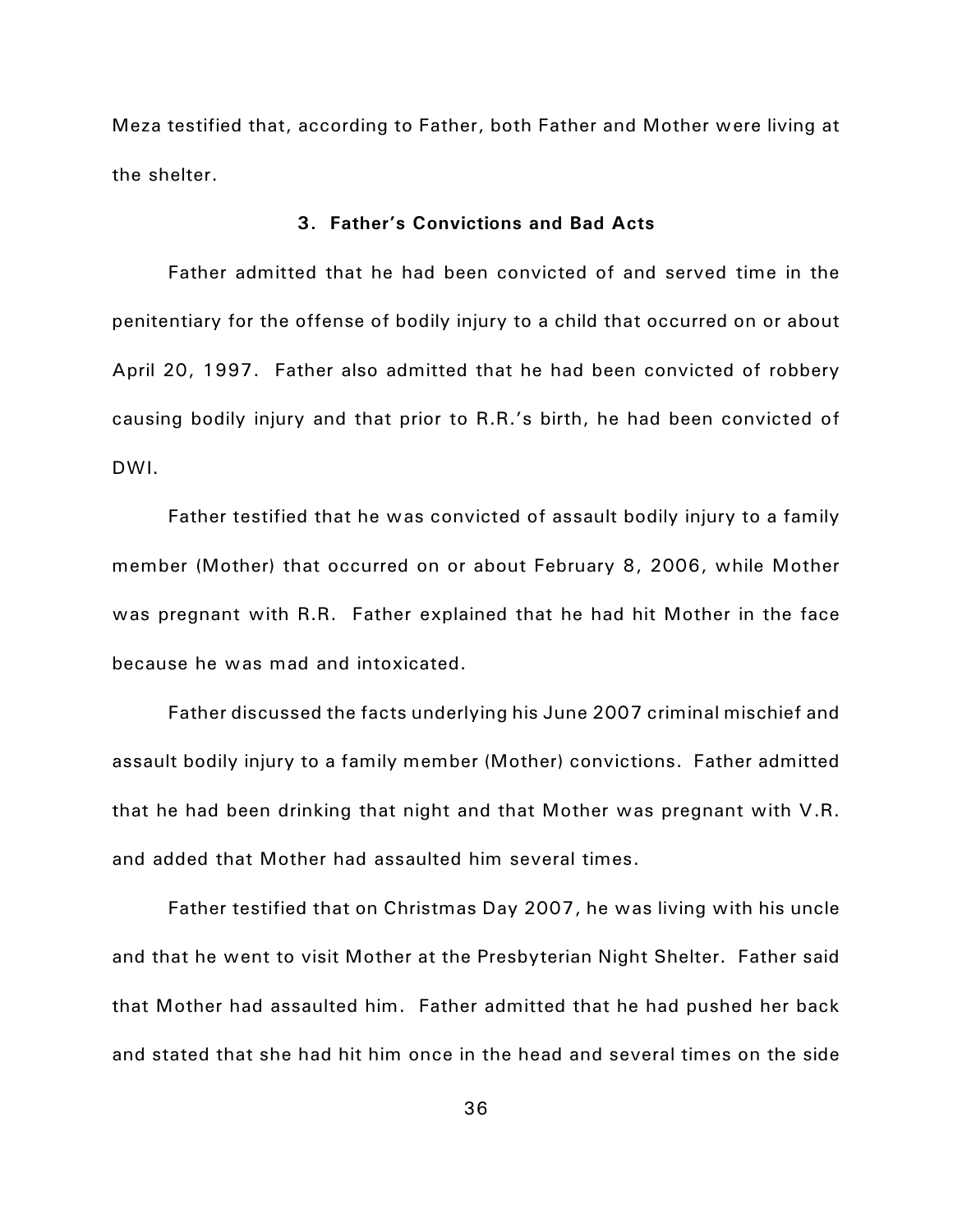of the head. Father called the police at that point and again two hours later when Mother pushed him again.

### **4. The Service Plan and Father's Compliance Therewith**

## **a. From CPS's Standpoint**

April Cumberbatch, who works with CPS, testified that she explained the service plans to both Mother and Father. Cumberbatch said that their service plans included a psychological evaluation, domestic violence counseling, a mental health assessment, and anger management.

Although Father signed his service plan, Cumberbatch testified that Father had not completed any of the services on his plan as of July 2007. With regard to Father's visitations, Cumberbatch testified that Father was appropriate during the visits and seemed to have a good rapport with R.R.; however, Father's visits were inconsistent because he was in jail for physically assaulting Mother while she was pregnant.

Elizabeth Bowlen, the ongoing CPS caseworker who took over the case after Cumberbatch took a different job, testified that she had given Father bus passes to use to attend his classes and visits but that he had given them to a friend and was therefore not using them properly. Bowlen said that Father did not make an appointment for his psychological examination until November or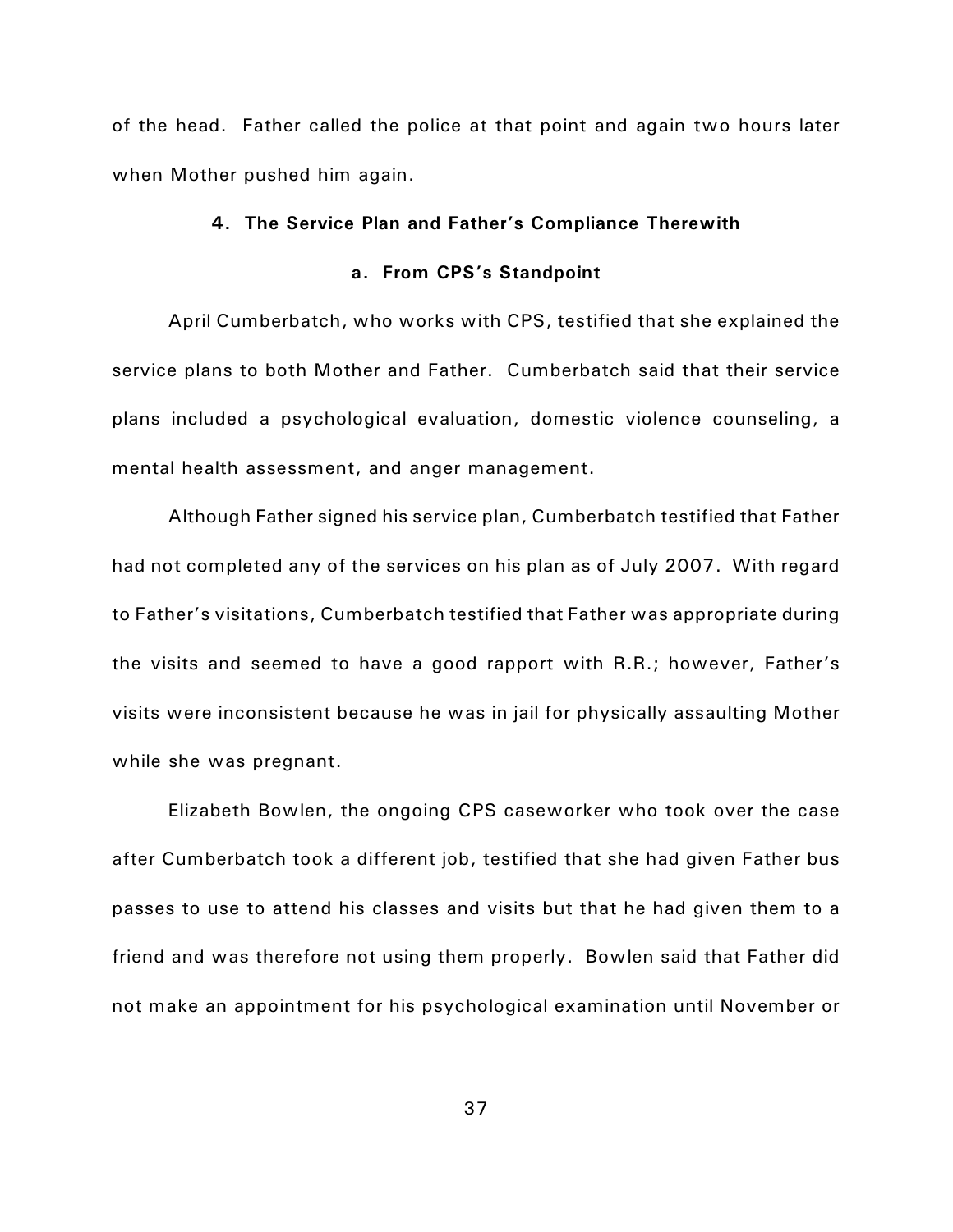December 2007, at which time the office did not have an opening until January; the office then stopped performing psychological evaluations.

Bowlen said that Father completed some services on his plan: parenting classes, anger management classes, a substance abuse assessment, CATS classes, and individual counseling. Bowlen testified that, despite Father's completion of these classes, she has not seen Father demonstrate what he has learned, though she admitted that there had been no domestic violence incidents in the one month since Father had completed the anger management classes. $^{\underline{\mathbf 9}}$  $^{\underline{\mathbf 9}}$  $^{\underline{\mathbf 9}}$  Bowlen also testified that Mother and Father's counselor said that he did not feel that they would be capable of parenting children at this time and that he did not have positive things to say about Mother and Father's progress.

<span id="page-37-0"></span>Bowlen testified that even if Father did not marry Mother, he could not provide either of his children with a safe and stable home as of the time of the termination trial. Bowlen explained that the case had been ongoing for fifteen months and that Father had not been able to establish a safe environment for the children to live in; the one house that he had paid rent on was deemed unsafe for the children to live in, and there was some testimony that the family had lived in a tent on Father's uncle's property at one point. Bowlen, moreover,

<span id="page-37-1"></span> $9\overline{\text{B}}$  The record revealed that Father completed counseling in January 2008 and that the termination trial took place during February.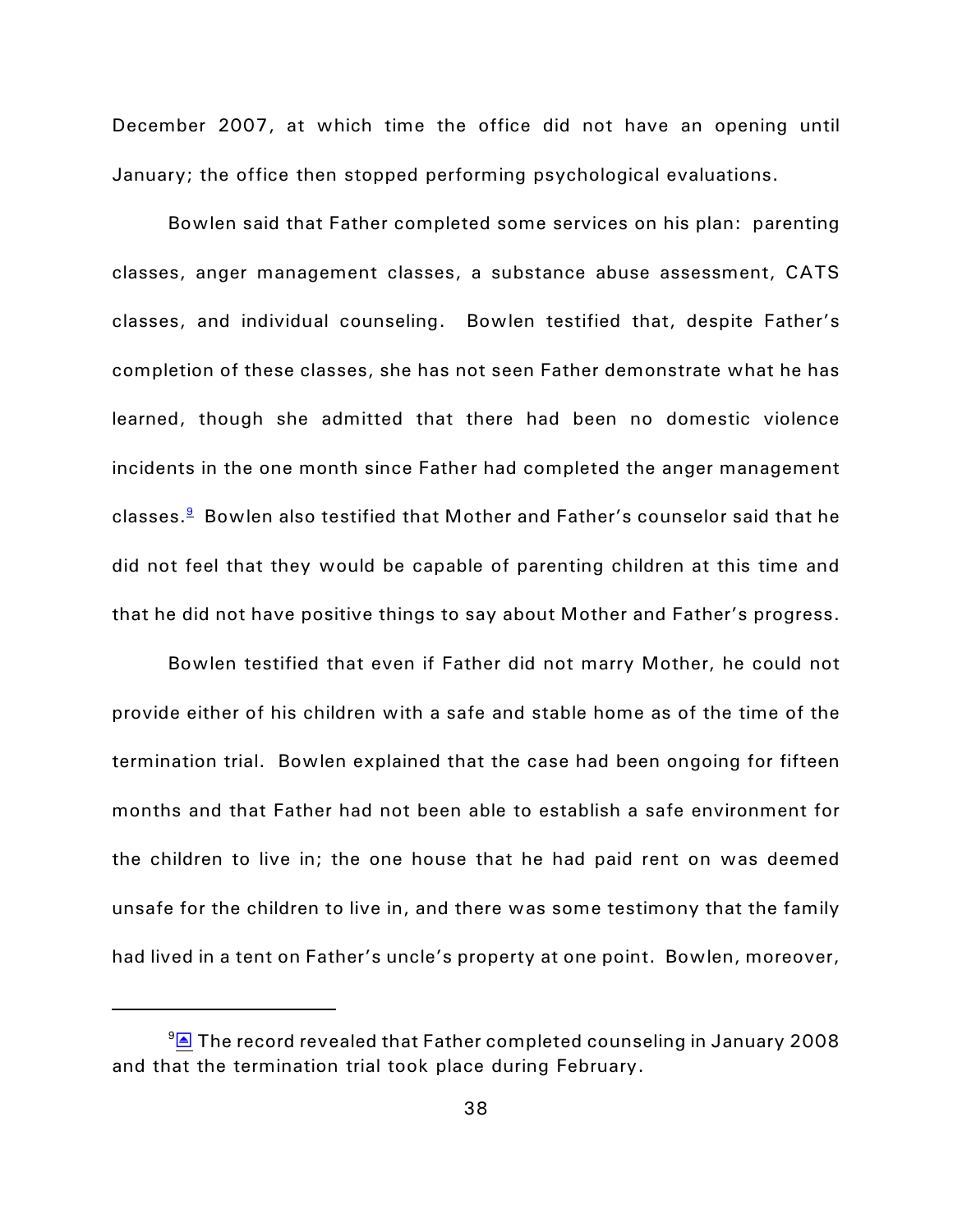expressed that she was unsure how steady Father's jobs were because he and Mother did not have enough money to pay for bus tickets. $\frac{10}{10}$  $\frac{10}{10}$  $\frac{10}{10}$ 

### <span id="page-38-0"></span>**b. From Father's Standpoint**

Father admitted that his current service plan was similar to one that he was given in the summer or fall of 2006 and that initially he did not work any of the services. Once Father began working his service plan, he gave a urinalysis and completed parenting classes, twelve weeks of individual counseling, twelve weeks of couples counseling, anger management classes, and the CATS program, which is a drug and alcohol assessment.

Father admitted that he has an anger problem and testified that Mother "has a lot of anger issues." Father admitted that he was taking anger management classes when he kicked out the back window of the patrol car. Father said that through his classes, he has learned about self-control and about not "overaggressing" when someone offends him, and he is a better person today. Father said that he knows that it is wrong to hit Mother and that assaults do not create a safe environment for children.

Father admitted that he had not completed his psychological evaluation. He said that he had tried to get a psychological evaluation but that he had lost

<span id="page-38-1"></span> $10\blacksquare$  Father worked as a plumber.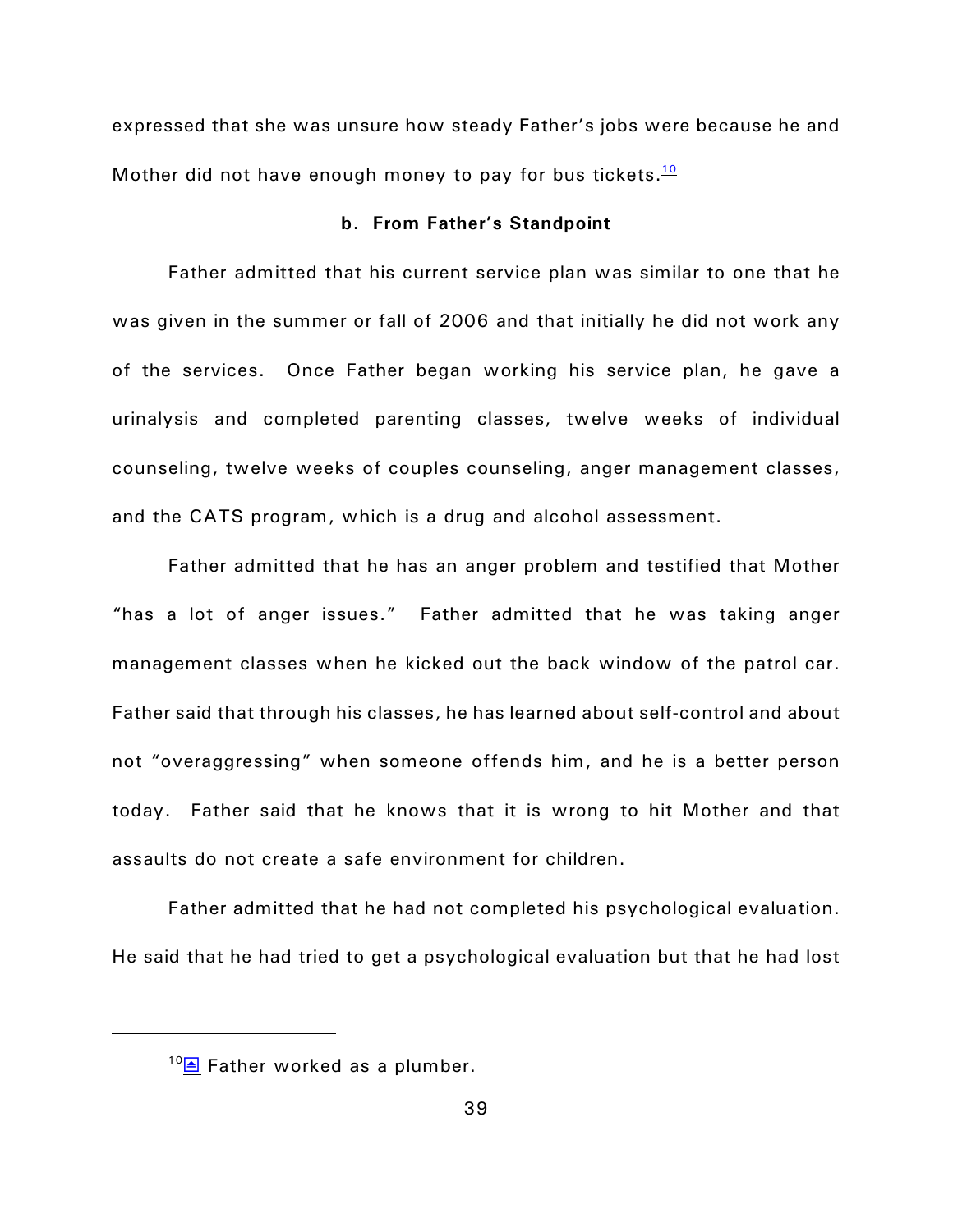<span id="page-39-0"></span>his job $11$  and did not have the money to get one before October 2007; then, when he tried to get one, the facility had stopped doing psychological evaluations. He also admitted that part of the reason he had not completed his psychological evaluation was because he had "been in and out of jail."

Father testified that his mother is an appropriate caregiver for his children: "She's fine. She thinks that she's mentally messed up, but she's not." Father later testified, "[M]y mom's crazy." Father admitted that his mother fights with Mother and agreed that it would be dangerous if he, his mother, and Mother all lived together.

With regard to the condition of the house in 2006, Father testified that they had a new dog and had left him in the house all day and all night. Father said that the police officer had lied about the holes in the wall and the doors being off the hinges because there were only two holes in a door.

Father testified that he had lived in three places during the year before the trial and that he did not have a stable environment at the time of trial; he lost his house because his landlord had sold it. At the time of the trial, Father was

<span id="page-39-1"></span> $11\text{E}$  Father's testimony regarding his employment was contradictory. In addition to the statement above, he testified that he had been continuously employed for the last year and that sometimes he could not make his visits because of work; however, he also said that he is working with a friend because he has a hard time getting a job due to his criminal background.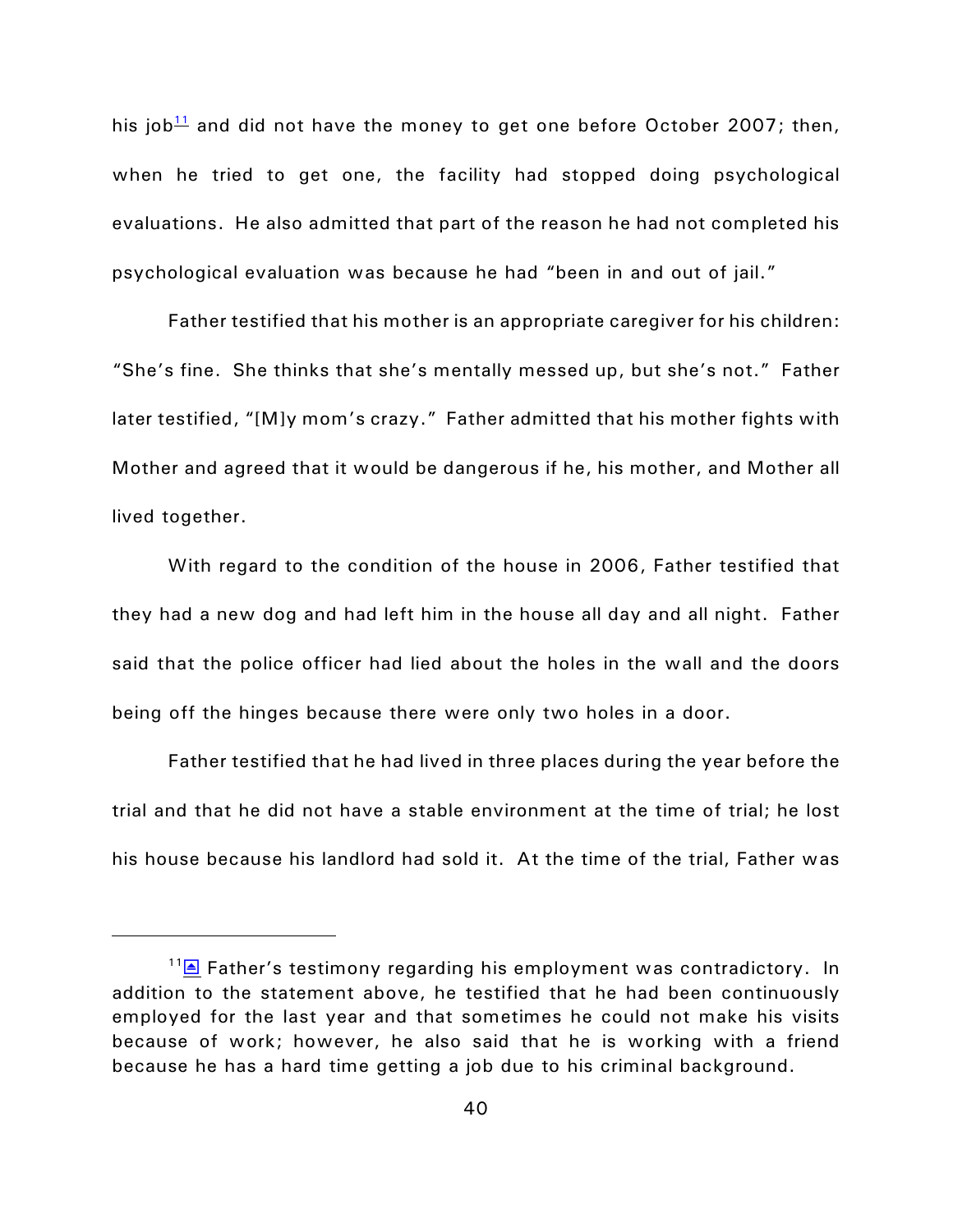living with his uncle, whom he described as a "drug head," but Father did not have a steady place to house the children because he had not asked his uncle if they could live with him.

## **5. Plans for the Future**

## **a. Father's Plans**

Father's testimony regarding his plans for the children was somewhat confusing. Father testified that he and Mother are going to "let their relationship go" because they want to get their children back, but he later described Mother as his "soon-to-be wife." Father said that he did not want to relinquish his parental rights; he said that they would have to be terminated. Father thereafter testified that it would be in the best interest of the children to not be returned to him, though he later contradicted himself by testifying that it would be in the children's best interest to be placed with him because he would take care of them.

Father testified that Mother is a good mom to his children and that they both care for the children. Father testified that the children could be placed with Mother and that he wants Mother to have a chance to raise the children because he knows that she loves them and that they love her. Father testified that he had saved \$800 and would financially support the children and Mother, who was living at the shelter. Father said that Mother could have possession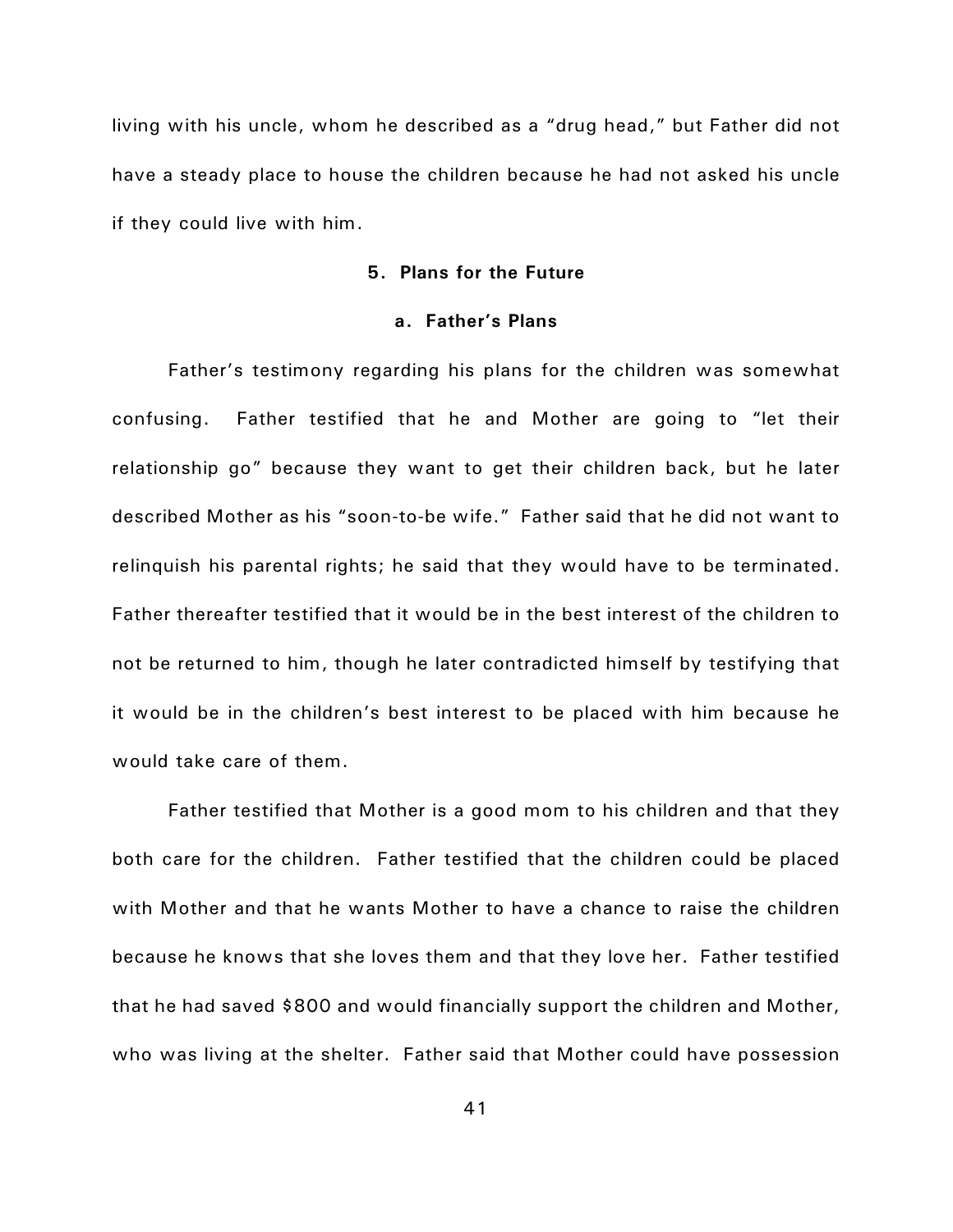of the children because he wants to see the children raised with one of their parents. Father proposed that the children would be kept safe by Mother going to church and not taking them to places that children should not go.

When asked whether there were any relatives who could take the children, Father testified that his children would be better off in foster care than with one of his relatives because his family does not care.

#### **b. CPS's Recommendation and Plan**

Cumberbatch testified that it was in R.R.'s best interest to terminate Mother's and Father's parental rights. Cumberbatch testified that CPS's plan was for R.R. to be adopted by his foster parents.

Bowlen also testified that it was in the children's best interest to terminate Mother's and Father's parental rights and that the plan was for the children to be adopted by their current foster family because the children need a safe, stable home, as well as permanency and stability. Bowlen said that, in her opinion, Father currently cannot provide a safe environment for the children.

#### **6. Trial Court's Disposition**

After hearing the above evidence, the trial court found by clear and convincing evidence that Mother and Father knowingly placed or knowingly allowed R.R. and V.R. to remain in conditions or surroundings which endanger their physical or emotional well-being, engaged in conduct or knowingly placed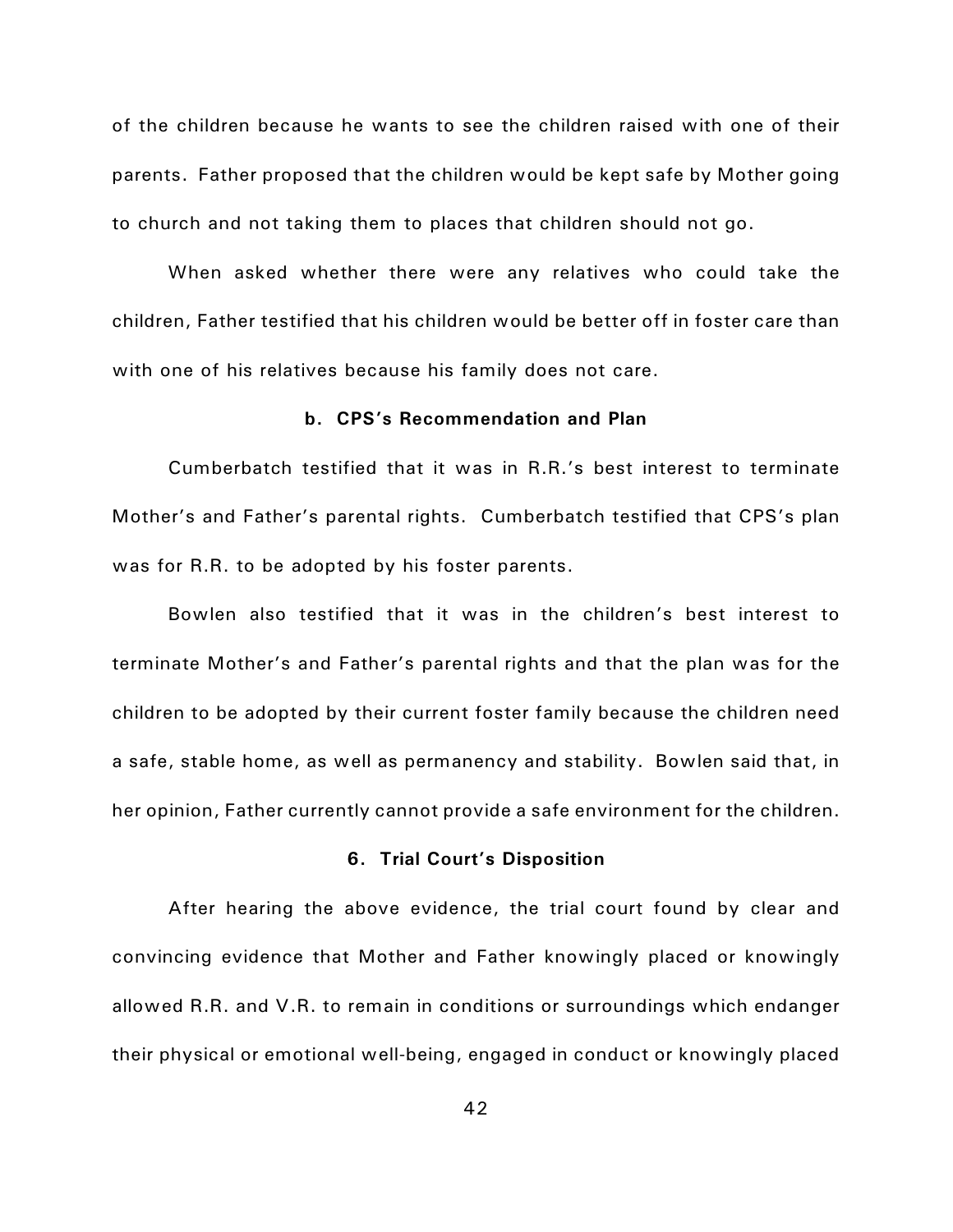the children with persons who engaged in conduct which endangered the physical or emotional well-being of the children, and that termination of the parent-child relationship was in the children's best interest. The trial court therefore terminated the parent-child relationship between Mother and R.R. and V.R. and between Father and R.R. and V.R.

# **B. Burden of Proof and Standard of Review**

A parent's rights to "the companionship, care, custody, and management" of his or her children are constitutional interests "far more precious than any property right." *Santosky v. Kramer*, 455 U.S. 745, 758–59, 102 S. Ct. 1388, 1397 (1982); *In re M.S.*, 115 S.W.3d 534, 547 (Tex. 2003). "While parental rights are of constitutional magnitude, they are not absolute, and just as it is imperative for courts to recognize the constitutional underpinnings of the parent-child relationship, it is also essential that emotional and physical interests of the child not be sacrificed merely to preserve that right." *In re C.H.*, 89 S.W.3d 17, 26 (Tex. 2002). In a termination case, TDFPS seeks not just to limit parental rights but to erase them permanently—to divest the parent and child of all legal rights, privileges, duties, and powers normally existing between them, except for the child's right to inherit. Tex. Fam. Code Ann. § 161.206(b) (Vernon Supp. 2008); *Holick v. Smith*, 685 S.W.2d 18, 20 (Tex. 1985). We strictly scrutinize termination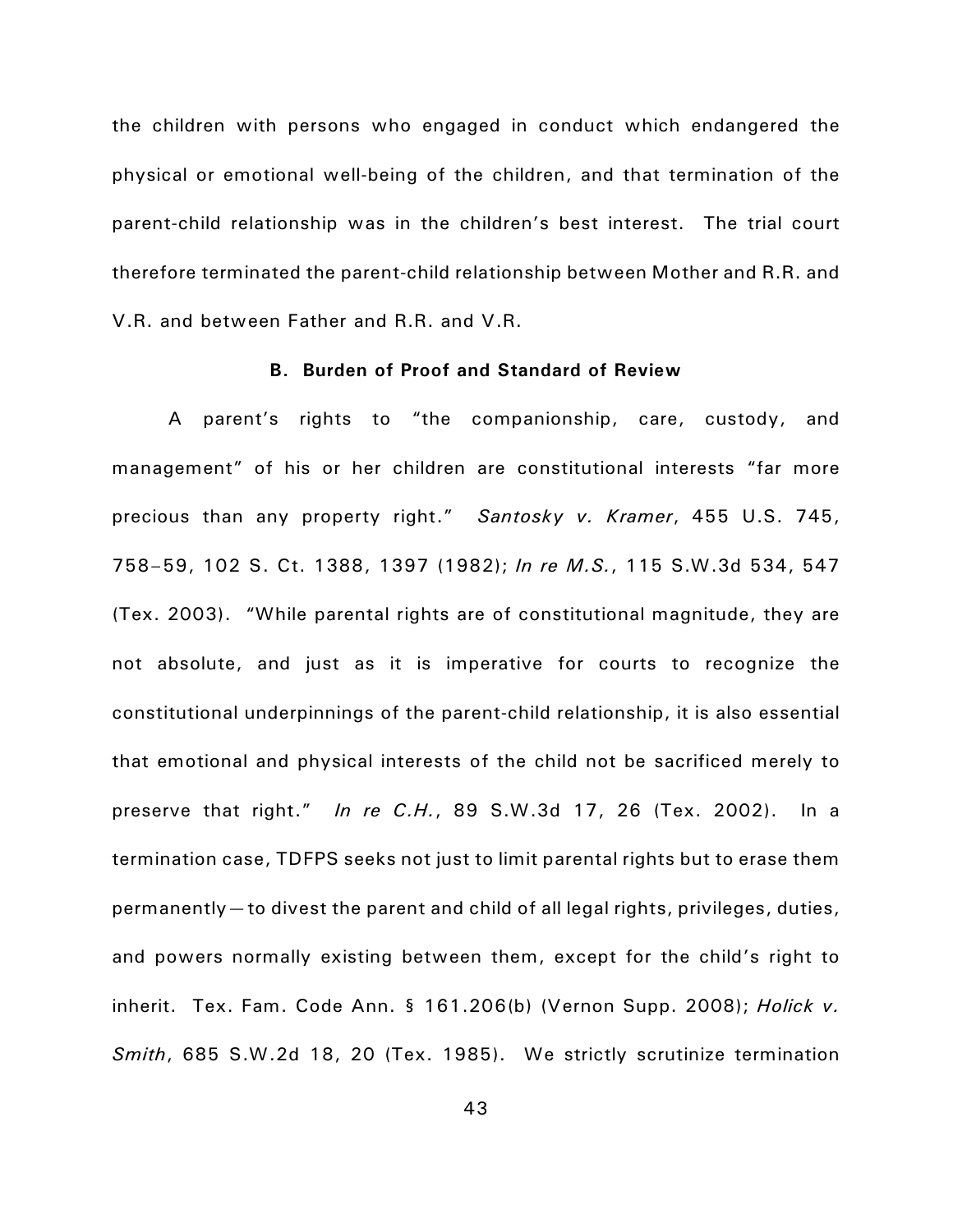proceedings and strictly construe involuntary termination statutes in favor of the parent. *Holick*, 685 S.W.2d at 20–21; *In re M.C.T.*, 250 S.W.3d 161, 167 (Tex. App.—Fort Worth 2008, no pet.).

In proceedings to terminate the parent-child relationship brought under section 161.001 of the family code, the petitioner must establish one ground listed under subdivision (1) of the statute and must also prove that termination is in the best interest of the child. Tex. Fam. Code Ann. § 161.001 (Vernon Supp. 2008); *In re J.L.*, 163 S.W.3d 79, 84 (Tex. 2005). Both elements must be established; termination may not be based solely on the best interest of the child as determined by the trier of fact. *Tex. Dep't of Human Servs. v. Boyd*, 727 S.W.2d 531, 533 (Tex. 1987).

Termination decisions must be supported by clear and convincing evidence. Tex. Fam. Code Ann. §§ 161.001, 161.206(a). Evidence is clear and convincing if it "will produce in the mind of the trier of fact a firm belief or conviction as to the truth of the allegations sought to be established." *Id.* § 101.007 (Vernon 2002). Due process demands this heightened standard because termination results in permanent, irrevocable changes for the parent and child. *In re J.F.C.*, 96 S.W.3d 256, 263 (Tex. 2002); *see In re J.A.J.*, 243 S.W.3d 611, 616 (Tex. 2007) (contrasting standards for termination and modification).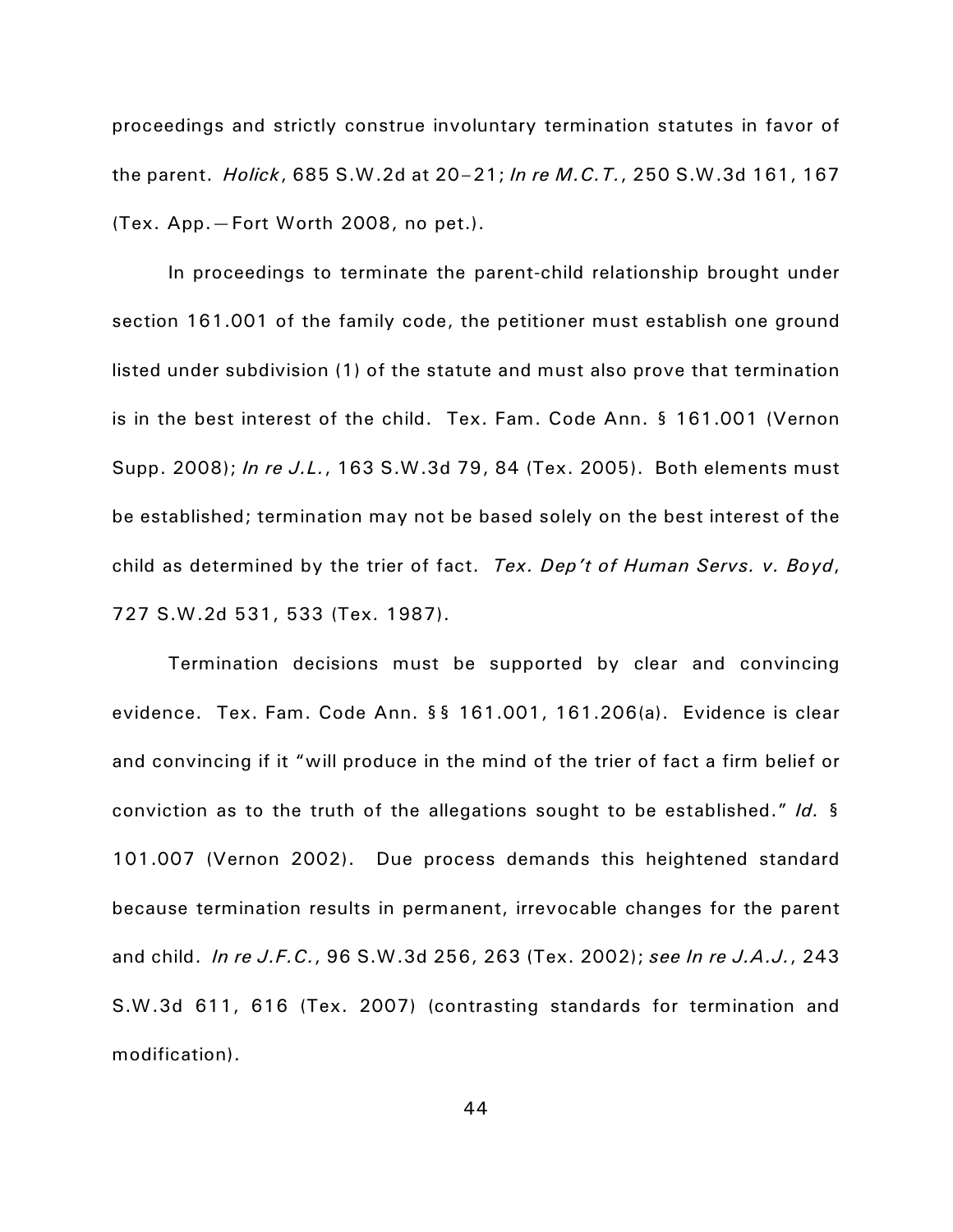In reviewing the evidence for factual sufficiency, we must give due deference to the factfinder's findings and not supplant the judgment with our own. *In re H.R.M.*, 209 S.W.3d 105, 108 (Tex. 2006). We must determine whether, on the entire record, a factfinder could reasonably form a firm conviction or belief that the termination of the parent-child relationship would be in the best interest of the child. *C.H.*, 89 S.W.3d at 28. If, in light of the entire record, the disputed evidence that a reasonable factfinder could not have credited in favor of the finding is so significant that a factfinder could not reasonably have formed a firm belief or conviction in the truth of its finding, then the evidence is factually insufficient. *H.R.M.*, 209 S.W.3d at 108.

There is a strong presumption that keeping a child with a parent is in the child's best interest. *In re R.R.*, 209 S.W.3d 112, 116 (Tex. 2006). Prompt and permanent placement of the child in a safe environment is also presumed to be in the child's best interest. Tex. Fam. Code Ann. § 263.307(a) (Vernon 2008). The following factors should be considered in evaluating the parent's willingness and ability to provide the child with a safe environment:

(1) the child's age and physical and mental vulnerabilities;

(2) the frequency and nature of out-of-home placements;

(3) the magnitude, frequency, and circumstances of the harm to the child;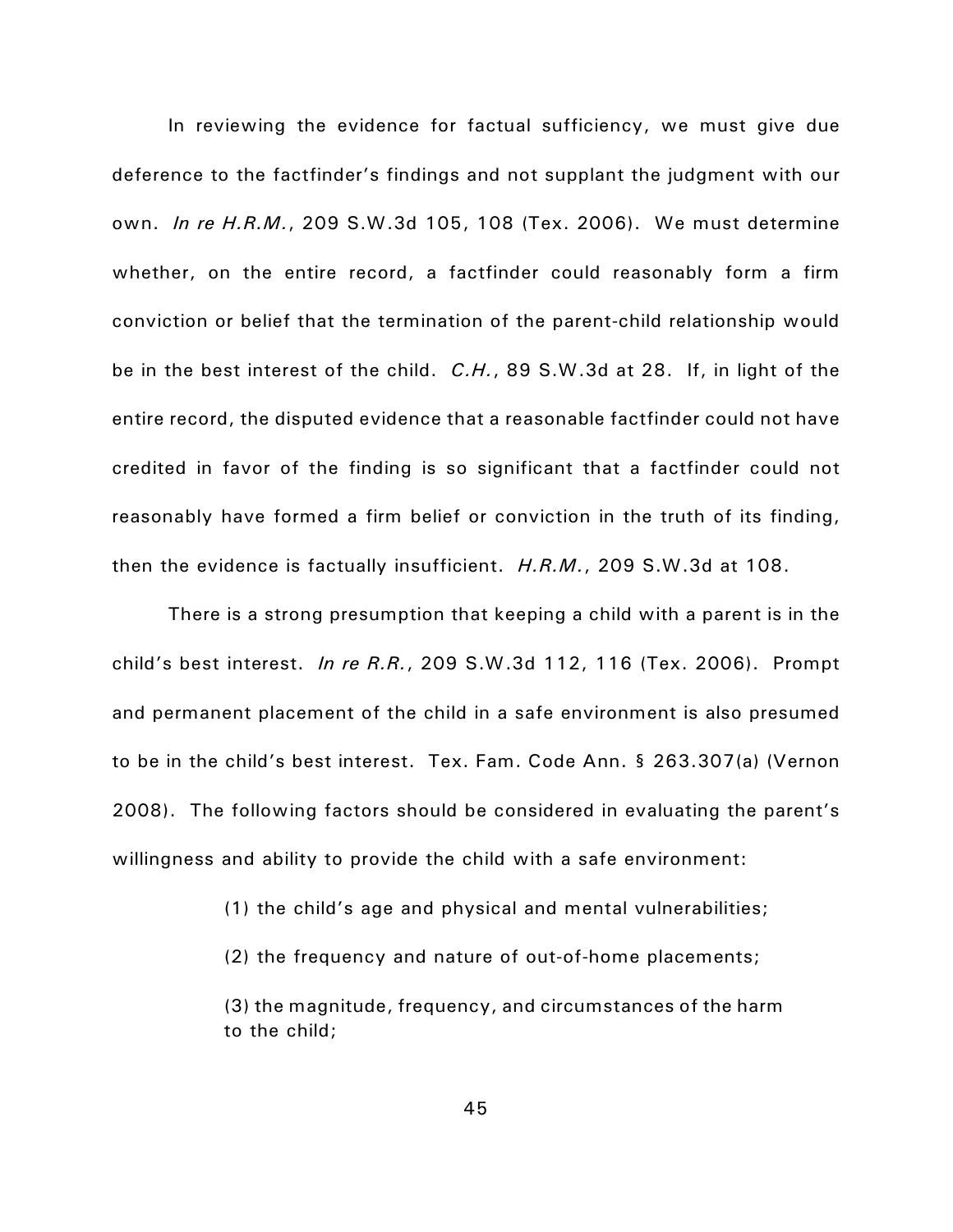(4) whether the child has been the victim of repeated harm after the initial report and intervention by the department or other agency;

(5) whether the child is fearful of living in or returning to the child's home;

(6) the results of psychiatric, psychological, or developmental evaluations of the child, the child's parents, other family members, or others who have access to the child's home;

(7) whether there is a history of abusive or assaultive conduct by the child's family or others who have access to the child's home;

(8) whether there is a history of substance abuse by the child's family or others who have access to the child's home;

(9) whether the perpetrator of the harm to the child is identified;

(10) the willingness and ability of the child's family to seek out, accept, and complete counseling services and to cooperate with and facilitate an appropriate agency's close supervision;

(11) the willingness and ability of the child's family to effect positive environmental and personal changes within a reasonable period of time;

(12) whether the child's family demonstrates adequate parenting skills, including providing the child and other children under the family's care with:

(A) minimally adequate health and nutritional care;

(B) care, nurturance, and appropriate discipline consistent with the child's physical and psychological development;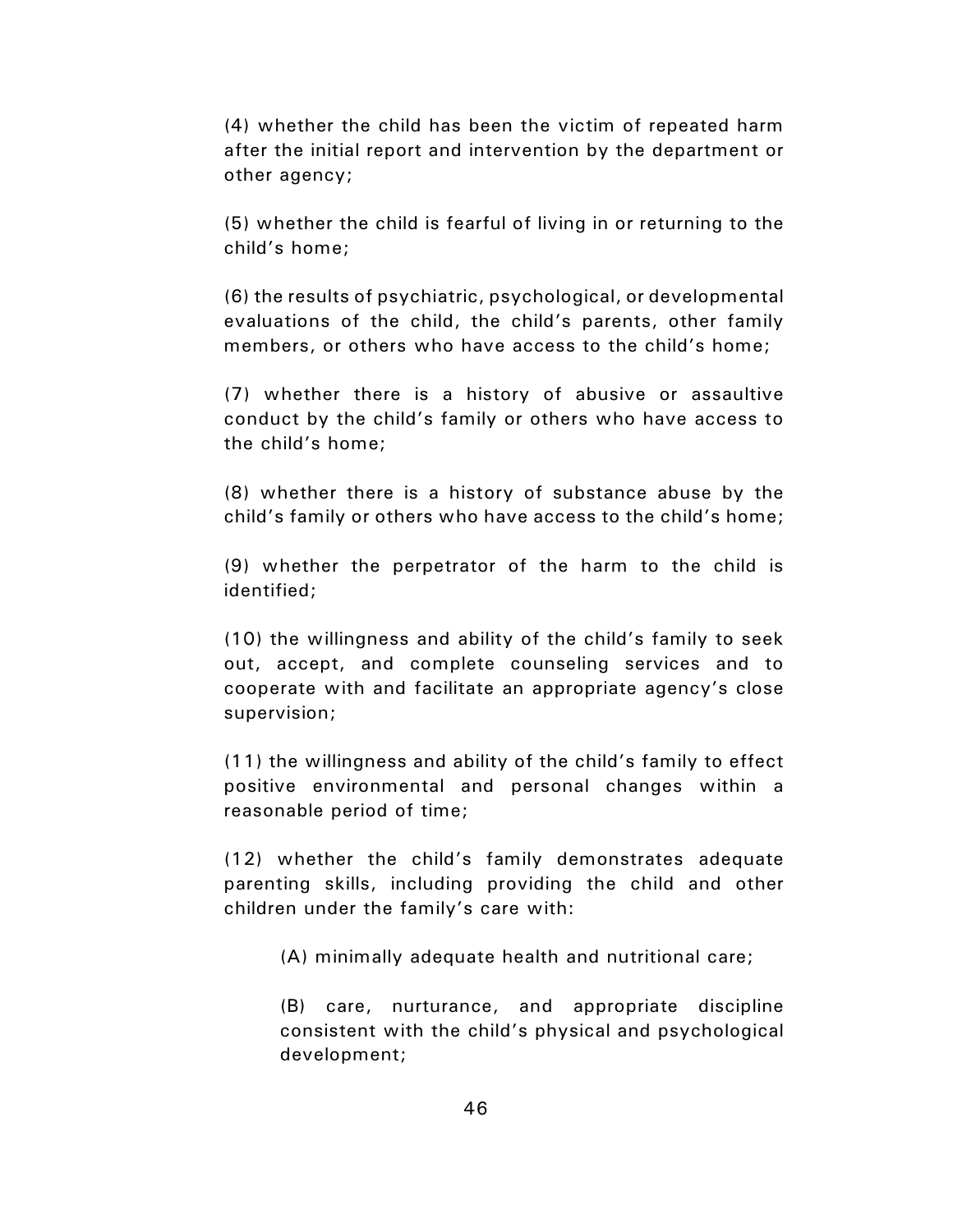(C) guidance and supervision consistent with the child's safety;

(D) a safe physical home environment;

(E) protection from repeated exposure to violence even though the violence may not be directed at the child; and

(F) an understanding of the child's needs and capabilities; and

(13) whether an adequate social support system consisting of an extended family and friends is available to the child.

*Id.* § 263.307(b); *R.R.*, 209 S.W.3d at 116.

Other, nonexclusive factors that the trier of fact in a termination case may use in determining the best interest of the child include (A) the desires of the child, (B) the emotional and physical needs of the child now and in the future, (C) the emotional and physical danger to the child now and in the future; (D) the parental abilities of the individuals seeking custody, (E) the programs available to assist these individuals to promote the best interest of the child, (F) the plans for the child by these individuals or by the agency seeking custody, (G) the stability of the home or proposed placement, (H) he acts or omissions of the parent which may indicate that the existing parent-child relationship is not a proper one, and (I) any excuse for the acts or omissions of the parent. *Holley v. Adams*, 544 S.W.2d 367, 371–72 (Tex. 1976).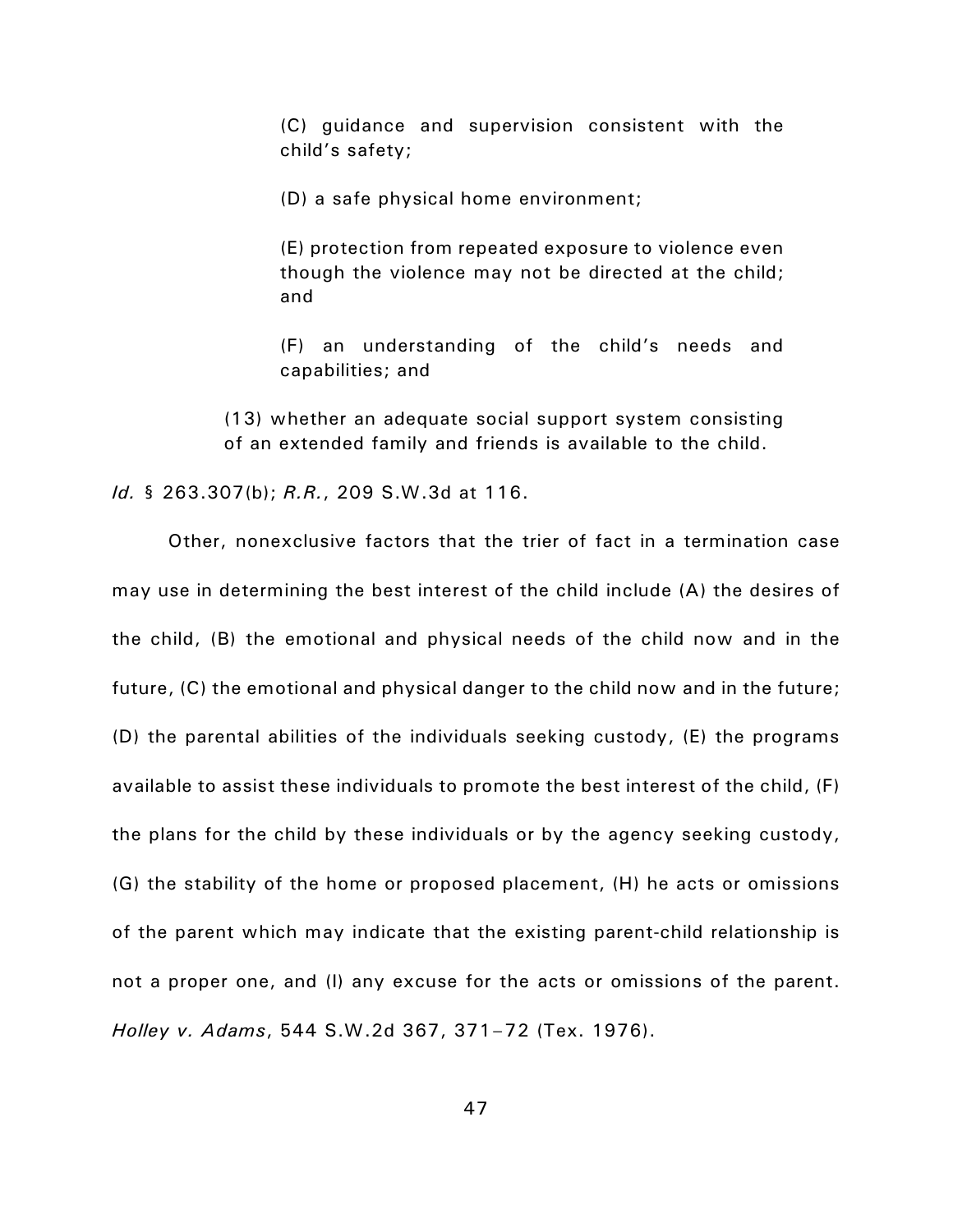These factors are not exhaustive; some listed factors may be inapplicable to some cases; other factors not on the list may also be considered when appropriate. *C.H*., 89 S.W.3d at 27. Furthermore, undisputed evidence of just one factor may be sufficient in a particular case to support a finding that termination is in the best interest of the child. *Id.* On the other hand, the presence of scant evidence relevant to each factor will not support such a finding. *Id.*

# **C. Termination Was in the Children's Best Interest**

Because Father claims that factually insufficient evidence exists to establish that termination of his parental rights are in the children's best interest, we begin our analysis with the factors listed in family code section 263.307(b).

With regard to the first factor, the children involved were very young at the time of the termination trial and were therefore physically and mentally vulnerable.

Under the second factor, the record revealed that CPS placed R.R. in a foster home and were able to place V.R. in the same foster home when she was born; there is no evidence in the record that the children were ever moved to another foster home or returned to their parents after they were removed.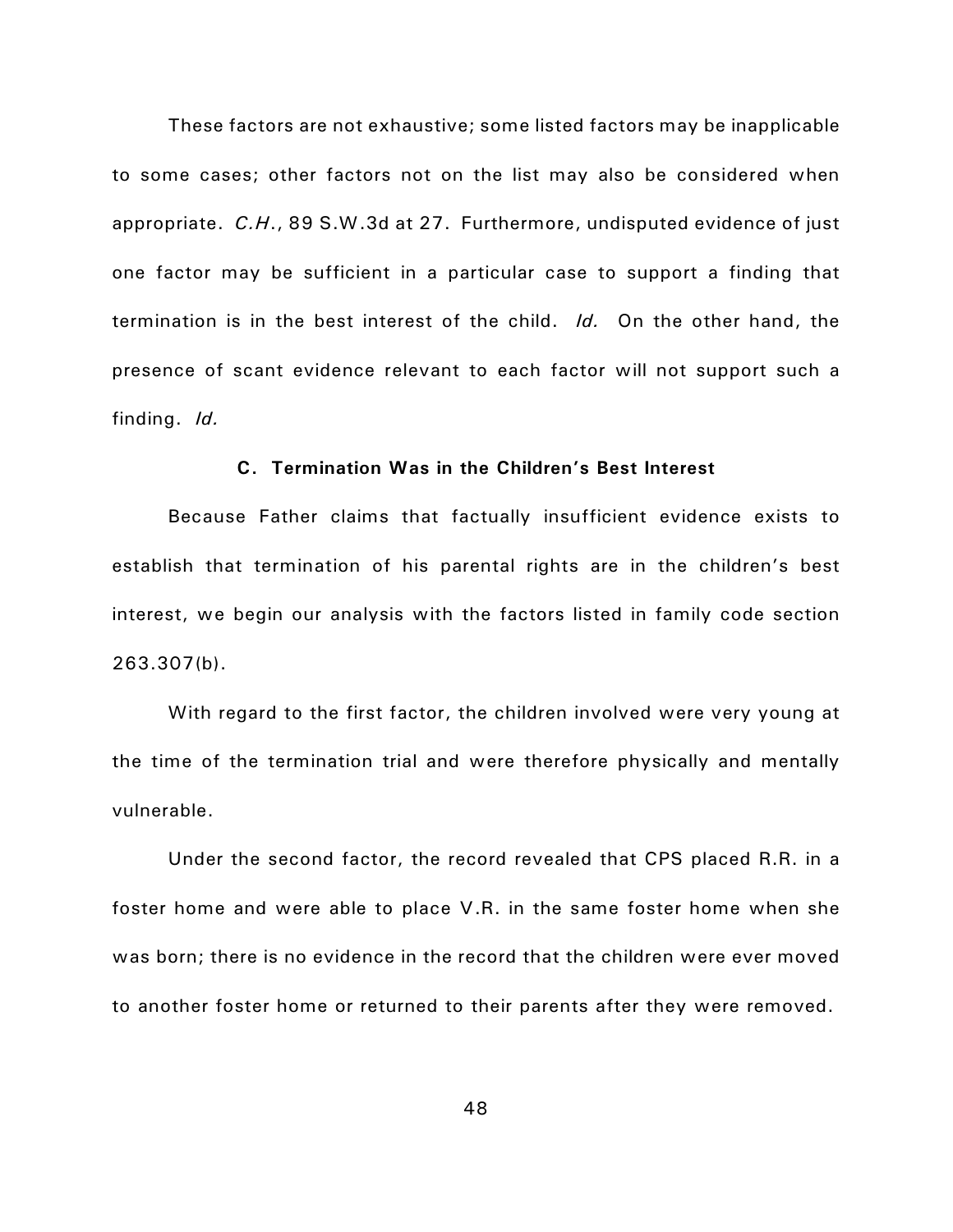With regard to the third, fourth, and ninth factors, Bowlen stated that prior to CPS's intervention, R.R. was exposed to many domestic violence incidents involving Father, Mother, and Father's mother.

Due to the children's young ages, the record did not detail whether they would be fearful of returning to their parents, but Bowlen testified that the foster mother is the only mother figure V.R. has bonded with.

With regard to the sixth factor, the record did not include psychiatric, psychological, or developmental evaluations of the children. However, the foster mother testified that R.R. is developmentally delayed and is receiving speech therapy. The record also demonstrated that Father's mother, who lived with the family, was unstable and suffered from mental health issues. Father did not complete his psychological evaluation, so it is not part of the record.

The record was replete with evidence of the seventh and eighth factors. As set forth in detail above, Father and Mother engaged in domestic violence on numerous occasions, resulting in law enforcement and CPS involvement. Additionally, the record revealed that Father had several convictions, including one for bodily injury to a child; that he abused alcohol; and that he had previously used drugs.

With regard to the tenth and eleventh factors, Father did not initially comply with his service plan. At the time of the termination trial, Father had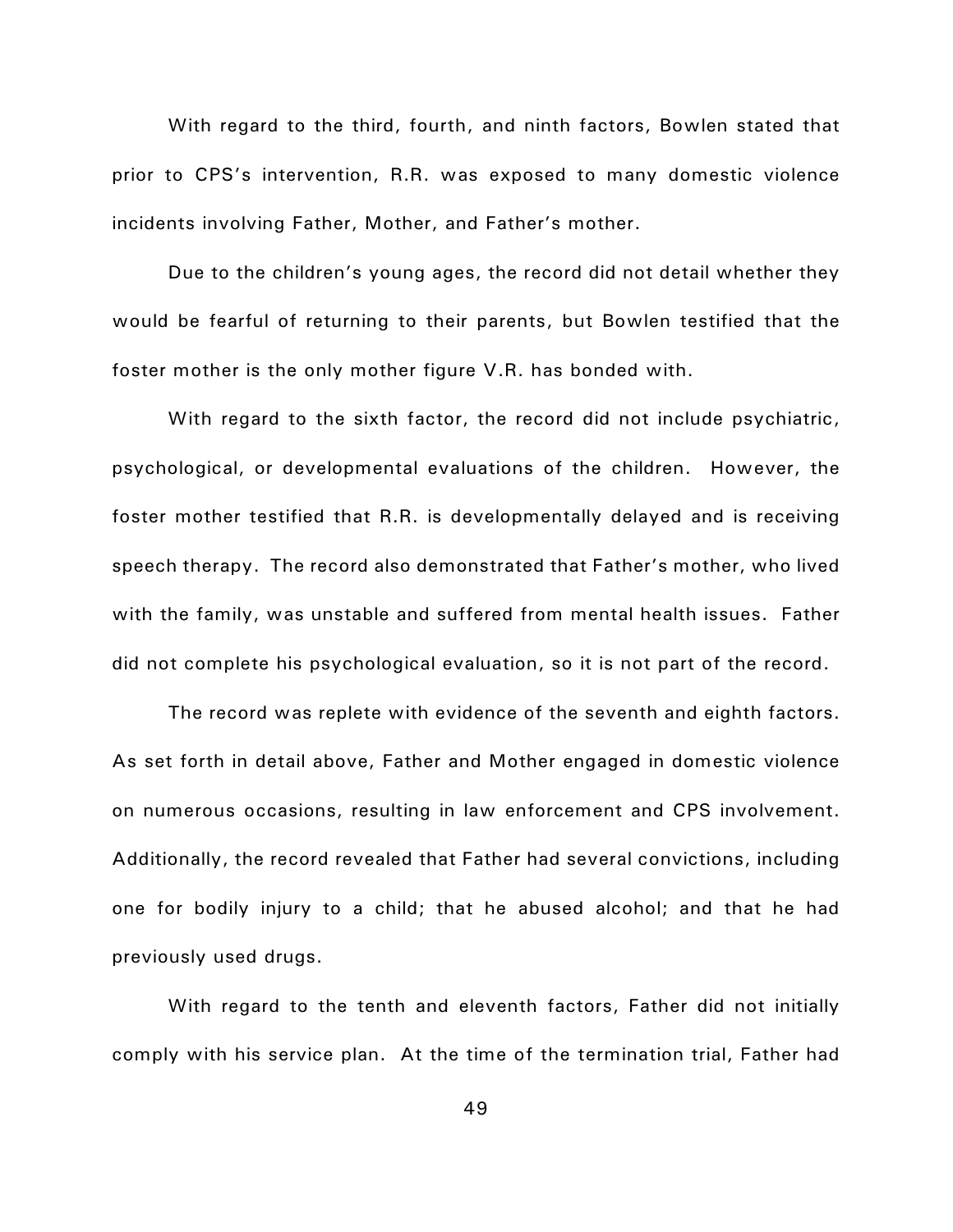completed most of the items on his service plan, but Bowlen testified that he had failed to change his behavior.

The twelfth factor—whether the child's family demonstrates adequate parenting skills—was not put to the test because R.R. and V.R. were removed when they were little and because Father was in and out of jail during the time this case was pending. But there was evidence that while Father and Mother were fighting, they ignored R.R., who was crying the entire time the police were at the residence in response to a domestic violence incident. The record also revealed that Mother and Father's counselor told the CPS worker that Mother and Father were not capable of parenting children "at this time." Additionally, Father did not have a safe physical home environment established for the children as of the time of the termination trial.

Father testified regarding the final statutory factor when he said that his children would be better off in foster care than with his family because his family does not care.

Regarding the first *Holley* factor, the children did not testify at trial. Although Father testified that both he and Mother care for the children, the evidence revealed that both V.R. and R.R. are doing well in their foster home and seem bonded to the foster parents.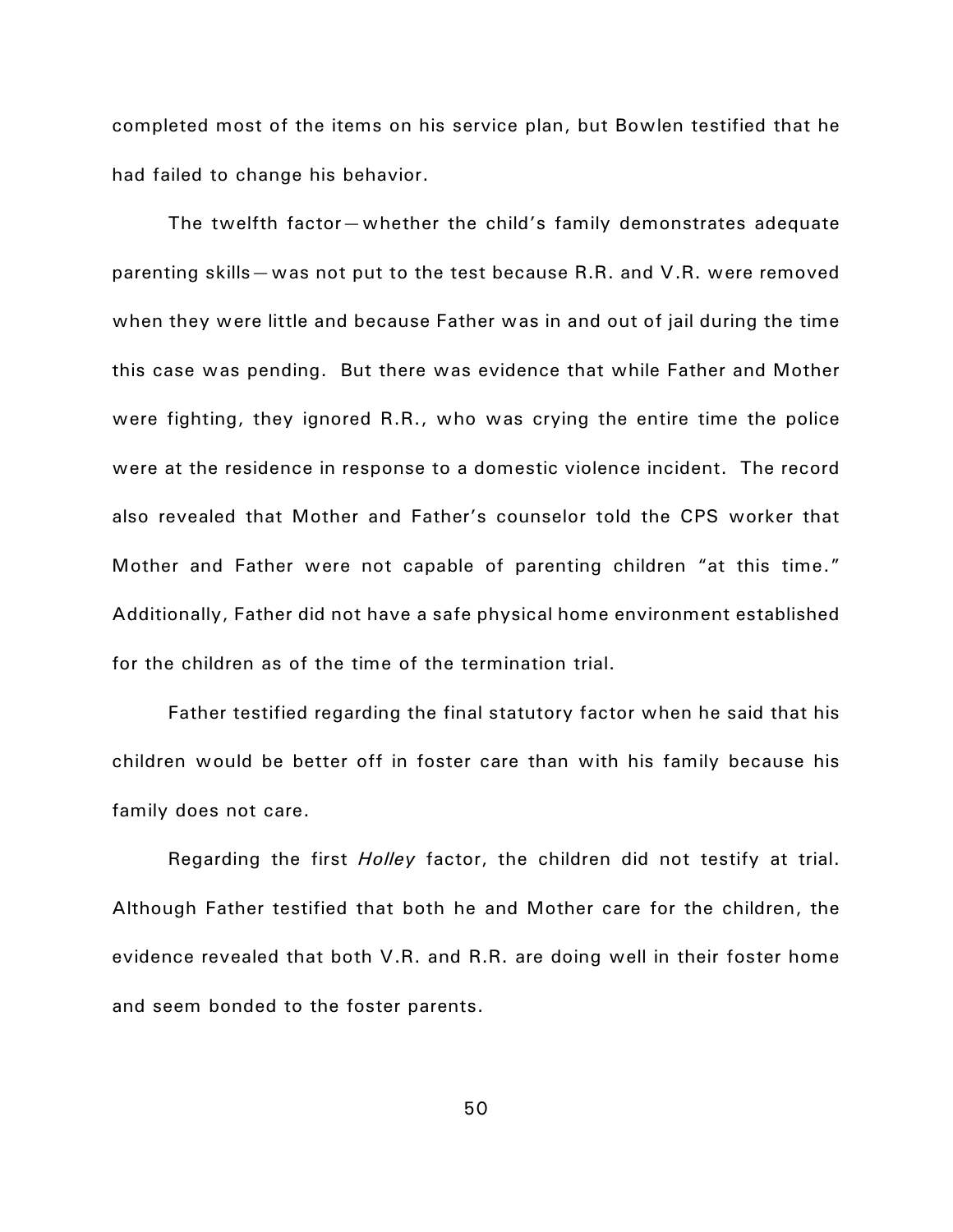Regarding the second factor—the children's present and future physical and emotional needs—the foster mother testified that R.R. is developmentally delayed and has tubes in his ears due to recurrent ear infections that caused him moderate hearing loss. Bowlen mentioned that R.R. does not talk much during the visits, and the foster mother testified that R.R. is receiving speech therapy to address this.

The third and eighth factors—the emotional and physical danger to the child now and in the future and the acts or omissions of the parent which may indicate that the existing parent-child relationship is not a proper one—were at the heart of this case. The record demonstrates that Father hit Mother during both of her pregnancies and that Father and Mother's domestic violence disputes were ongoing through Christmas 2007, which was approximately six weeks prior to the start of the termination trial. As mentioned above, R.R. was present during numerous domestic violence incidents prior to his removal by CPS. The record also revealed that Father was in and out of jail during this case, leaving Mother—who also had an anger management problem—to parent R.R. and that Mother often left R.R. with Father's mother, whose mental health was often volatile. Moreover, the record contained evidence of unsafe and unstable housing.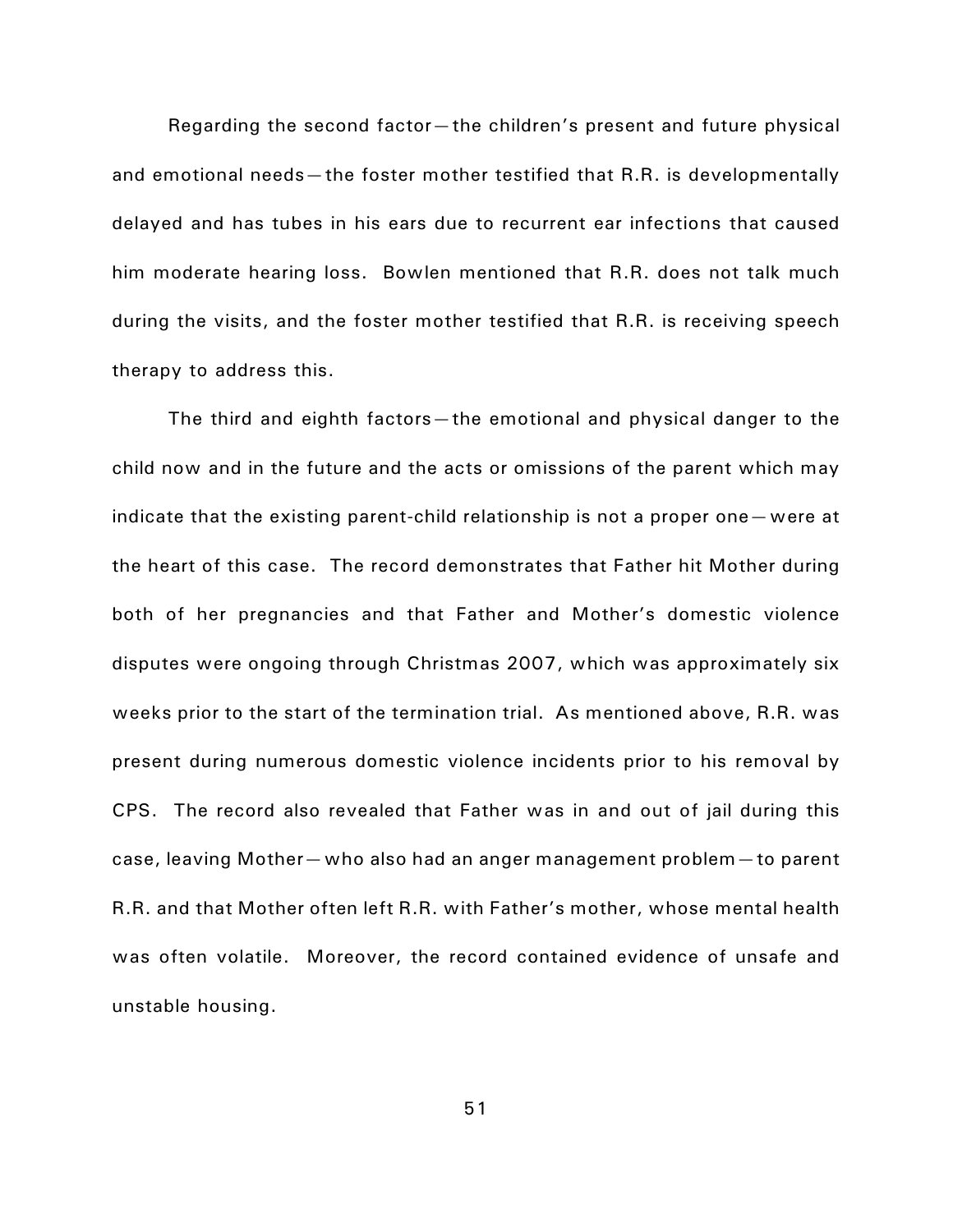Regarding the fourth factor—the parental abilities of the individuals seeking custody—Mother testified that before R.R. was removed from their home, Father fed, bathed, and diapered him and was involved in his life. Father testified that he had never hit the children. Mother testified that Father is a great father as long as he does not drink.

Concerning the fifth factor, Father attempted to better himself by attending parenting classes, twelve weeks of individual counseling, twelve weeks of couples counseling, anger management classes, and the CATS program. However, he failed to undergo a psychological evaluation.

Regarding the parties' plans for the children—the sixth factor—Father's plans regarding his parental rights were confusing, but overall, he appeared to want the children placed with Mother and said that he would financially support the children and Mother. Father admitted that he did not have a stable home available to put the children in as of the time of trial.

Mother testified that Father would be a good father and would come and visit, but she is not sure that it would be a good thing for him to visit because he likes to drink and because she did not "know how his reactions would be." Mother said that she has concerns that Father would be drinking and not taking care of the children.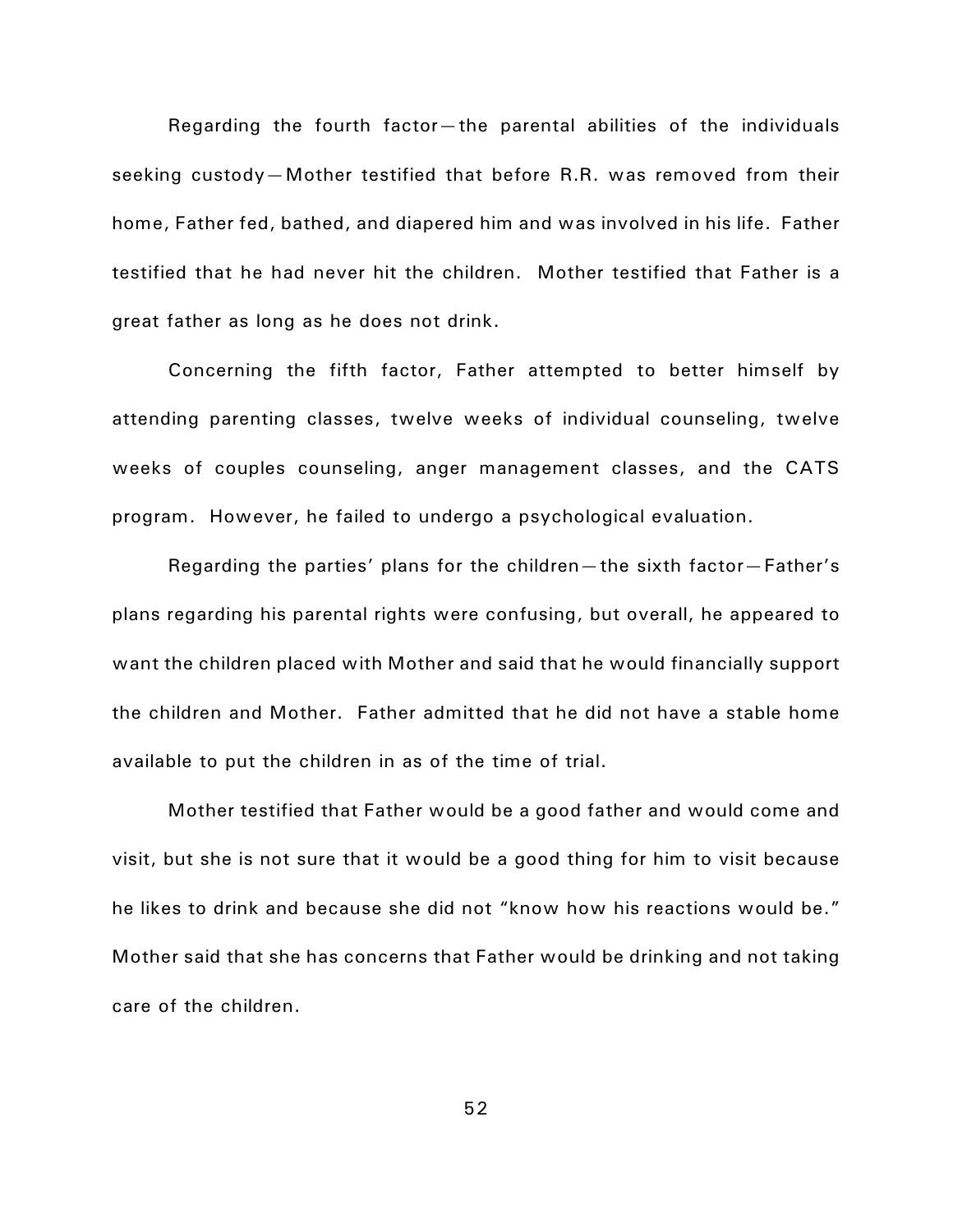Both Cumberbatch and Bowlen testified that CPS's plan was for the children to be adopted by their current foster family.

Regarding the stability of the proposed placement—the seventh factor—the evidence demonstrated that terminating Father's parental rights would allow CPS to pursue adoptive placements for the children, which would allow them to have the stability lacking in their current situation.

Finally, concerning the ninth factor—any excuse for the parents' acts or omissions—Father admitted drinking alcohol prior to several of the domestic violence episodes. Father said that he knows that it is wrong to hit Mother and that assaults do not create a safe environment. He felt that he was a better man after completing his parenting classes and counseling.

In sum, the record demonstrates that CPS and the police had extensive involvement with this family. Father's long history of engaging in domestic violence, difficulty maintaining safe and stable housing, inconsistent employment history with no guaranteed income, and inappropriate choices that put his children in danger, such as allowing his mother to live with them despite her unstable mental health and volatile relationship with Mother, all demonstrate that it was in the children's best interest that Father's parental rights be terminated. *See* Tex. Fam. Code Ann. § 161.001(2).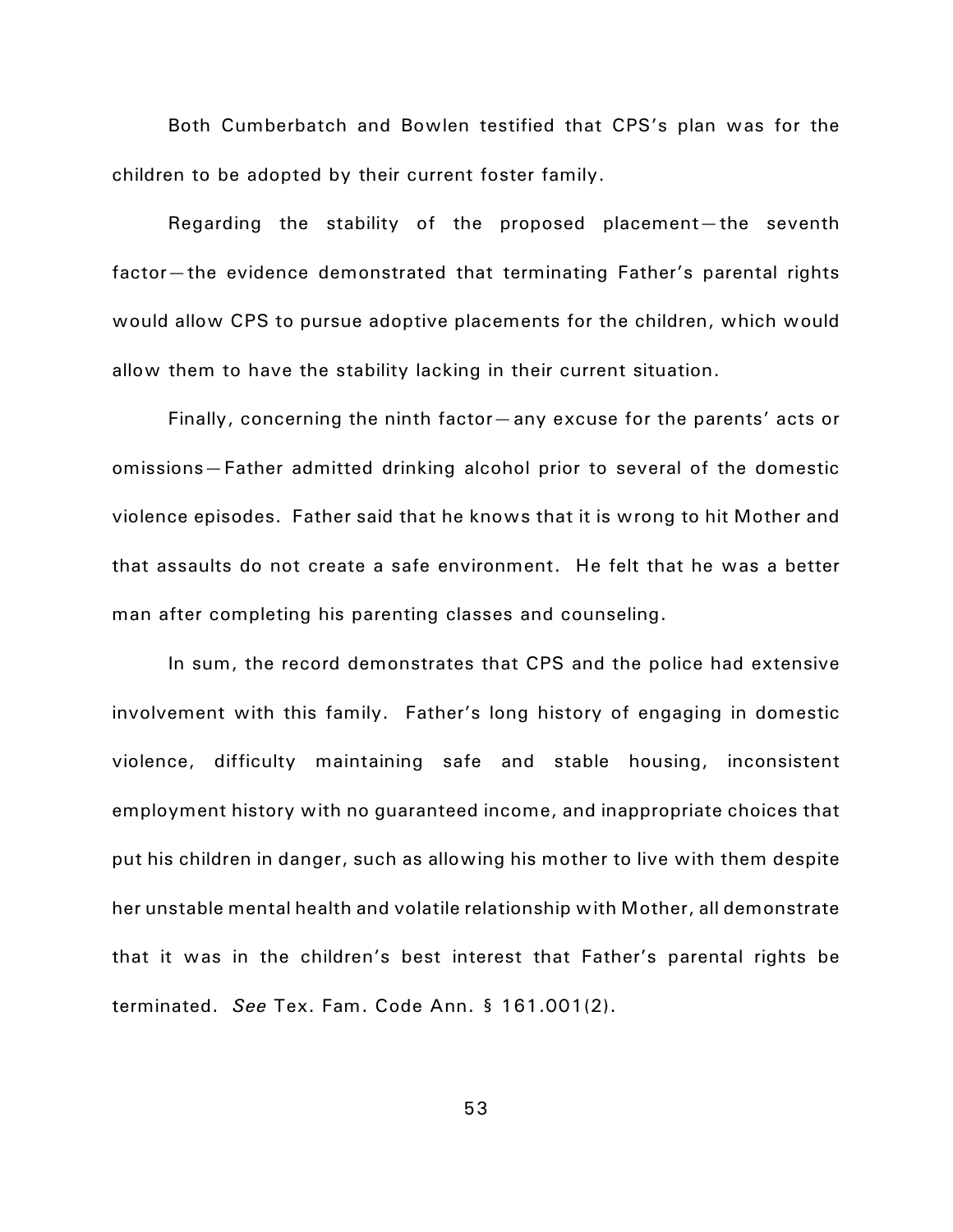Giving due consideration to evidence that the factfinder could have reasonably found to be clear and convincing, and based on our review of the entire record, we hold that a reasonable trier of fact could have formed a firm belief or conviction that the termination of Father's parental rights would be in the children's best interest. *See In re M.B.*, No. 02-07-00280-CV, 2008 WL 2930530, at \*14 (Tex. App.—Fort Worth July 31, 2008, no pet.) (mem. op.) (holding that evidence was factually sufficient to support jury's finding that termination of appellant's parental rights was in children's best interest because TDFPS had received eight to ten referrals about appellant; appellant had difficulty maintaining safe and stable housing; appellant had an inconsistent employment history with no guaranteed income; and appellant made inappropriate choices by living with a sex offender and engaging in domestic violence); *see also In re S.M.L.*, 171 S.W.3d 472, 480 (Tex. App.—Houston [14th Dist.] 2005, no pet.) (holding that clear and convincing evidence existed that termination of father's parental rights was in child's best interest where, among other factors, father was incarcerated at time of termination hearing and had a pattern of criminal and violent conduct). Accordingly, we hold that the evidence is factually sufficient to support the trial court's best-interest finding. We overrule Father's first issue.